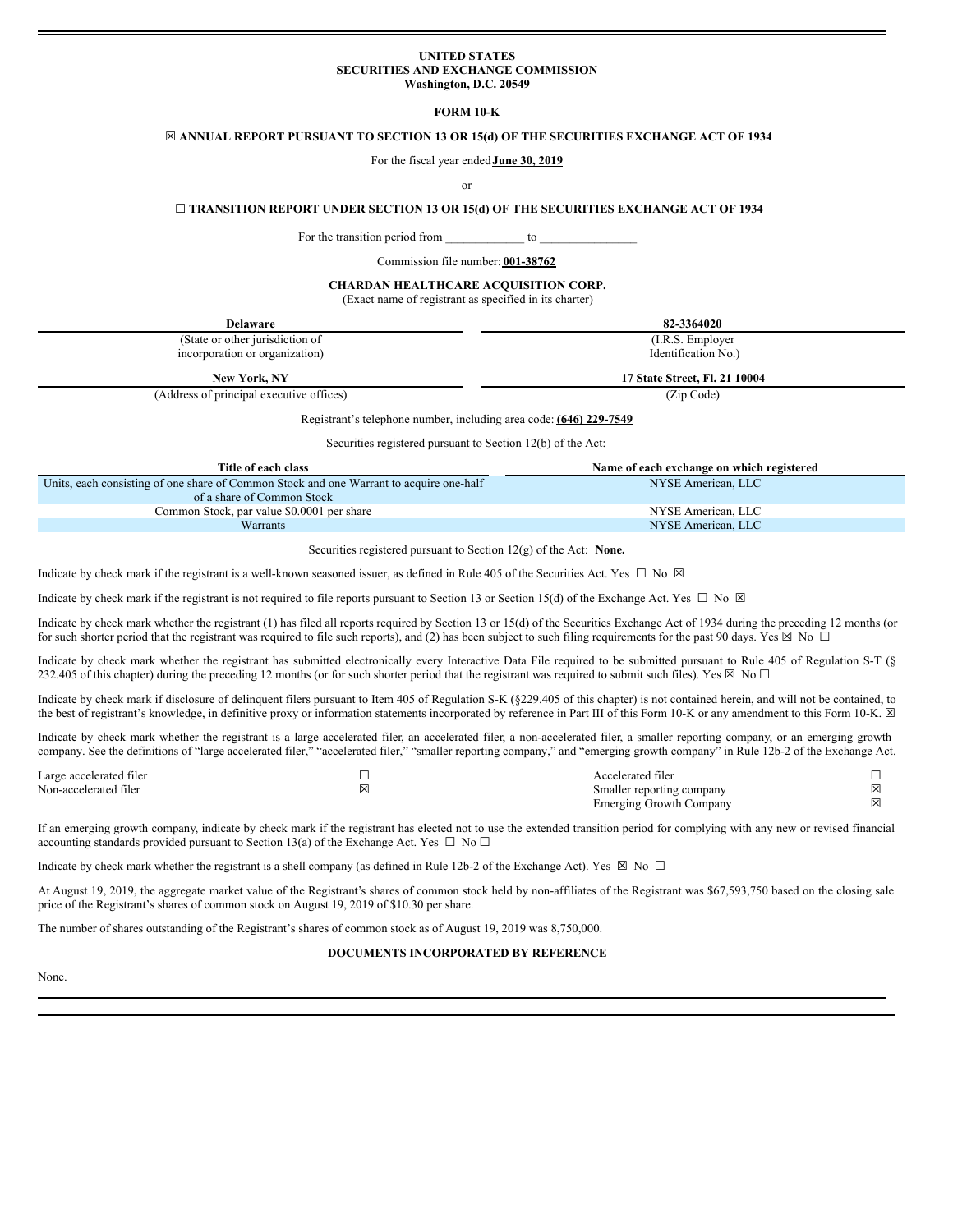## **CHARDAN HEALTHCARE ACQUISITION CORP. Annual Report on Form 10-K for the Year Ended June 30, 2019**

| <b>PART I</b>   |                                                                                                           |    |
|-----------------|-----------------------------------------------------------------------------------------------------------|----|
|                 | <b>ITEM 1. BUSINESS</b>                                                                                   |    |
|                 | <b>ITEM 1A. RISK FACTORS</b>                                                                              |    |
|                 | <b>ITEM 1B. UNRESOLVED STAFF COMMENTS</b>                                                                 |    |
|                 | <b>ITEM 2. PROPERTIES</b>                                                                                 |    |
|                 | <b>ITEM 3. LEGAL PROCEEDINGS</b>                                                                          |    |
|                 | <b>ITEM 4. MINE SAFETY DISCLOSURES</b>                                                                    |    |
| <b>PART II</b>  |                                                                                                           | 8  |
|                 | ITEM 5. MARKET FOR REGISTRANT'S COMMON EQUITY, RELATED STOCKHOLDER MATTERS AND ISSUER PURCHASES OF EQUITY |    |
|                 | <b>SECURITIES</b>                                                                                         | 8  |
|                 | <b>ITEM 6. SELECTED FINANCIAL DATA</b>                                                                    | 9  |
|                 | ITEM 7. MANAGEMENT'S DISCUSSION AND ANALYSIS OF FINANCIAL CONDITION AND RESULTS OF OPERATIONS             | 9  |
|                 | ITEM 7A. QUANTITATIVE AND QUALITATIVE DISCLOSURES ABOUT MARKET RISK                                       | 12 |
|                 | ITEM 8. FINANCIAL STATEMENTS AND SUPPLEMENTARY DATA                                                       | 12 |
|                 | ITEM 9. CHANGES IN AND DISAGREEMENTS WITH ACCOUNTANTS ON ACCOUNTING AND FINANCIAL DISCLOSURE              | 12 |
|                 | <b>ITEM 9A. CONTROLS AND PROCEDURES</b>                                                                   | 13 |
|                 | <b>ITEM 9B. OTHER INFORMATION</b>                                                                         | 13 |
| <b>PART III</b> |                                                                                                           | 14 |
|                 | ITEM 10. DIRECTORS, EXECUTIVE OFFICERS AND CORPORATE GOVERNANCE                                           | 14 |
|                 | <b>ITEM 11. EXECUTIVE COMPENSATION</b>                                                                    | 20 |
|                 | ITEM 12. SECURITY OWNERSHIP OF CERTAIN BENEFICIAL OWNERS AND MANAGEMENT AND RELATED STOCKHOLDER MATTERS   | 20 |
|                 | ITEM 13. CERTAIN RELATIONSHIPS AND RELATED TRANSACTIONS, AND DIRECTOR INDEPENDENCE                        | 22 |
|                 | <b>ITEM 14. PRINCIPAL ACCOUNTANT FEES AND SERVICES</b>                                                    | 24 |
| <b>PART IV</b>  |                                                                                                           | 25 |
|                 | <b>ITEM 15. EXHIBITS AND FINANCIAL STATEMENT SCHEDULES</b>                                                | 25 |
|                 |                                                                                                           |    |

i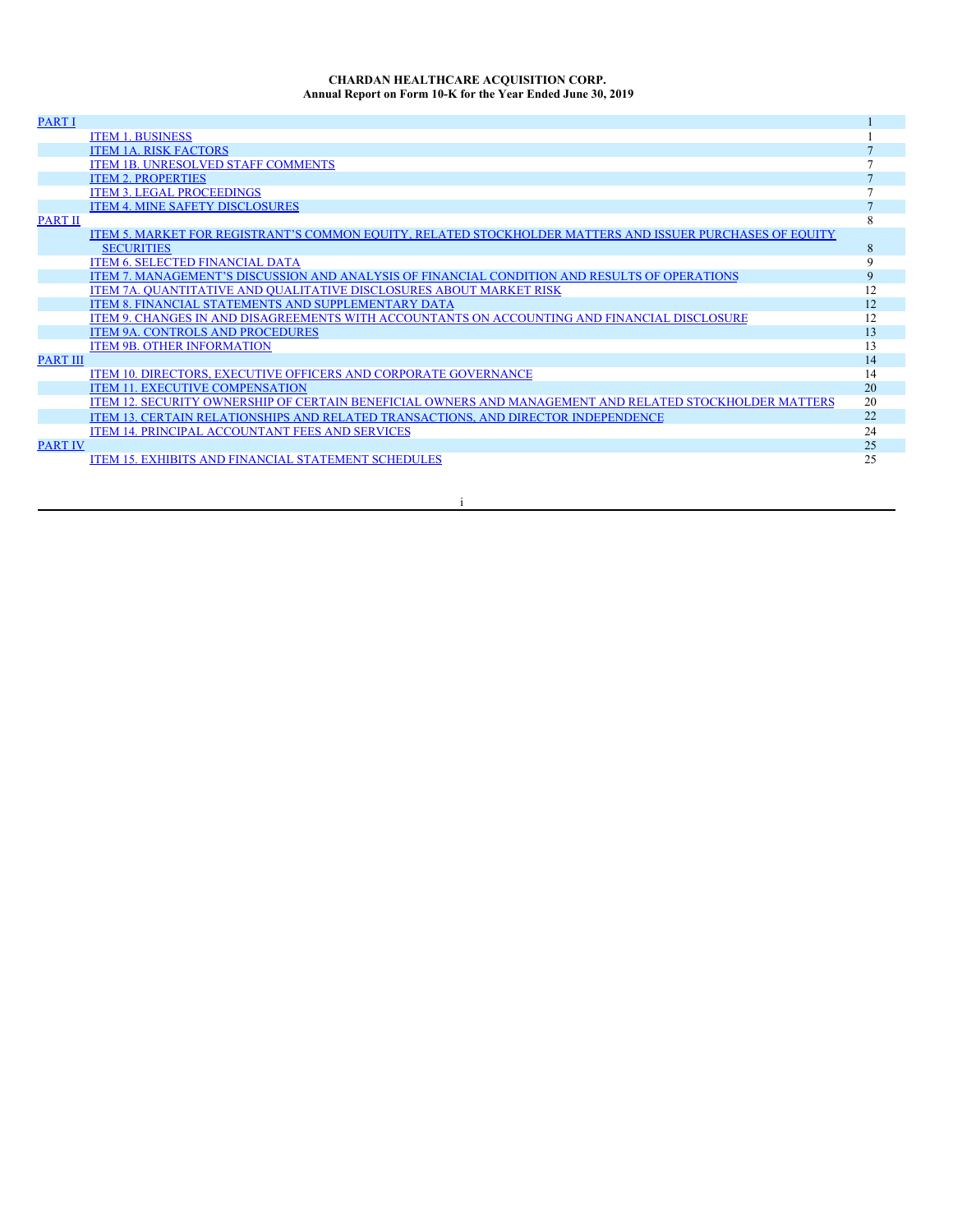## **FORWARD LOOKING STATEMENTS**

This Annual Report on Form 10-K contains forward-looking statements within the meaning of Section 27A of the Securities Act of 1933, or the Securities Act, and Section 21E of the Securities Exchange Act of 1934, or the Exchange Act. The statements contained in this report that are not purely historical are forward-looking statements. Our forwardlooking statements include, but are not limited to, statements regarding our or our management's expectations, hopes, beliefs, intentions or strategies regarding the future. In addition, any statements that refer to projections, forecasts or other characterizations of future events or circumstances, including any underlying assumptions, are forwardlooking statements. The words "anticipates," "believe," "continue," "could," "estimate," "expect," "intend," "may," "might," "plan," "possible," "potential," "predict," "project," "should," "would" and similar expressions may identify forward-looking statements, but the absence of these words does not mean that a statement is not forwardlooking. Forward-looking statements in this report may include, for example, statements about our:

- ability to complete our initial business combination;
- success in retaining or recruiting, or changes required in, our officers, key employees or directors following our initial business combination;
- officers and directors allocating their time to other businesses and potentially having conflicts of interest with our business or in approving our initial business combination, as a result of which they would then receive expense reimbursements;
- potential ability to obtain additional financing to complete our initial business combination;
- pool of prospective target businesses;
- the ability of our officers and directors to generate a number of potential investment opportunities;
- potential change in control if we acquire one or more target businesses for stock;
- the potential liquidity and trading of our securities;
- the lack of a market for our securities;
- use of proceeds not held in the trust account or available to us from interest income on the trust account balance; or
- financial performance following our initial public offering.

The forward-looking statements contained in this report are based on our current expectations and beliefs concerning future developments and their potential effects on us. There can be no assurance that future developments affecting us will be those that we have anticipated. These forward-looking statements involve a number of risks, uncertainties (some of which are beyond our control) or other assumptions that may cause actual results or performance to be materially different from those expressed or implied by these forward-looking statements. These risks and uncertainties include, but are not limited to, those factors described under the heading "Risk Factors." Should one or more of these risks or uncertainties materialize, or should any of our assumptions prove incorrect, actual results may vary in material respects from those projected in these forward-looking statements. We undertake no obligation to update or revise any forward-looking statements, whether as a result of new information, future events or otherwise, except as may be required under applicable securities laws and/or if and when management knows or has a reasonable basis on which to conclude that previously disclosed projections are no longer reasonably attainable.

| × |  |
|---|--|
|   |  |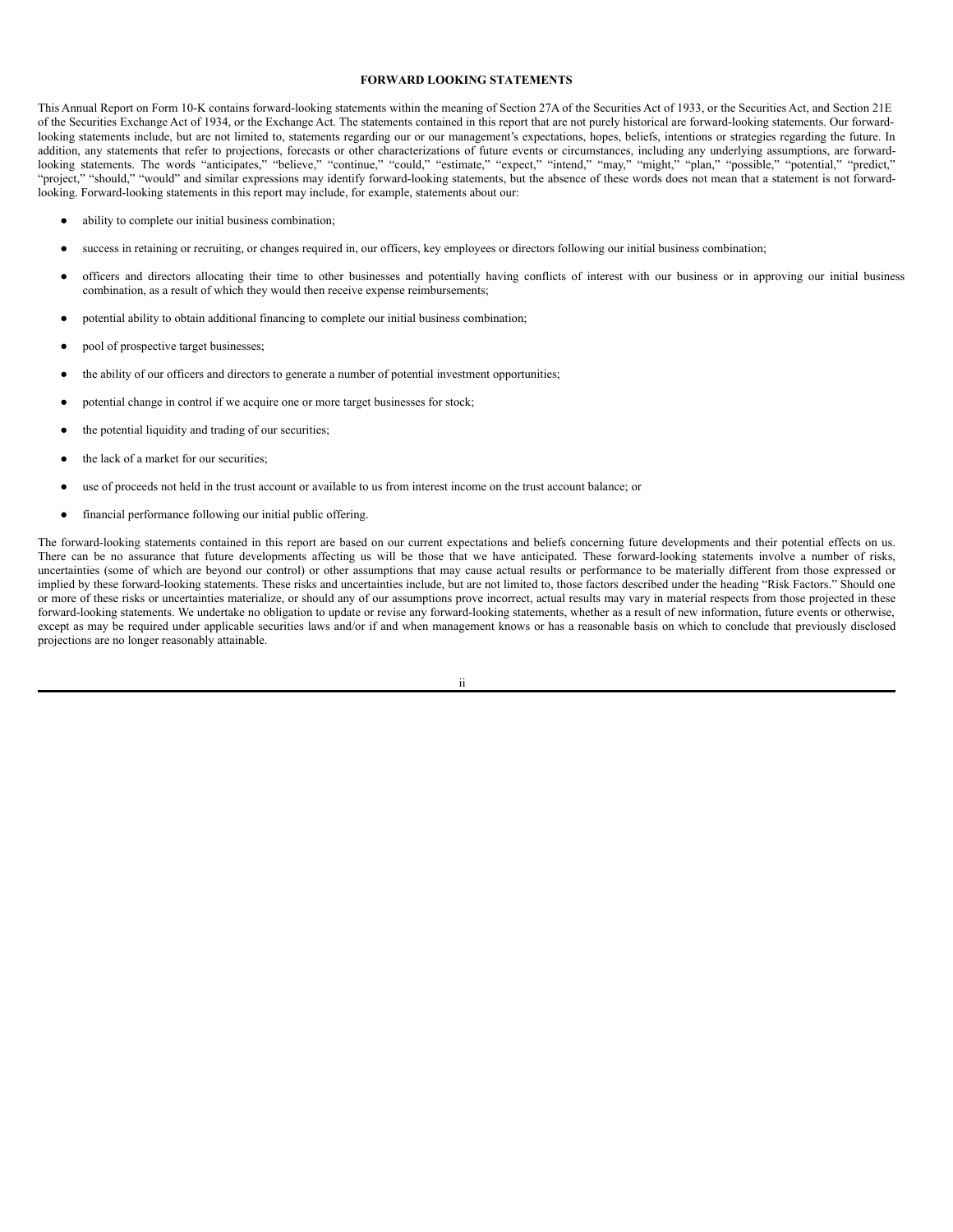### <span id="page-3-0"></span>**PART I**

### <span id="page-3-1"></span>**ITEM 1. BUSINESS**

## **Introduction**

Chardan Healthcare Acquisition Corp. ("CHAC") is a Delaware company incorporated on November 1, 2017 as a blank check company for the purpose of entering into a merger, share exchange, asset acquisition, stock purchase, recapitalization, reorganization or other similar business combination, with one or more target businesses. Our efforts to identify a prospective target business will not be limited to any particular industry or geographic location, although we intend to focus on targets located in North America in the healthcare industry

On December 18, 2018, we consummated our initial public offering ("IPO") of 7,000,000 units (the "Units"). Each Unit consists of one share of common stock (the "Common Stock") and one redeemable warrant to purchase one-half of one share of common stock (the "Public Warrants"). The Units were sold at an offering price of \$10.00 per Unit, generating gross proceeds of \$70,000,000. The Company granted the underwriters a 45-day option to purchase up to 1,050,000 additional Units to cover over-allotments, if any. The over-allotment option expired unexercised on February 4, 2019.

On December 18, 2018, simultaneously with the consummation of the IPO, we consummated the private placement ("Private Placement") with Mountain Wood, LLC, an affiliate of our Sponsor, of 2,900,000 warrants (the "Private Warrants") at a price of \$0.40 per Private Warrant, generating total proceeds of \$1,160,000. The Private Warrants are identical to the Warrants sold in the IPO, except that the Private Warrants (i) may be exercised on a cashless basis at the holder's option, (ii) will not be redeemable by the Company, in each case as long as they are held by our Sponsor or its permitted transferees, and (iii) are exercisable for one share of Common Stock at an exercise price of \$11.50 per share. Additionally, the Private Warrants are exercisable on a cashless basis and are non-redeemable so long as they are held by the initial purchasers or their permitted transferees. Additionally, our Mountain Wood, LLC agreed not to transfer, assign or sell any of the Private Warrants or underlying securities (except in limited circumstances, as described in the registration statement relating to the IPO) until the completion of the Company's initial business combination. Mountain Wood, LLC was granted certain demand and piggyback registration rights in connection with the Private Warrants.

A total of \$70,000,000 of the net proceeds from the sale of Units in the IPO and the private placement on December 18, 2018 were placed in a trust account established for the benefit of the Company's public stockholders at Morgan Stanley maintained by Continental Stock Transfer & Trust Company, acting as trustee. None of the funds held in trust will be released from the trust account, other than interest income to pay any tax obligations, until the earlier of (i) the consummation of the Company's initial business combination and (ii) the Company's failure to consummate a business combination by December 18, 2020.

#### **Business Combination Agreement**

On July 16, 2019, we entered into a merger agreement (the "Merger Agreement" or the "Agreement") with BiomX Ltd. ("BiomX") and CHAC Merger Sub Ltd. ("Merger Sub"), pursuant to which Merger Sub will merge with and into BiomX, with BiomX surviving as our wholly-owned subsidiary (the "Merger").

As a result of the Merger, subject to reduction for indemnification claims as described below, an aggregate of 16,625,000 shares of CHAC common stock will be issued (or reserved for issuance pursuant to currently exercisable options or warrants) in respect of shares of BiomX capital stock that are issued and outstanding as of immediately prior to the effective time of the Merger and options and warrants to purchase shares of BiomX capital stock, in each case, that are issued, outstanding and vested as of immediately prior to the effective time of the Merger. Additional shares of CHAC common stock will be reserved for issuance in respect of options to purchase shares of BiomX capital stock that are issued, outstanding and unvested as of immediately prior to the effective time of the Merger.

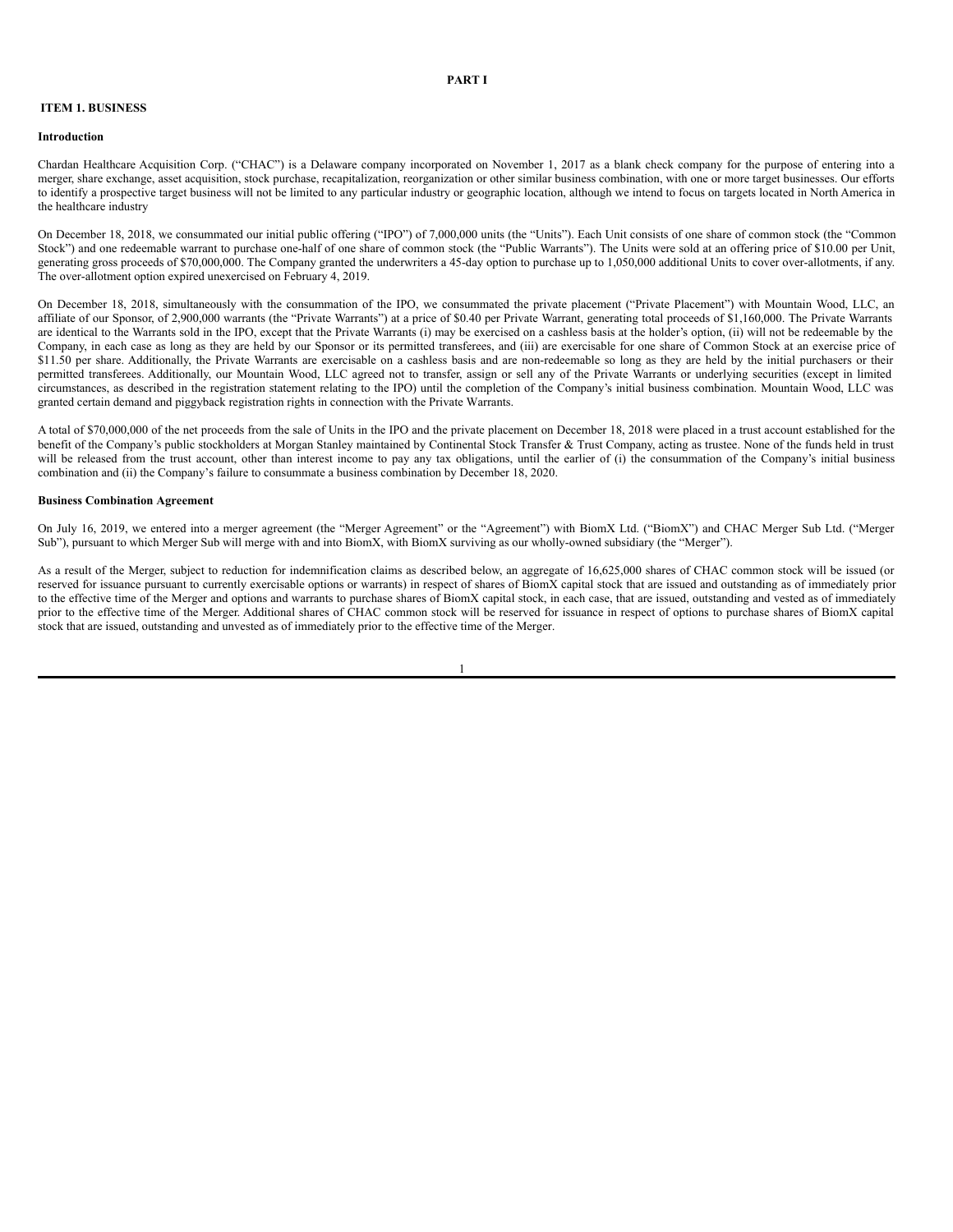In connection with the Acquisition, we filed and will file relevant materials with the Securities and Exchange Commission (the "SEC"), including a proxy statement on Schedule 14A. Promptly after filing our definitive proxy statement with the SEC, we will mail the definitive proxy statement and a proxy card to each stockholder entitled to vote at the special meeting relating to the acquisition. INVESTORS AND SECURITY HOLDERS OF CHAC ARE URGED TO READ THESE MATERIALS (INCLUDING ANY AMENDMENTS OR SUPPLEMENTS THERETO) AND ANY OTHER RELEVANT DOCUMENTS IN CONNECTION WITH THE ACQUISITION THAT CHAC WILL FILE WITH THE SEC WHEN THEY BECOME AVAILABLE BECAUSE THEY WILL CONTAIN IMPORTANT INFORMATION ABOUT CHAC, BIOMX AND THE MERGER. The preliminary proxy statement, the definitive proxy statement and other relevant materials in connection with the acquisition (when they become available), and any other documents filed by us with the SEC, may be obtained free of charge at the SEC's website (www.sec.gov) or by writing to us at 17 State Street, 21st Floor, New York, NY 10004.

## **Competitive Advantages**

Our sponsor was founded in November 2017 and is affiliated with Chardan Capital Markets LLC, the representative of the underwriters from our initial public offering, an investment firm and a provider of investment banking services, primarily focused on emerging growth companies in the healthcare industry. Chardan conducts business across North America, Europe, Asia (including Israel) and Australia. Since its inception, Chardan has executed over 400 equity capital markets transactions, raising approximately \$19 billion of capital in both public and private markets.

Our management team is led by Dr. Gbola Amusa, Jonas Grossman and George Kaufman; each has extensive experience in healthcare both before and during their current tenure at Chardan

Dr. Gbola Amusa currently leads Chardan's equity research team, a team that has published over 500 research notes since 2013, with a major focus on covering biotechnology companies, particularly those with disruptive potential in the genetic medicines space.

Jonas Grossman leads Chardan's capital markets team which has executed over 400 transactions since inception. In addition to its broader emerging growth and SPAC activities, the team has completed over 130 offerings for healthcare companies raising over \$5.0 billion since 2005 and over 60 offerings for healthcare companies raising over \$3.5 billion since the beginning of 2016. Chardan has a healthcare-focused corporate access team which sponsors two healthcare conferences and manages in excess of 100 non-deal road shows per year for both private and public healthcare companies. The corporate access team serves as a nexus for issuers and healthcare investors (venture capital, private equity, and asset managers) in North America, Europe and Australia.

George Kaufman leads Chardan's investment banking group, which, in addition to working on the deals described in the preceding paragraph, has advised on the business combinations of 13 SPACs, as well as participated in key roles in the 4 previous Chardan-branded SPACs.

Together, Mr. Grossman, Mr. Kaufman, and their teams have acted as underwriter on 74 SPAC IPO's since 2004 that generated gross proceeds of approximately \$9.0 billion. Since the beginning of 2016, Chardan has ranked as the most active book running or lead-managing underwriter of SPAC IPO's, acting in such capacity on 31 SPAC IPO's that raised gross proceeds of approximately \$3.9 billion in that period.

We believe that the network of contacts and relationships of our management team will provide us with an important source of prospective target businesses. In addition, we anticipate that target business candidates will be brought to our attention from various unaffiliated sources, including investment market participants, private equity groups, investment banking firms, consultants, accounting firms and large business enterprises.

We have also assembled a group of independent directors who have a broad range of operational, scientific and industry experience within healthcare. Over the course of their careers, our directors have developed a broad international network of contacts and corporate relationships, and they have gained extensive experience with acquisitions, divestitures and corporate strategy and implementation, which we believe will significantly benefit us as we evaluate potential acquisition or merger candidates as well as following the completion of our initial business combination.

 $\overline{2}$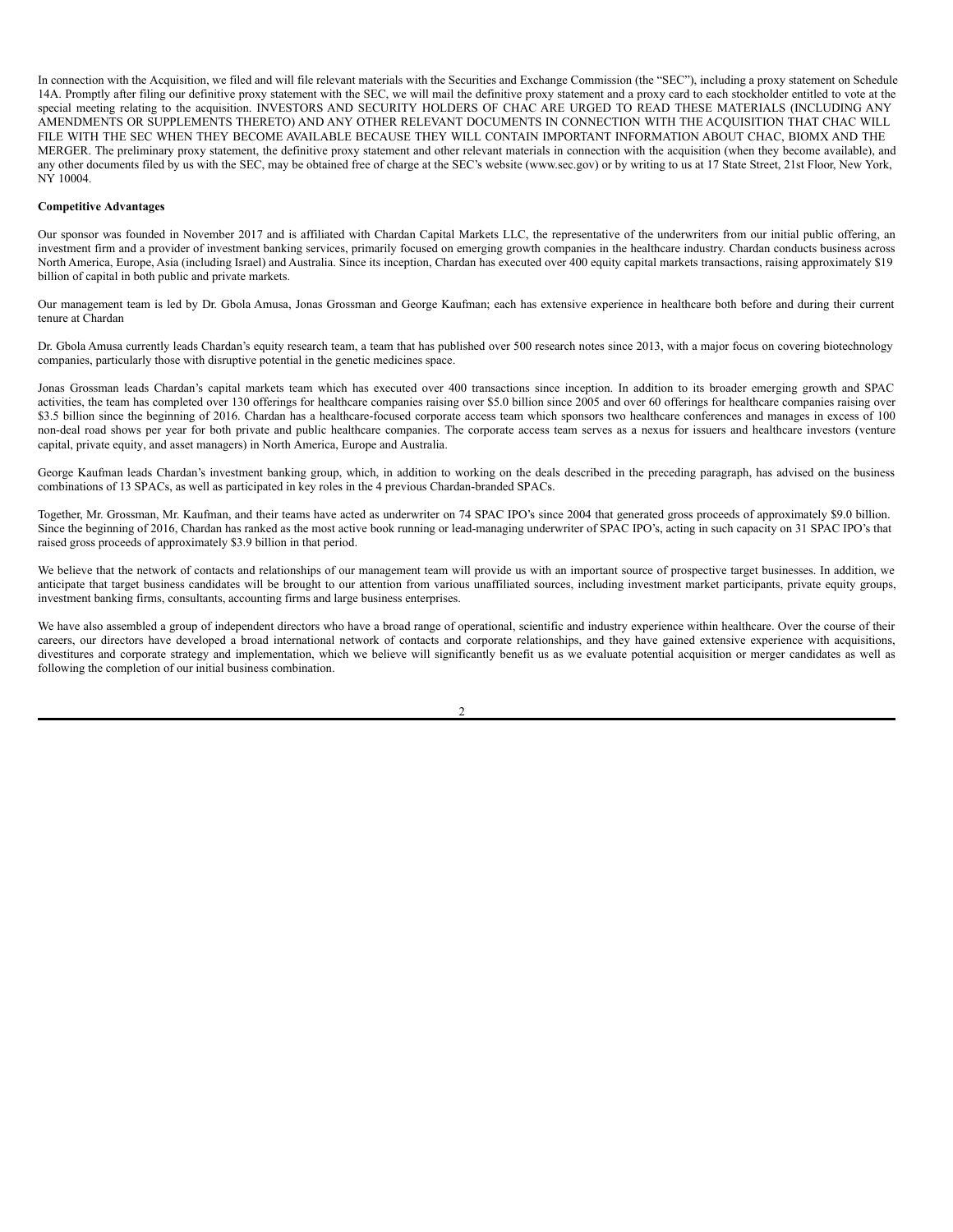We believe that our management team is well positioned to identify attractive risk-adjusted returns in the marketplace and that our contacts and transaction sources, ranging from industry executives, private owners, private equity funds, and investment bankers, in addition to the geographical reach of our affiliates, will enable us to pursue a broad range of opportunities.

# **Acquisition Strategy**

Our acquisition strategy is to identify, acquire and, after our initial business combination, to build a public company. Our selection process will leverage our team's network of industry, venture capital, hedge fund, private equity and lending community relationships as well as relationships with management teams of public and private companies, investment bankers, attorneys and accountants, which we believe should provide us with a number of business combination opportunities. We intend to deploy a proactive, thematic sourcing strategy and to focus on companies where we believe the combination of the relationships, capital, capital markets expertise and operating experience of executives at Chardan, can help accelerate the target business' growth and performance. We will initially focus on emerging growth healthcare companies in sectors including, but not limited to, biotechnology, medical technology and digital health.

#### **Investment Criteria**

We are focused on companies in disruptive and other value added subsegments of healthcare that have the potential for significant gains in the next five years. Our ideal company will be institutionally backed, with a high-quality management team and a demonstrated ability to raise money from the private capital markets. The segments we will target include biotechnology, medical technology and digital health.

The focus of our management team is to create stockholder value by leveraging its experience to efficiently guide an emerging healthcare company towards commercialization. Consistent with our strategy, we have identified the following general criteria and guidelines that we believe are important in evaluating prospective target businesses. While we intend to use these criteria and guidelines in evaluating prospective businesses, we may deviate from these criteria and guidelines should we see fit to do so:

## ● *Healthcare Company Poised for Rapid Growth*

We intend to primarily seek to acquire one or more growth businesses with a total equity value of greater than 5 to 10 times the amount of the proceeds of our initial public offering. We believe that there are a substantial number of potential target businesses with appropriate valuations that can benefit from a public listing and new capital for growth to support significant revenue and earnings growth or to advance clinical programs. We do not intend to acquire a start-up company.

# ● *Niche Leader and Specialized Business with High Growth Potential*

We intend to seek target companies that have significant and underexploited expansion opportunities in a niche sector. This can be accomplished through a combination of accelerating organic growth and finding attractive add-on acquisition targets. Our management team has significant experience in identifying such targets and in helping target management assess the strategic and financial fit. Similarly, our management has the expertise to assess the likely synergies and a process to help a target integrate acquisitions. Additionally, our management team has extensive experience assisting healthcare companies raise money as they navigate the regulatory approval process.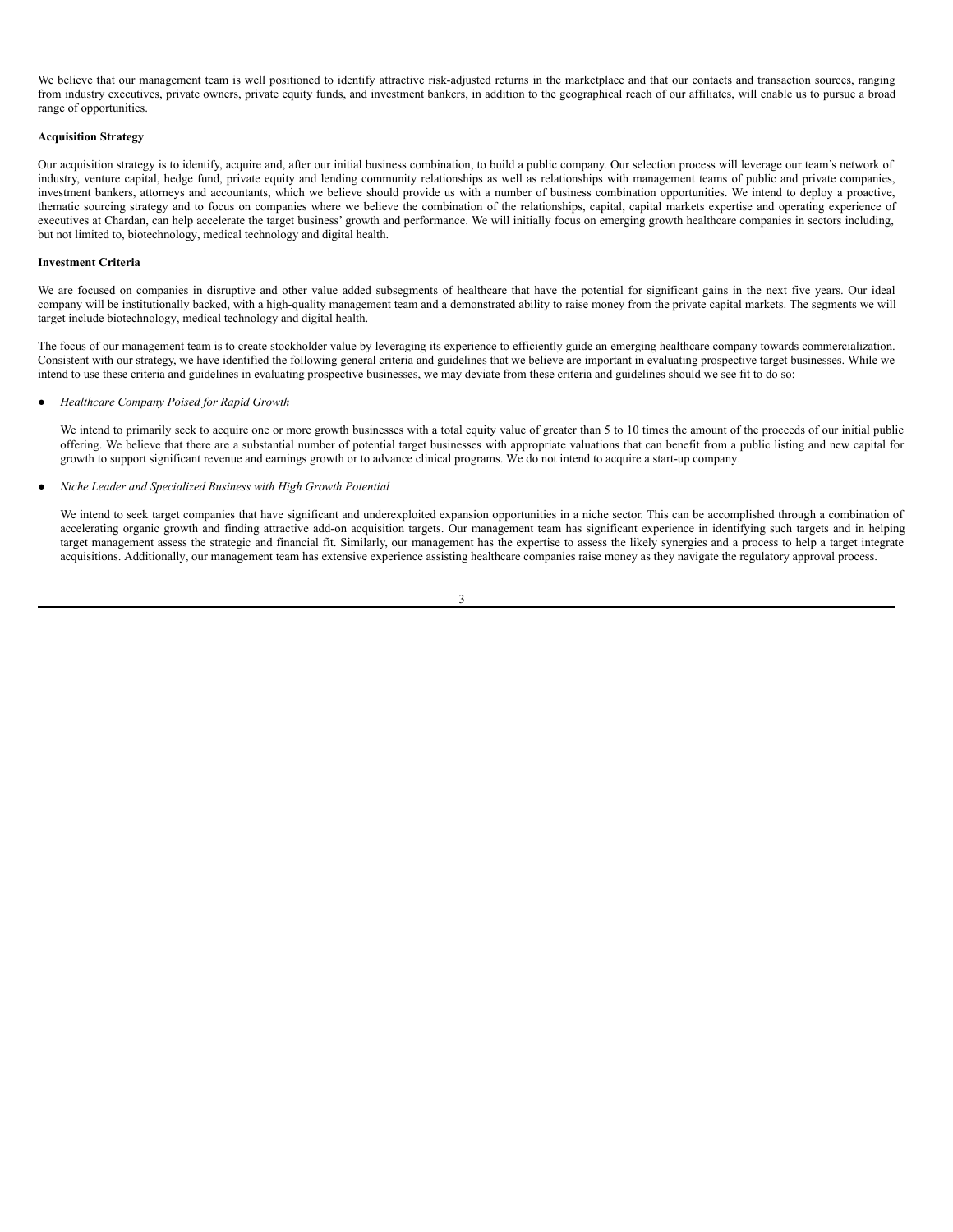● *Benefits from Being a U.S. Public Company (Value Creation and Marketing Opportunities)*

We intend to seek target companies that should offer attractive risk-adjusted equity returns for our stockholders. We intend to seek to acquire a target on terms and in a manner that leverage our experience. We expect to evaluate a Company based on its potential to successfully achieve regulatory approval and commercialize its product(s). We also expect to evaluate financial returns based on (i) risk-adjusted peak sales potential (ii) the potential of pipeline products and the scientific platform (iii) the ability to achieve the system cost savings, (iv) the ability to accelerate growth via other options, including through the opportunity for follow-on acquisitions and (v) the prospects for creating value through other value creation initiatives. Potential upside, for example, from the growth in the target business' earnings or an improved capital structure will be weighed against any identified downside risks.

● *Potential Benefit from Globalization Trends and Possession of Competitive Advantages*

Target companies exhibit unrecognized value or other characteristics that we believe have been misevaluated by the marketplace based on company-specific analyses and due diligence. For a potential target company, this process will include, among other things, a review and analysis of the company's capital structure, quality of current or future earnings, preclinical or clinical data, potential for operational improvements, corporate governance, customers, material contracts, and the industry and trends. We intend to leverage the operational experience and disciplined investment approach of our team to identify opportunities to unlock value that our experience in complex situations allows us to pursue.

These criteria are not intended to be exhaustive. Any evaluation relating to the merits of a particular initial business combination may be based, to the extent relevant, on these general guidelines as well as other considerations, factors and criteria that our management may deem relevant.

We will either (1) seek stockholder approval of our initial business combination at a meeting called for such purpose at which public stockholders may seek to convert their public shares, regardless of whether they vote for or against the proposed business combination, into their *pro rata* share of the aggregate amount then on deposit in the trust account (net of taxes payable) or (2) provide our public stockholders with the opportunity to sell their public shares to us by means of a tender offer (and thereby avoid the need for a stockholder vote) for an amount equal to their *pro rata* share of the aggregate amount then on deposit in the trust account (net of taxes payable), in each case subject to the limitations described herein. Notwithstanding the foregoing, our initial stockholders have agreed, pursuant to written letter agreements with us, not to convert any public shares held by them into their *pro rata* share of the aggregate amount then on deposit in the trust account. The decision as to whether we will seek stockholder approval of our proposed business combination or allow stockholders to sell their shares to us in a tender offer will be made by us, solely in our discretion, and will be based on a variety of factors such as the timing of the transaction and whether the terms of the transaction would otherwise require us to seek stockholder approval. If we so choose and we are legally permitted to do so, we will have the flexibility to avoid a stockholder vote and allow our stockholders to sell their shares pursuant to the tender offer rules of the Securities and Exchange Commission, or SEC. In that case, we will file tender offer documents with the SEC which will contain substantially the same financial and other information about the initial business combination as is required under the SEC's proxy rules. We will consummate our initial business combination only if we have net tangible assets of at least \$5,000,001 upon such consummation and, solely if we seek stockholder approval, a majority of the issued and outstanding shares of common stock voted are voted in favor of the business combination.

We will have until 24 months from the consummation of the IPO to consummate our initial business combination. If we are unable to consummate our initial business combination within such time period, we will, as promptly as possible but not more than ten business days thereafter, redeem or purchase 100% of our outstanding public shares for a pro rata portion of the funds held in the trust account, including a pro rata portion of any interest earned on the funds held in the trust account and not previously released to us or necessary to pay our taxes, and then seek to liquidate and dissolve. However, we may not be able to distribute such amounts as a result of claims of creditors which may take priority over the claims of our public stockholders. In the event of our dissolution and liquidation, the public warrants will expire and will be worthless.

If we are unable to consummate our initial business combination within this time period, we will liquidate the trust account and distribute the proceeds held therein to our public stockholders and dissolve. If we are forced to liquidate, we anticipate that we would distribute to our public stockholders the amount in the trust account calculated as of the date that is two days prior to the distribution date (including any accrued interest). Prior to such distribution, we would be required to assess all claims that may be potentially brought against us by our creditors for amounts they are actually owed and make provision for such amounts, as creditors take priority over our public stockholders with respect to amounts that are owed to them. We cannot assure you that we will properly assess all claims that may be potentially brought against us. As such, our stockholders could potentially be liable for any claims of creditors to the extent of distributions received by them as an unlawful payment in the event we enter an insolvent liquidation.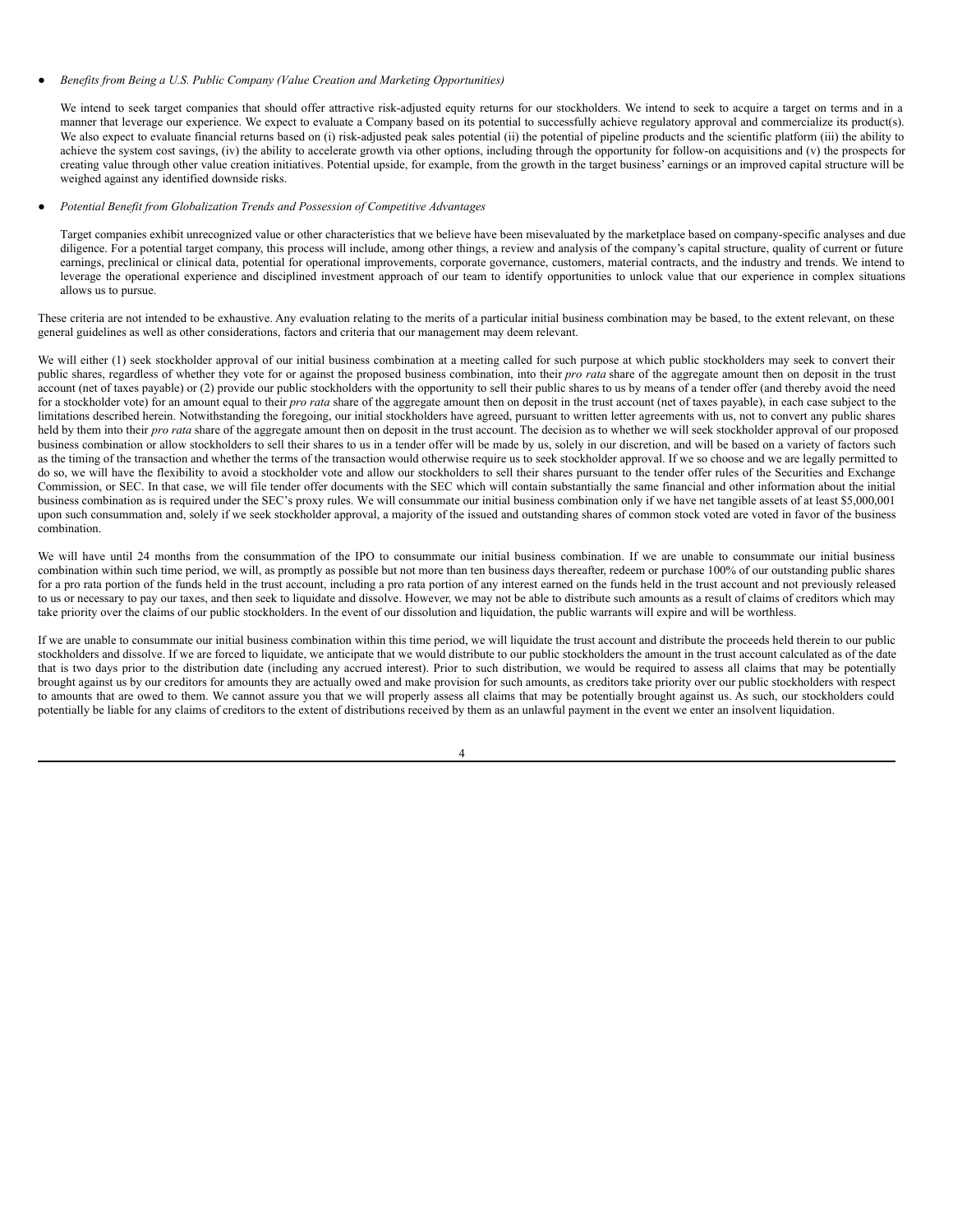Pursuant to the NYSE American listing rules, our initial business combination must be with a target business or businesses whose collective fair market value is at least equal to 80% of the balance in the trust account (excluding any taxes payable on the income earned on the trust account) at the time of the execution of a definitive agreement for such business combination, although this may entail simultaneous acquisitions of several target businesses. The fair market value of the target will be determined by our board of directors based upon one or more standards generally accepted by the financial community (such as actual and potential sales, earnings, cash flow and/or book value). Our board of directors will have broad discretion in choosing the standard used to establish the fair market value of any prospective target business. The target business or businesses that we acquire may have a collective fair market value substantially in excess of 80% of the trust account balance.

We are not required to obtain an opinion from an unaffiliated third party that the target business we select has a fair market value in excess of at least 80% of the balance of the trust account unless our board of directors cannot make such determination on its own. We are also not required to obtain an opinion from an unaffiliated third party indicating that the price we are paying is fair to our stockholders from a financial point of view unless the target is affiliated with our officers, directors, initial stockholders or their affiliates.

We currently anticipate structuring our initial business combination to acquire 100% of the equity interests or assets of the target business or businesses. We may, however, structure our initial business combination where we merge directly with the target business or where we acquire less than 100% of such interests or assets of the target business in order to meet certain objectives of the target management team or stockholders or for other reasons, but we will only complete such business combination if the posttransaction company owns or acquires 50% or more of the outstanding voting securities of the target or otherwise acquires a controlling interest in the target sufficient for it not to be required to register as an investment company under the Investment Company Act of 1940, as amended, or the Investment Company Act. Even if the post-transaction company owns or acquires 50% or more of the voting securities of the target, our stockholders prior to the business combination may collectively own a minority interest in the post-transaction company, depending on valuations ascribed to the target and us in the business combination transaction. For example, we could pursue a transaction in which we issue a substantial number of new shares in exchange for all of the outstanding capital stock of a target. In this case, we could acquire a 100% controlling interest in the target; however, as a result of the issuance of a substantial number of new shares, our stockholders immediately prior to our initial business combination could own less than a majority of our issued and outstanding shares subsequent to our initial business combination. If less than 100% of the equity interests or assets of a target business or businesses are owned or acquired by the post-transaction company, only the portion of such business or businesses that is owned or acquired is what will be valued for purposes of the 80% fair market value test.

### **Management Operating and Investment Experience**

We believe that our executive officers possess the experience, skills and contacts necessary to source, evaluate, and execute an attractive business combination. See the section titled "Management" for complete information on the experience of our officers and directors. Notwithstanding the foregoing, our officers and directors are not required to commit their full time to our affairs and will allocate their time to other businesses. We presently expect each of our employees to devote such amount of time as they reasonably believe is necessary to our business (which could range from only a few hours a week while we are trying to locate a potential target business to a majority of their time as we move into serious negotiations with a target business for a business combination). The past successes of our executive officers and directors do not guarantee that we will successfully consummate an initial business combination.

As more fully discussed in "Conflicts of Interest," if any of our officers or directors becomes aware of a business combination opportunity that falls within the line of business of any entity to which he has pre-existing fiduciary or contractual obligations, he may be required to present such business combination opportunity to such entity, subject to his or her fiduciary duties under Delaware law, prior to presenting such business combination opportunity to us. Most of our officers and directors currently have certain preexisting fiduciary duties or contractual obligations.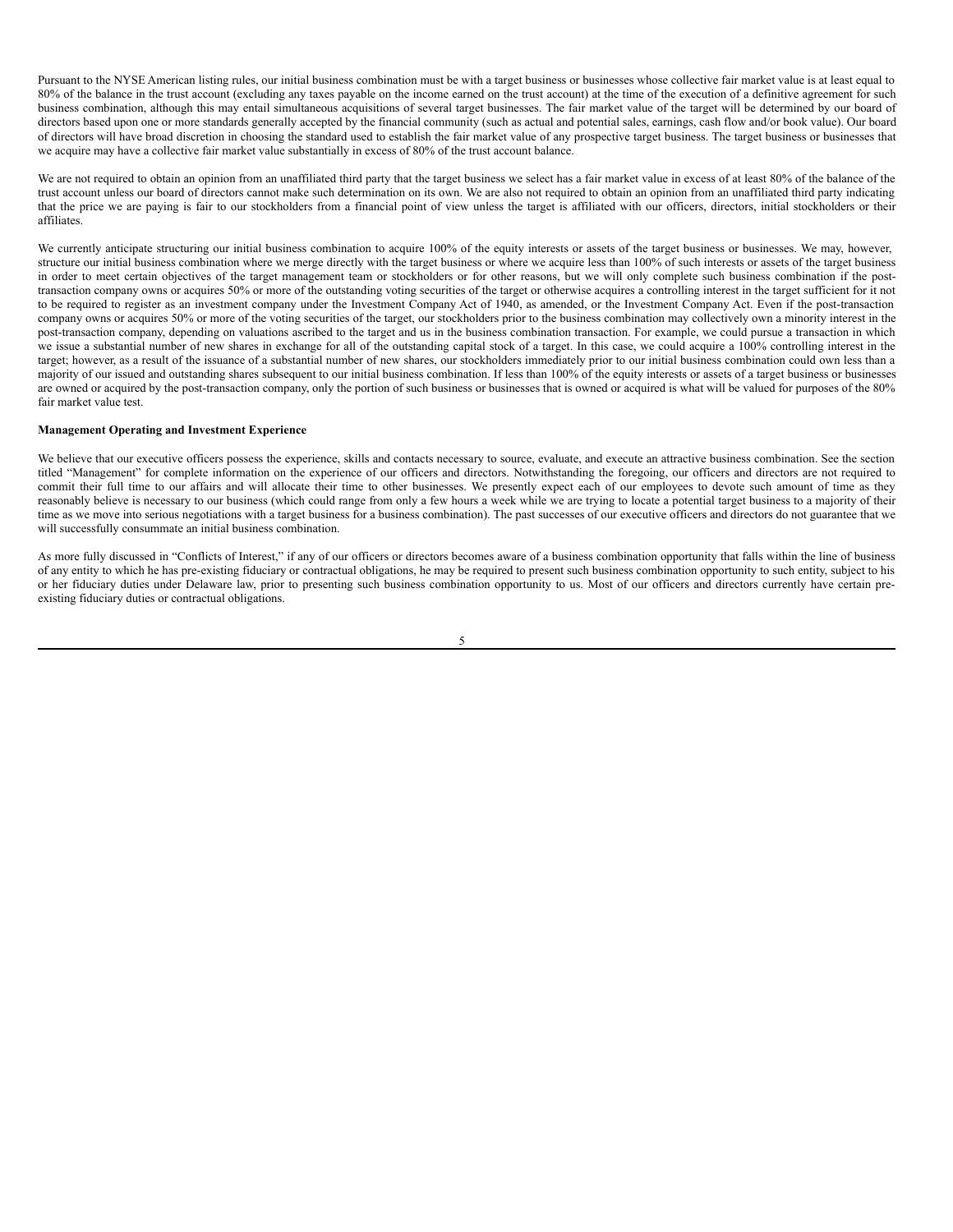#### **Emerging Growth Company Status and Other Information**

We are an emerging growth company as defined in Section 2(a) of the Securities Act of 1933, as amended, or the Securities Act, as modified by the Jumpstart Our Business Startups Act of 2012 (which we refer to herein as the JOBS Act). As such, we are eligible to take advantage of certain exemptions from various reporting requirements that are applicable to other public companies that are not emerging growth companies including, but not limited to, not being required to comply with the auditor attestation requirements of Section 404 of the Sarbanes-Oxley Act of 2002, or the Sarbanes-Oxley Act, reduced disclosure obligations regarding executive compensation in our periodic reports and proxy statements, and exemptions from the requirements of holding a non-binding advisory vote on executive compensation and stockholder approval of any golden parachute payments not previously approved. If some investors find our securities less attractive as a result, there may be a less active trading market for our securities and the prices of our securities may be more volatile.

Further, Section 102(b)(1) of the JOBS Act exempts emerging growth companies from being required to comply with new or revised financial accounting standards until private companies (that is, those that have not had a Securities Act registration statement declared effective or do not have a class of securities registered under the Exchange Act) are required to comply with the new or revised financial accounting standards. The JOBS Act provides that a company can elect to opt out of the extended transition period and comply with the requirements that apply to non-emerging growth companies but any such an election to opt out is irrevocable. The Company has elected not to opt out of such extended transition period which means that when a standard is issued or revised, and it has different application dates for public or private companies, the Company, as an emerging growth company, can adopt the new or revised standard at the time private companies adopt the new or revised standard. This may make comparison of the Company's financial statement with another public company which is neither an emerging growth company nor an emerging growth company which has opted out of using the extended transition period difficult or impossible because of the potential differences in accounting standards used.

We will remain an emerging growth company until the earlier of (1) the last day of the fiscal year (a) following the fifth anniversary of the date of the IPO, (b) in which we have total annual gross revenue of at least \$1.07 billion, or (c) in which we are deemed to be a large accelerated filer, which means the market value of our shares of common stock that are held by non-affiliates exceeds \$700 million as of the prior June 30, and (2) the date on which we have issued more than \$1.0 billion in non-convertible debt during the prior three year period.

## **Competition**

In identifying, evaluating and selecting a target business for our initial business combination, we may encounter intense competition from other entities having a business objective similar to ours, including other blank check companies, private equity groups and leveraged buyout funds, and operating businesses seeking strategic acquisitions. Many of these entities are well established and have significant experience identifying and effecting business combinations directly or through affiliates. Moreover, many of these competitors possess greater financial, technical, human and other resources than us. Our ability to acquire larger target businesses will be limited by our available financial resources. This inherent limitation gives others an advantage in pursuing the acquisition of a target business. Furthermore, the requirement that we acquire a target business or businesses having a fair market value equal to at least 80% of the value of the trust account (excluding any taxes payable) at the time of the agreement to enter into the business combination, our obligation to pay cash in connection with our public stockholders who exercise their redemption rights and the number of our outstanding warrants and the future dilution they potentially represent, may not be viewed favorably by certain target businesses. Any of these factors may place us at a competitive disadvantage in successfully negotiating our initial business combination.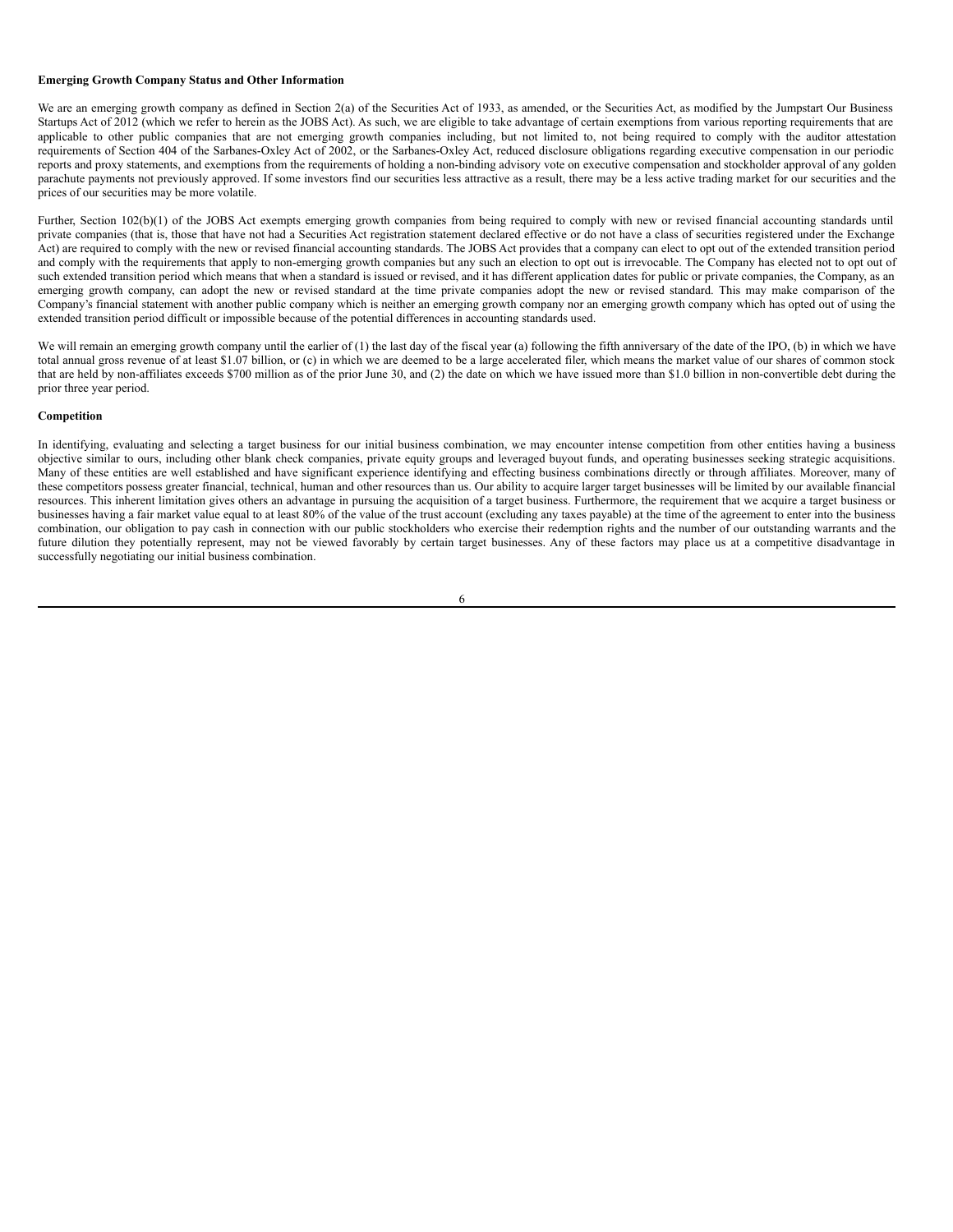#### **Employees**

We currently have two executive officers. These individuals are not obligated to devote any specific number of hours to our matters but they intend to devote as much of their time as they deem necessary to our affairs until we have completed our initial business combination. The amount of time they will devote in any time period will vary based on whether a target business has been selected for our initial business combination and the stage of the business combination process we are in. We do not intend to have any full time employees prior to the consummation of our initial business combination.

# <span id="page-9-0"></span>**ITEM 1A. RISK FACTORS**

As a smaller reporting company, we are not required to make disclosures under this Item.

## <span id="page-9-1"></span>**ITEM 1B. UNRESOLVED STAFF COMMENTS**

Not applicable.

## <span id="page-9-2"></span>**ITEM 2. PROPERTIES**

We currently maintain our executive offices at 17 State Street, 21st Floor, New York, NY 10004. Our sponsor is making this space available to us free of charge. We consider our current office space adequate for our current operations.

## <span id="page-9-3"></span>**ITEM 3. LEGAL PROCEEDINGS**

We may be subject to legal proceedings, investigations and claims incidental to the conduct of our business from time to time. We are not currently a party to any material litigation or other legal proceedings brought against us. We are also not aware of any legal proceeding, investigation or claim, or other legal exposure that has a more than remote possibility of having a material adverse effect on our business, financial condition or results of operations.

# <span id="page-9-4"></span>**ITEM 4. MINE SAFETY DISCLOSURES**

Not Applicable.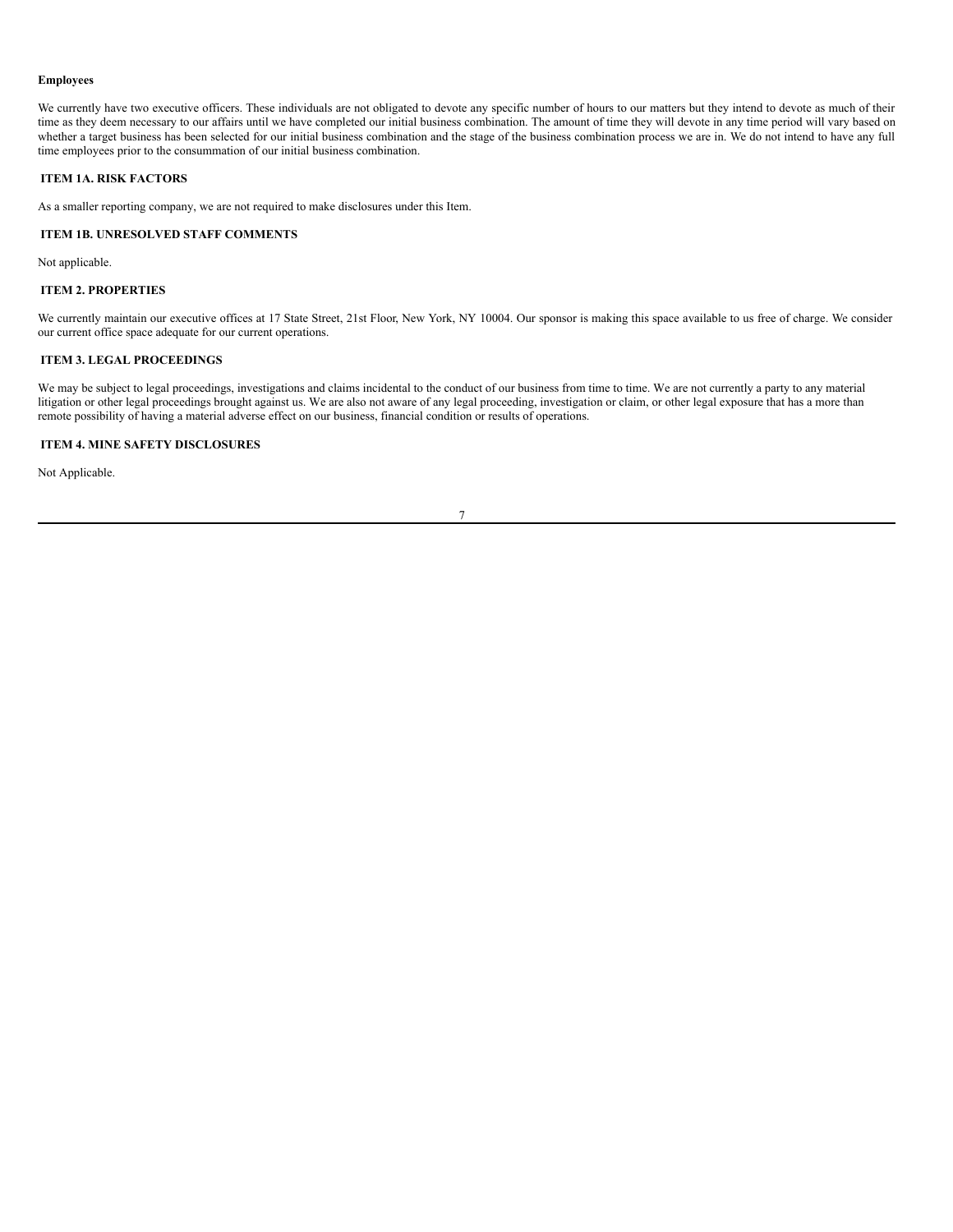# <span id="page-10-0"></span>**PART II**

## <span id="page-10-1"></span>**ITEM 5. MARKET FOR REGISTRANT'S COMMON EQUITY, RELATED STOCKHOLDER MATTERS AND ISSUER PURCHASES OF EQUITY SECURITIES**

Our units began to trade on the NYSE American Stock Exchange, or NYSE American, under the symbol "CHAC.U" on December 18, 2018. The shares of common stock and warrants comprising the units began separate trading on NYSE American on March 13, 2019, under the symbols "CHAC" and "CHAC.WS", respectively.

#### **Holders of Record**

As of August 20, 2019, there were 8,750,000 of our shares of common stock issued and outstanding held by 8 stockholders of record. The number of record holders was determined from the records of our transfer agent and does not include beneficial owners of shares of common stock whose shares are held in the names of various security brokers, dealers, and registered clearing agencies.

#### **Dividends**

We have not paid any cash dividends on our common stock to date and do not intend to pay cash dividends prior to the completion of an initial business combination. The payment of cash dividends in the future will be dependent upon our revenues and earnings, if any, capital requirements and general financial condition subsequent to completion of a business combination. The payment of any dividends subsequent to a business combination will be within the discretion of our board of directors at such time. It is the present intention of our board of directors to retain all earnings, if any, for use in our business operations and, accordingly, our board of directors does not anticipate declaring any dividends in the foreseeable future. In addition, our board of directors is not currently contemplating and does not anticipate declaring any share dividends in the foreseeable future. Further, if we incur any indebtedness, our ability to declare dividends may be limited by restrictive covenants we may agree to in connection therewith.

## **Securities Authorized for Issuance Under Equity Compensation Plans**

None.

#### **Recent Sales of Unregistered Securities**

None.

# **Use of Proceeds**

On December 18, 2018, we consummated our initial public offering ("IPO") of 7,000,000 units (the "Units"). Each Unit consists of one share of common stock (the "Common Stock") and one redeemable warrant to purchase one-half of one share of common stock (the "Public Warrants"). The Units were sold at an offering price of \$10.00 per Unit, generating gross proceeds of \$70,000,000. The Company granted the underwriters a 45-day option to purchase up to 1,050,000 additional Units to cover over-allotments, if any. The over-allotment option expired unexercised on February 4, 2019.

On December 18, 2018, simultaneously with the consummation of the IPO, we consummated the private placement ("Private Placement") with Mountain Wood, LLC, an affiliate of our Sponsor, of 2,900,000 warrants (the "Private Warrants") at a price of \$0.40 per Private Warrant, generating total proceeds of \$1,160,000. The Private Warrants are identical to the Warrants sold in the IPO, except that the Private Warrants (i) may be exercised on a cashless basis at the holder's option, (ii) will not be redeemable by the Company, in each case as long as they are held by our Sponsor or its permitted transferees, and (iii) are exercisable for one share of Common Stock at an exercise price of \$11.50 per share. Additionally, the Private Warrants are exercisable on a cashless basis and are non-redeemable so long as they are held by the initial purchasers or their permitted transferees. Additionally, our Mountain Wood, LLC agreed not to transfer, assign or sell any of the Private Warrants or underlying securities (except in limited circumstances, as described in the registration statement relating to the IPO) until the completion of the Company's initial business combination. Mountain Wood, LLC was granted certain demand and piggyback registration rights in connection with the Private Warrants.

|   | I            |  |
|---|--------------|--|
| I |              |  |
| × | ۱,<br>ï<br>v |  |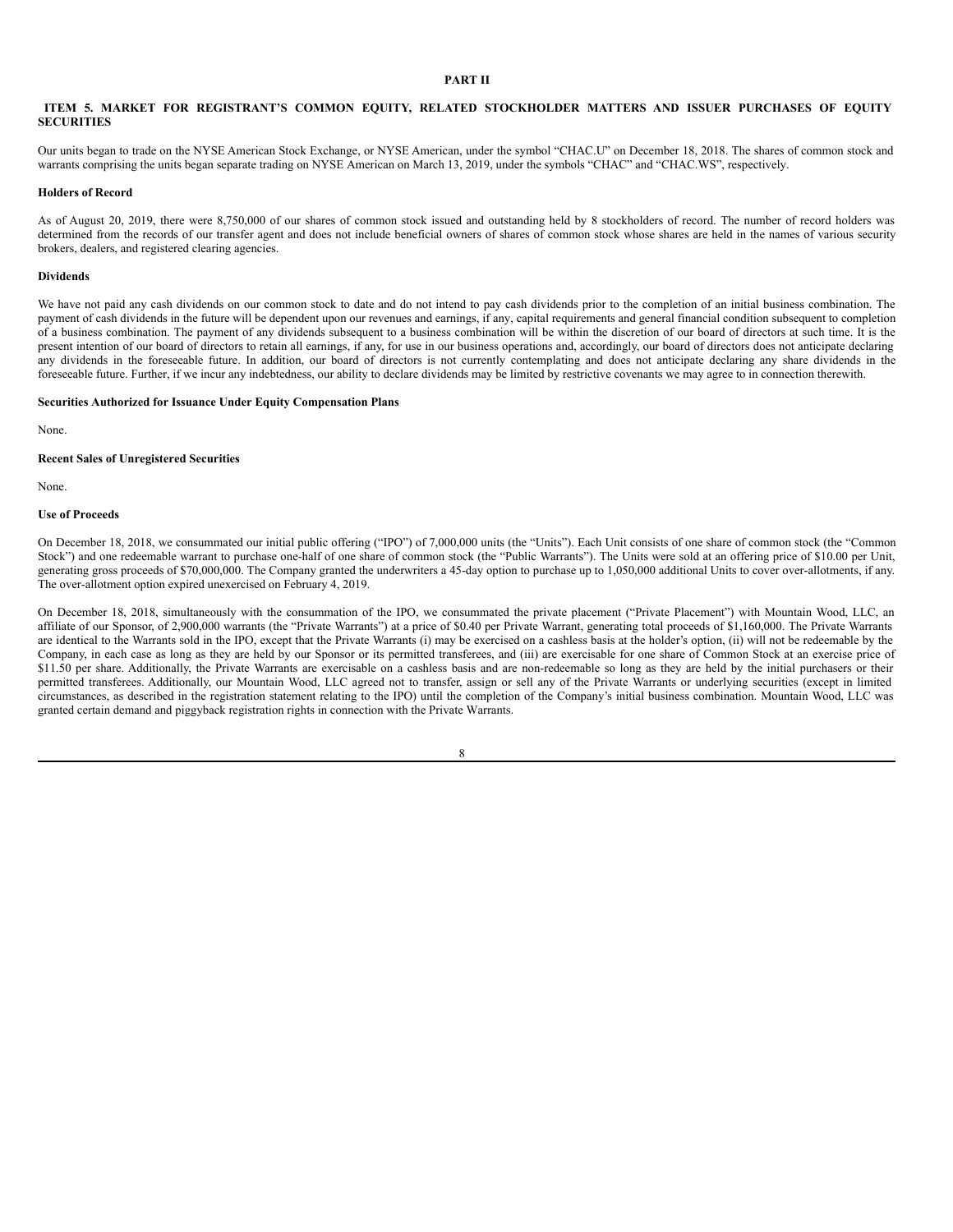A total of \$70,000,000 of the net proceeds from the sale of Units in the IPO and the private placement on December 18, 2018 were placed in a trust account established for the benefit of the Company's public stockholders at Morgan Stanley maintained by Continental Stock Transfer & Trust Company, acting as trustee. None of the funds held in trust will be released from the trust account, other than interest income to pay any tax obligations, until the earlier of (i) the consummation of the Company's initial business combination and (ii) the Company's failure to consummate a business combination by December 18, 2020.

Our Sponsor paid a total of \$500,000 in underwriting discounts and commissions and received a non-interest bearing promissory note in exchange for the payment of such amount, which was payable at the closing of a Business Combination. The promissory note was repaid in July 2019. We paid \$283,566 for other costs and expenses related to the IPO.

For a description of the use of the proceeds generated in our initial public offering, see below Part II, Item 7 – Management's Discussion and Analysis of Financial Condition and Results of Operations of this Form 10-K.

## **Purchases of Equity Securities by the Issuer and Affiliated Purchasers**

None.

### <span id="page-11-0"></span>**ITEM 6. SELECTED FINANCIAL DATA**

As a smaller reporting company, we are not required to make disclosures under this Item.

## <span id="page-11-1"></span>**ITEM 7. MANAGEMENT'S DISCUSSION AND ANALYSIS OF FINANCIAL CONDITION AND RESULTS OF OPERATIONS**

The following discussion and analysis of our financial condition and results of operations should be read in conjunction with the financial statements and the notes thereto contained elsewhere in this report. Certain information contained in the discussion and analysis set forth below includes forward-looking statements that involve risks and uncertainties.

## **Recent Developments**

On July 16, 2019, we entered into the Merger Agreement with BiomX and Merger Sub, pursuant to which Merger Sub will merge with and into BiomX, with BiomX surviving as our wholly-owned subsidiary.

As a result of the Merger, subject to reduction for indemnification claims as described below, an aggregate of 16,625,000 shares of CHAC common stock will be issued (or reserved for issuance pursuant to currently exercisable options or warrants) in respect of shares of BiomX capital stock that are issued and outstanding as of immediately prior to the effective time of the Merger and options and warrants to purchase shares of BiomX capital stock, in each case, that are issued, outstanding and vested as of immediately prior to the effective time of the Merger. Additional shares of CHAC common stock will be reserved for issuance in respect of options to purchase shares of BiomX capital stock that are issued, outstanding and unvested as of immediately prior to the effective time of the Merger.

#### **Overview**

We were formed on November 1, 2017 as a blank check company for the purpose of entering into a merger, share exchange, asset acquisition, stock purchase, recapitalization, reorganization or other similar business combination, with one or more target businesses. Our efforts to identify a prospective target business will not be limited to any particular industry or geographic location, although we intend to focus on targets located in North American in the healthcare industry.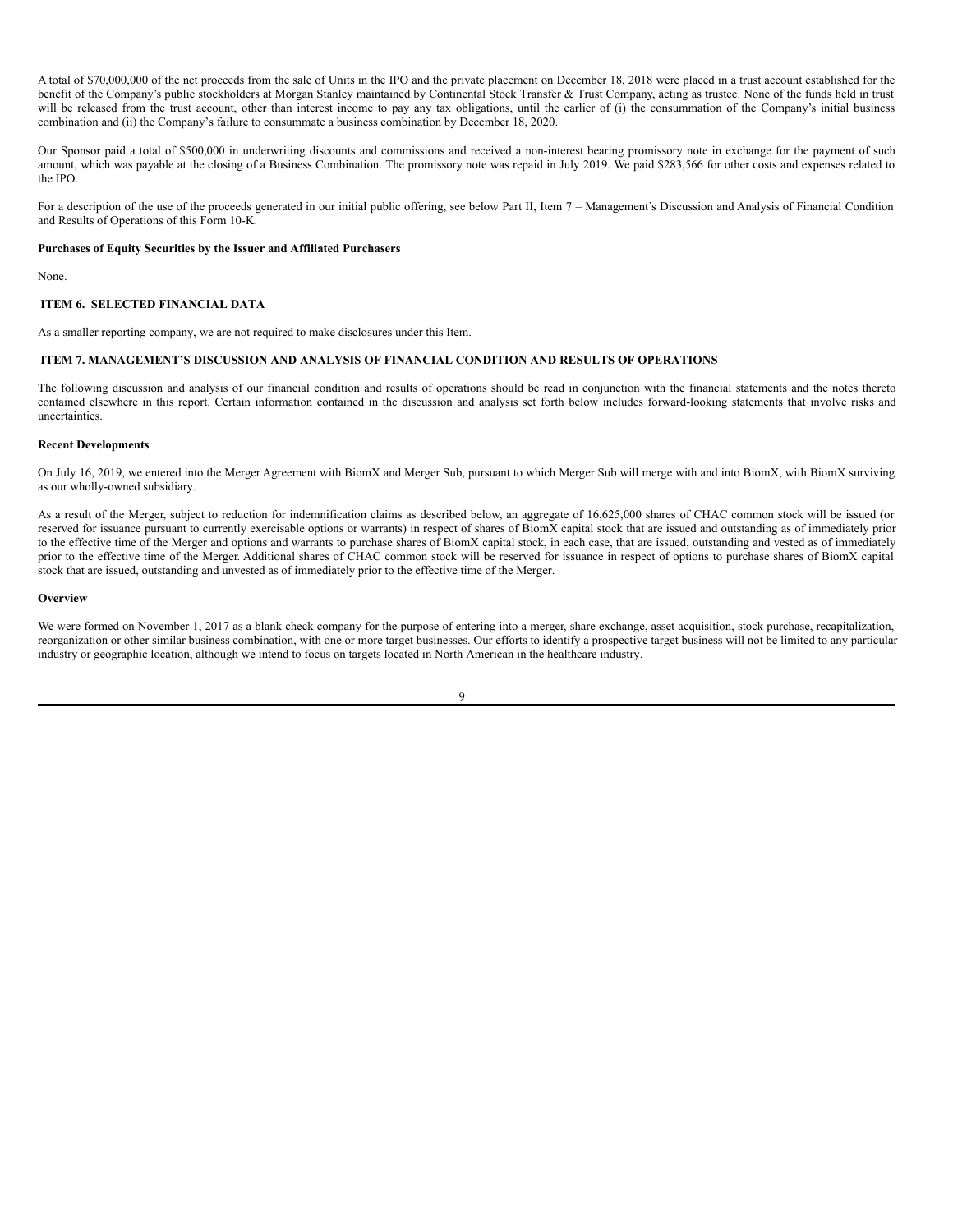We presently have no revenue, have had losses since inception from incurring formation costs and have had no operations other than the active solicitation of a target business with which to complete a business combination. We have relied upon the sale of our securities and loans from our officers and directors to fund our operations.

On December 18, 2018, we consummated our initial public offering ("IPO") of 7,000,000 units (the "Units"). Each Unit consists of one share of common stock (the "Common Stock") and one redeemable warrant to purchase one-half of one share of common stock (the "Public Warrants"). The Units were sold at an offering price of \$10.00 per Unit, generating gross proceeds of \$70,000,000. The Company granted the underwriters a 45-day option to purchase up to 1,050,000 additional Units to cover over-allotments, if any. The over-allotment option expired unexercised on February 4, 2019.

On December 18, 2018, simultaneously with the consummation of the IPO, we consummated the private placement ("Private Placement") with Mountain Wood, LLC, an affiliate of our Sponsor, of 2,900,000 warrants (the "Private Warrants") at a price of \$0.40 per Private Warrant, generating total proceeds of \$1,160,000. The Private Warrants are identical to the Warrants sold in the IPO, except that the Private Warrants (i) may be exercised on a cashless basis at the holder's option, (ii) will not be redeemable by the Company, in each case as long as they are held by our Sponsor or its permitted transferees, and (iii) are exercisable for one share of Common Stock at an exercise price of \$11.50 per share. Additionally, the Private Warrants are exercisable on a cashless basis and are non-redeemable so long as they are held by the initial purchasers or their permitted transferees. Additionally, our Mountain Wood, LLC agreed not to transfer, assign or sell any of the Private Warrants or underlying securities (except in limited circumstances, as described in the registration statement relating to the IPO) until the completion of the Company's initial business combination. Mountain Wood, LLC was granted certain demand and piggyback registration rights in connection with the Private Warrants.

A total of \$70,000,000 of the net proceeds from the sale of Units in the IPO and the private placement on December 18, 2018 were placed in a trust account established for the benefit of the Company's public stockholders at Morgan Stanley maintained by Continental Stock Transfer & Trust Company, acting as trustee. None of the funds held in trust will be released from the trust account, other than interest income to pay any tax obligations, until the earlier of (i) the consummation of the Company's initial business combination and (ii) the Company's failure to consummate a business combination by December 18, 2020.

Our management has broad discretion with respect to the specific application of the net proceeds of IPO and the Private Placements, although substantially all of the net proceeds are intended to be applied generally towards consummating a business combination.

### **Results of Operations**

Our entire activity from inception up to December 18, 2018 was related to the Company's formation, the IPO and general and administrative activities. Since the IPO, our activity has been limited to the evaluation of business combination candidates, and we will not be generating any operating revenues until the closing and completion of our initial business combination. We generate non-operating income in the form of interest income on marketable securities held in the trust account. We are incurring expenses as a result of being a public company (for legal, financial reporting, accounting and auditing compliance), as well as for due diligence expenses.

For the year ended June 30, 2019, we had net income of \$347,407, which consisted of interest income on marketable securities held in the trust account of \$886,972 and interest income from mutual funds of \$5,974, offset by operating costs of \$404,521, an unrealized loss on marketable securities held in our trust account of \$5,821 and a provision for income taxes of \$135,197.

For the period from November 1, 2017 (inception) through ended June 30, 2018, we had a net loss of \$1,025, which consisted of operating costs of \$1,025.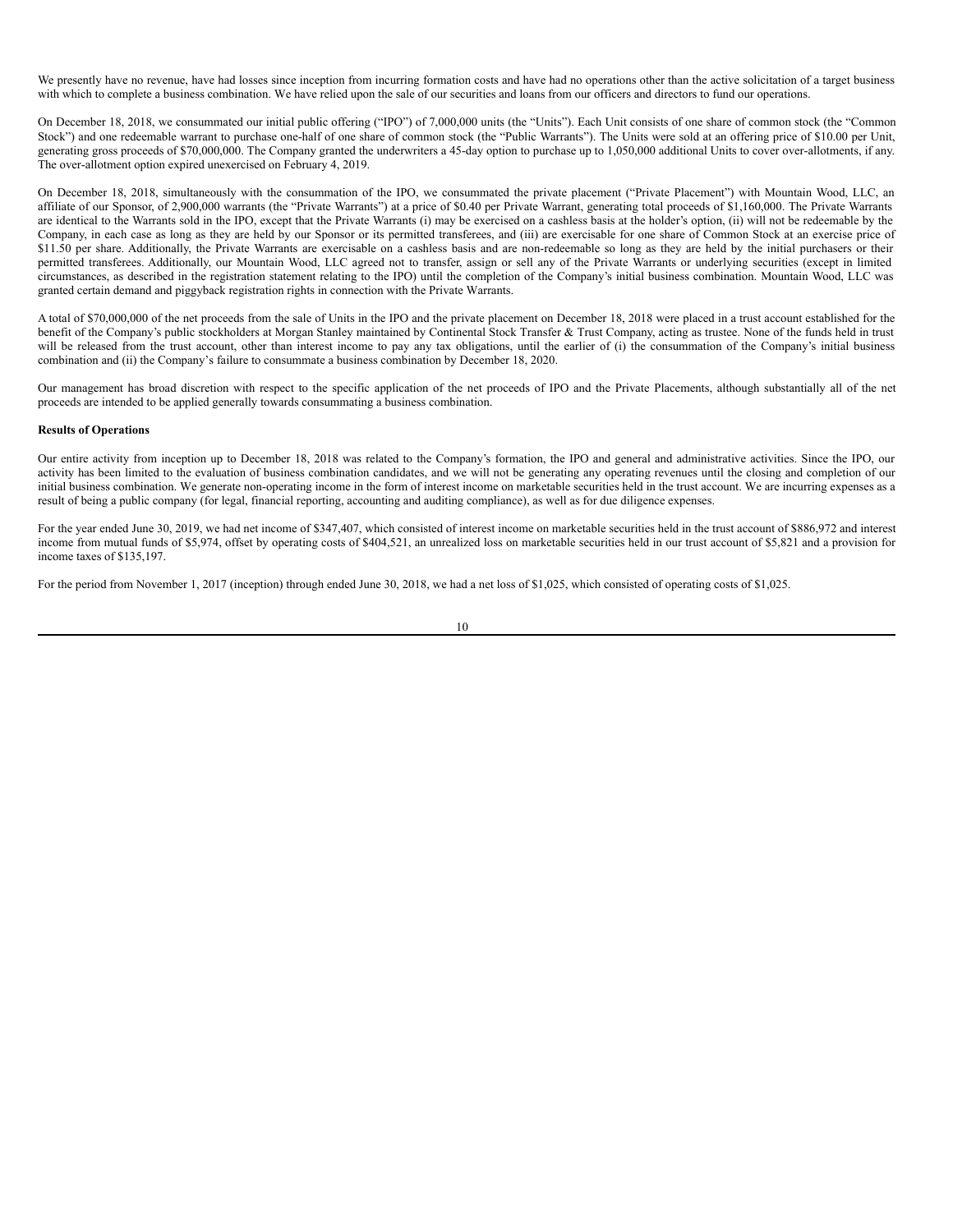#### **Liquidity and Capital Resources**

As of June 30, 2019, we had marketable securities held in the trust account of \$70,881,151 (including approximately \$881,000 of interest income, net of unrealized losses) consisting of U.S. Treasury Bills with a maturity of 180 days or less. Interest income on the balance in the trust account may be used by us to pay taxes. Through June 30, 2019, we did not withdraw any interest earned on the Trust Account.

For the year ended June 30, 2019, cash and cash equivalents used in operating activities was \$204,579. Net income of \$347,407 was affected by interest earned on marketable securities held in the trust account of \$886,972, an unrealized loss on marketable securities held in our trust account of \$5,821 and a deferred tax benefit of \$1,222. Changes in our operating assets and liabilities provided \$330,387 of cash and cash equivalents for operating activities.

For the period from November 1, 2017 (inception) through June 30, 2018, cash and cash equivalents used in operating activities was \$25. Net loss of \$1,025 was offset by changes in our operating assets and liabilities, which provided \$1,000 of cash and cash equivalents.

We intend to use substantially all of the net proceeds of the IPO, including the funds held in the trust account, to acquire a target business or businesses and to pay our expenses relating thereto. To the extent that the proceeds of the IPO are used in whole or in part as consideration to effect our initial business combination, the remaining proceeds held in the trust account as well as any other net proceeds not expended will be used as working capital to finance the operations of the target business. Such working capital funds could be used in a variety of ways including continuing or expanding the target business' operations, for strategic acquisitions and for marketing, research and development of existing or new products. Such funds could also be used to repay any operating expenses or finders' fees which we had incurred prior to the completion of our initial business combination if the funds available to us outside of the trust account were insufficient to cover such expenses.

As of June 30, 2019, we had cash and cash equivalents outside our trust account of \$696,830, available for working capital needs. We intend to use the funds held outside the trust account primarily to identify and evaluate prospective acquisition candidates, perform business due diligence on prospective target businesses, travel to and from the offices, plants or similar locations of prospective target businesses, review corporate documents and material agreements of prospective target businesses, select the target business to acquire and structure, negotiate and complete a business combination.

Our Sponsor paid a total of \$500,000 in underwriting discounts and commissions and received a non-interest bearing promissory note in exchange for the payment of such amount, which was payable at the closing of a Business Combination. The promissory note was repaid in July 2019**.**

In August 2019, the Sponsor committed to provide us an aggregate of \$500,000 in loans to finance transaction costs in connection with a Business Combination. To the extent advanced, the loans will be evidenced by a promissory note, will be non-interest bearing, unsecured and will only be repaid upon the completion of a Business Combination.

We do not believe we will need to raise additional funds in order to meet the expenditures required for operating our business. However, if our estimate of the costs of identifying a target business, undertaking in-depth due diligence and negotiating a business combination are less than the actual amounts necessary to do so, we may have insufficient funds available to operate our business prior to our business combination. Moreover, we may need to obtain additional financing either to complete our business combination or because we become obligated to redeem a significant number of our public shares upon completion of our business combination, in which case we may issue additional securities or incur debt in connection with such business combination. Subject to compliance with applicable securities laws, we would only complete such financing simultaneously with the completion of our business combination. If we are unable to complete our business combination because we do not have sufficient funds available to us, we will be forced to cease operations and liquidate the trust account. In addition, following our business combination, if cash on hand is insufficient, we may need to obtain additional financing in order to meet our obligations.

# *Of -Balance Sheet Financing Arrangements*

As of June 30, 2019, we did not have any off-balance sheet arrangements. We have no obligations, assets or liabilities which would be considered off-balance sheet arrangements. We do not participate in transactions that create relationships with unconsolidated entities or financial partnerships, often referred to as variable interest entities, which would have been established for the purpose of facilitating off-balance sheet arrangements. We have not entered into any off-balance sheet financing arrangements, established any special purpose entities, guaranteed any debt or commitments of other entities, or entered into any non-financial assets.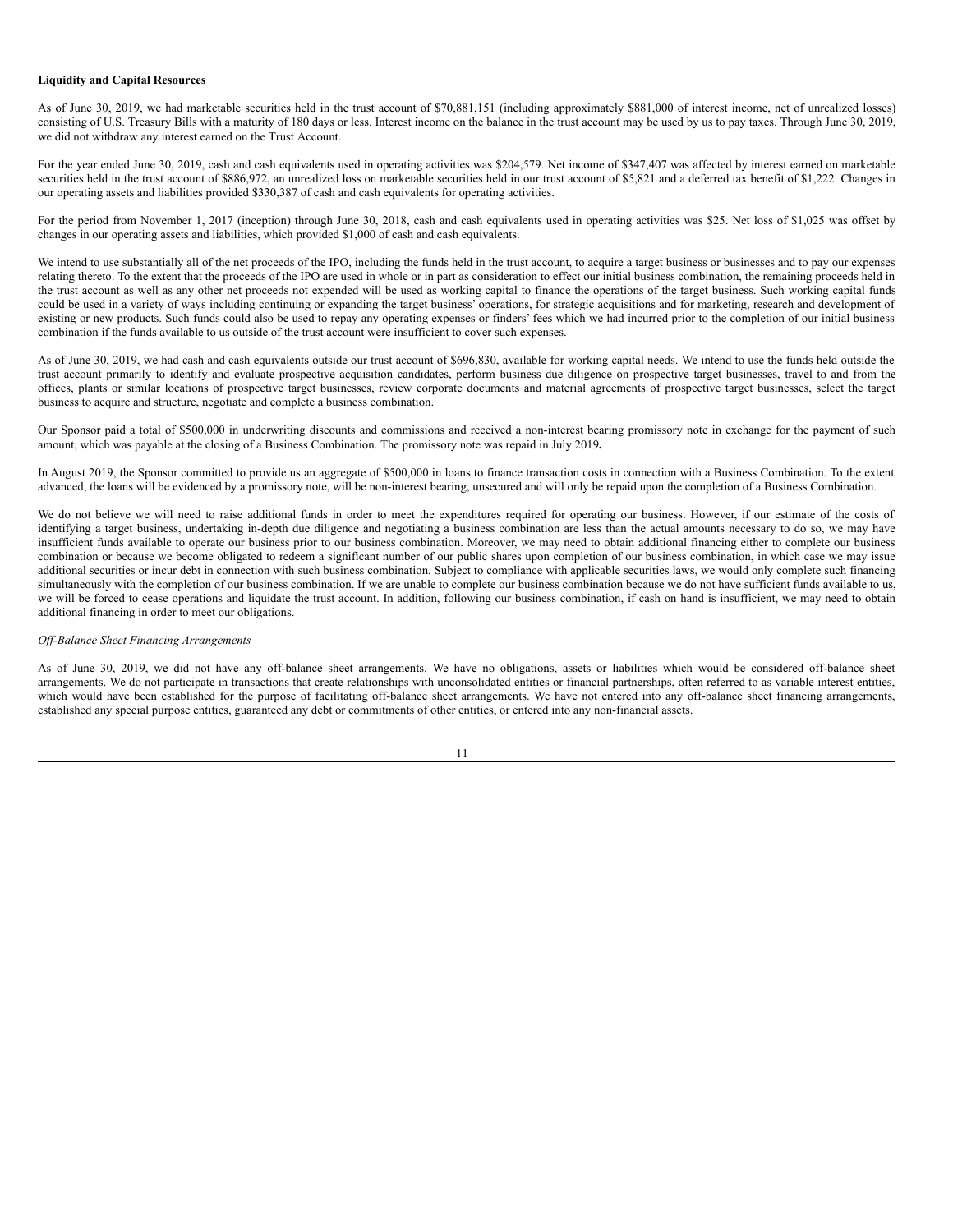#### *Contractual Obligations*

At June 30, 2019, we did not have any long-term debt, capital lease obligations, operating lease obligations or long-term liabilities.

## **Critical Accounting Policies**

The preparation of financial statements and related disclosures in conformity with accounting principles generally accepted in the United States of America requires management to make estimates and assumptions that affect the reported amounts of assets and liabilities, disclosure of contingent assets and liabilities at the date of the financial statements, and income and expenses during the periods reported. Actual results could materially differ from those estimates. We have identified the following critical accounting policies:

## *Common stock subject to possible redemption*

We account for our common stock subject to possible redemption in accordance with the guidance in Accounting Standards Codification ("ASC") Topic 480 "Distinguishing Liabilities from Equity." Common stock subject to mandatory redemption is classified as a liability instrument and is measured at fair value. Conditionally redeemable common stock (including common stock that features redemption rights that are either within the control of the holder or subject to redemption upon the occurrence of uncertain events not solely within our control) is classified as temporary equity. At all other times, common stock is classified as stockholders<sup>5</sup> equity. Our common stock features certain redemption rights that are considered to be outside of our control and subject to occurrence of uncertain future events. Accordingly, common stock subject to possible redemption is presented at redemption value as temporary equity, outside of the stockholders' equity section of our consolidated balance sheets.

### *Net loss per common share*

We apply the two-class method in calculating earnings per share. Shares of common stock subject to possible redemption which are not currently redeemable and are not redeemable at fair value, have been excluded from the calculation of basic net loss per share since such shares, if redeemed, only participate in their pro rata share of the Trust Account earnings. Our net income is adjusted for the portion of income that is attributable to common stock subject to possible redemption, as these shares only participate in the earnings of the trust account and not our income or losses.

### *Recent accounting standards*

Management does not believe that any recently issued, but not yet effective, accounting pronouncements, if currently adopted, would have a material effect on our consolidated financial statements.

# <span id="page-14-0"></span>**ITEM 7A. QUANTITATIVE AND QUALITATIVE DISCLOSURES ABOUT MARKET RISK**

As a smaller reporting company, we are not required to make disclosures under this Item.

# <span id="page-14-1"></span>**ITEM 8. FINANCIAL STATEMENTS AND SUPPLEMENTARY DATA**

Our financial statements and the notes thereto begin on page F-1 of this Annual Report.

# <span id="page-14-2"></span>**ITEM 9. CHANGES IN AND DISAGREEMENTS WITH ACCOUNTANTS ON ACCOUNTING AND FINANCIAL DISCLOSURE**

None.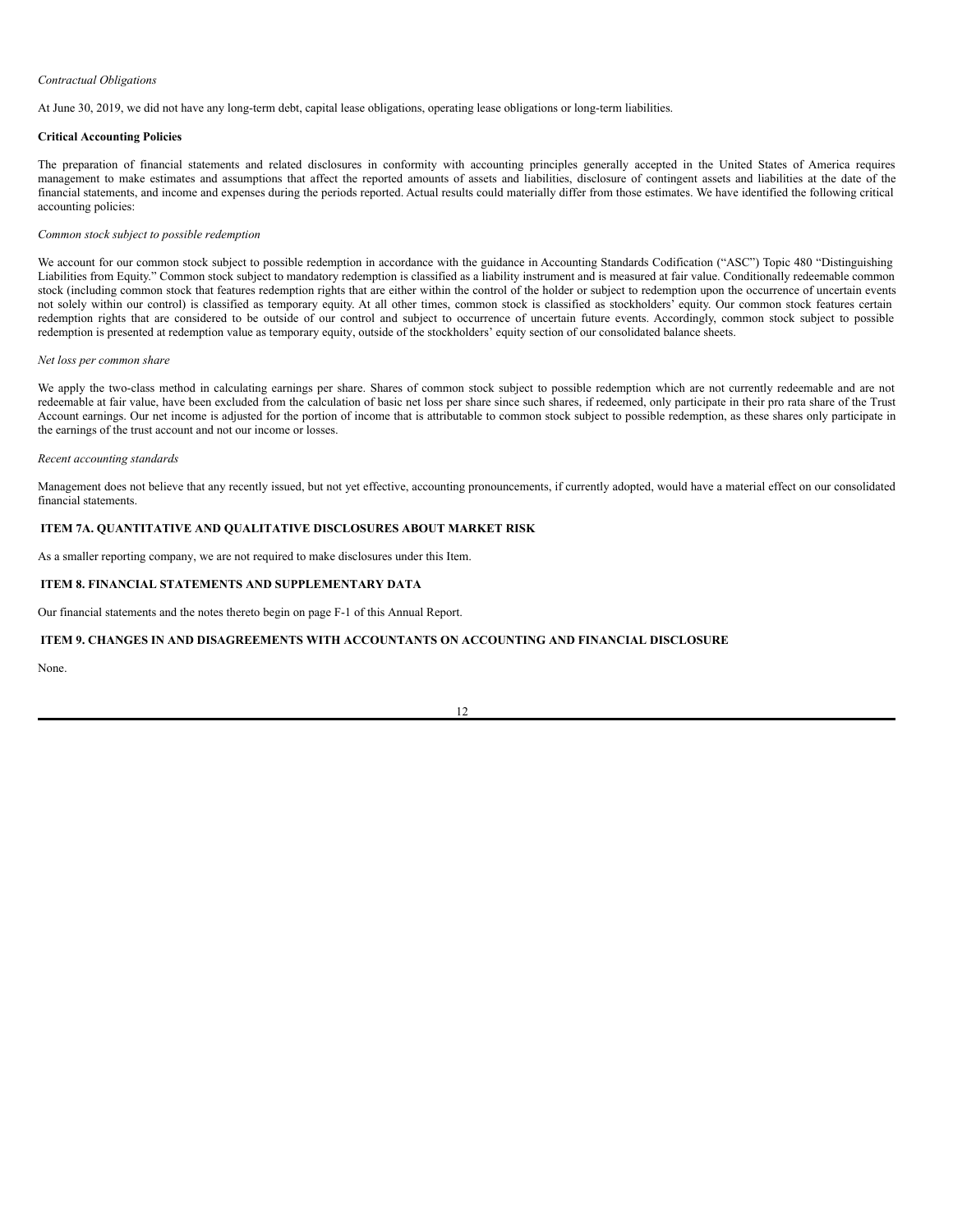# <span id="page-15-0"></span>**ITEM 9A. CONTROLS AND PROCEDURES**

## **Evaluation of Disclosure Controls and Procedures**

Under the supervision and with the participation of our management, including our principal executive officer and principal financial and accounting officer, we conducted an evaluation of the effectiveness of our disclosure controls and procedures as of the end of the fiscal year ended June 30, 2019, as such term is defined in Rules 13a-15(e) and 15d-15(e) under the Exchange Act. Based on this evaluation, our principal executive officer and principal financial and accounting officer have concluded that during the period covered by this report, our disclosure controls and procedures were effective.

Disclosure controls and procedures are designed to ensure that information required to be disclosed by us in our Exchange Act reports is recorded, processed, summarized, and reported within the time periods specified in the SEC's rules and forms, and that such information is accumulated and communicated to our management, including our principal executive officer and principal financial officer or persons performing similar functions, as appropriate to allow timely decisions regarding required disclosure.

#### **Internal Control over Financial Reporting**

This Annual Report does not include a report of management's assessment regarding internal control over financial reporting due to a transition period established by rules of the Securities and Exchange Commission for newly public companies. This annual report does not include an attestation report of our registered public accounting firm regarding internal control over financial reporting. As a smaller reporting company, management's report is not subject to attestation by our registered public accounting firm.

# **Changes in Internal Control over Financial Reporting**

There have been no changes in our internal control over financial reporting during the quarter ended June 30, 2019 that have materially affected, or are reasonably likely to materially affect, our internal control over financial reporting.

## <span id="page-15-1"></span>**ITEM 9B. OTHER INFORMATION**

None.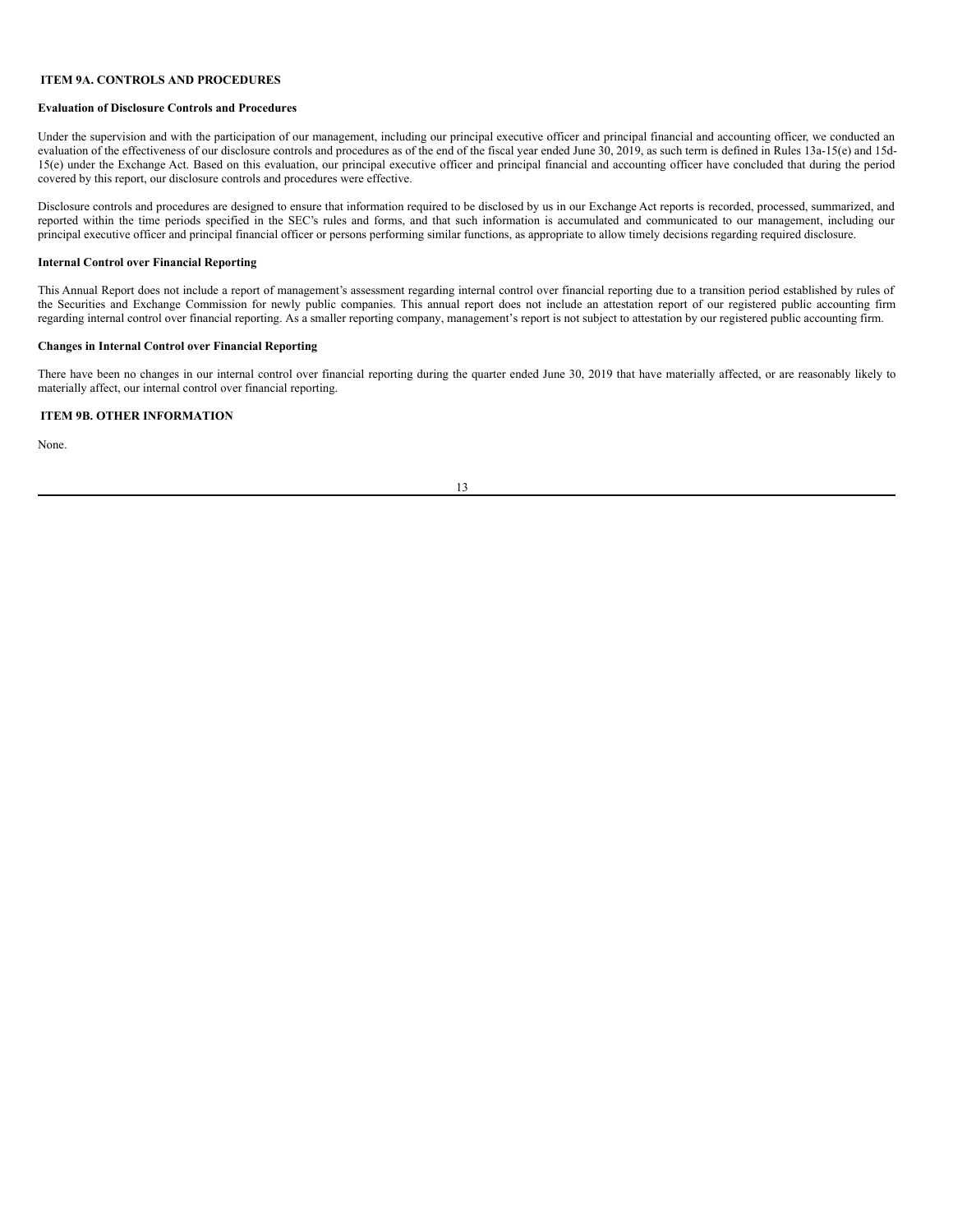## <span id="page-16-0"></span>**PART III**

# <span id="page-16-1"></span>**ITEM 10. DIRECTORS, EXECUTIVE OFFICERS AND CORPORATE GOVERNANCE**

The following table sets forth information about our directors and executive officers as of August 21, 2019.

| Name                  | Age | <b>Position</b>                                        |
|-----------------------|-----|--------------------------------------------------------|
| Gbola Amusa           | 45  | Executive Chairman of the Board                        |
| Jonas Grossman        | 45  | President, Chief Executive Officer and Director        |
| George Kaufman        | 43  | Chief Financial Officer, Head of Strategy and Director |
| Michael Rice          | 53  | Director                                               |
| <b>Richard Giroux</b> | 46  | Director                                               |
| <b>Matthew Rossen</b> | 41  | Director                                               |
| Eric Kusseluk M.D.    | 43  | Director                                               |
| <b>Elliot Gnedy</b>   | 38  | Director                                               |

Below is a summary of the business experience of each our executive officers and directors:

**Dr. Gbola Amusa,** has been our Chairman since March 2018. Dr. Amusa has served as Partner, Director of Research, and Head of Healthcare Equity Research at Chardan Capital Markets LLC since December 2014. At Chardan, he has established the healthcare vision by focusing on disruptive healthcare segments, such as gene therapy/genetic medicines, that have the highest potential for significant investment returns. Dr. Amusa was previously Managing Director, Head of European Pharma Research, and Global Pharma & Biotech Coordinator at UBS (from 2007 to 2013), where he oversaw 25 analysts. Prior to UBS, Dr. Amusa was a Senior Research Analyst and Head of European Pharma research at Sanford Bernstein. He started his career in finance at Goldman Sachs as an Associate in the Healthcare Investment Banking Group, where he worked on large transactions including the Amgen/Immunex merger. Additionally, Dr. Amusa was previously a Healthcare Finance & Strategy Consultant working with governments, companies, leading foundations and think tanks. He holds an M.D. from Washington University Medical School, an M.B.A. with High Honors from the University of Chicago Booth School of Business, and a B.S.E. with Honors from Duke University.

**Jonas Grossman**, has been our Chief Executive Officer since November 2017. Mr. Grossman has served as Partner and Head of Capital Markets for Chardan Capital Markets LLC, a New York headquartered broker/dealer, since December 2003. Mr. Grossman has served as President of Chardan Capital Markets LLC since September 2015. Since 2003, Mr. Grossman has overseen the firm's deal origination, syndication, secondary market sales and trading and corporate access initiatives. He has extensive transactional experience having led or managed over 400 transactions during his tenure at Chardan. Since December 2006, Mr. Grossman has served as a founding partner for Cornix Advisors, LLC, a New York based hedge fund. From 2001 until 2003, Mr. Grossman worked at Ramius Capital Group, LLC, a global multi-strategy hedge fund where he served as Vice President and Head Trader. Mr. Grossman has served as a director for China Broadband (NASDAQ: SSC) from January 2008 until November 2010. He holds a B.A. in Economics from Cornell University and an M.B.A. from NYU's Stern School of Business.

**George Kaufman**, has been our Chief Financial Officer and Head of Strategy since March 2018. Mr. Kaufman has served as Managing Director and Head of Investment Banking for Chardan Capital Markets LLC since January 2006. Mr. Kaufman established the investment banking, brokerage and marketing protocols and standards at Chardan since joining the firm in 2004. Mr. Kaufman has extensive experience with SPACs, M&A transactions and financings especially in association with emerging growth companies. Mr. Kaufman founded Detroit Coffee Company, LLC, a national roaster, wholesaler and retail distributor of high-end specialty coffees in January 2002 and currently serves as its chief executive officer and has been a director of Prime Acquisition Corp. a European real estate company, since May 2014. Mr. Kaufman received a B.A. degree in Economics from the University of Vermont in 1999.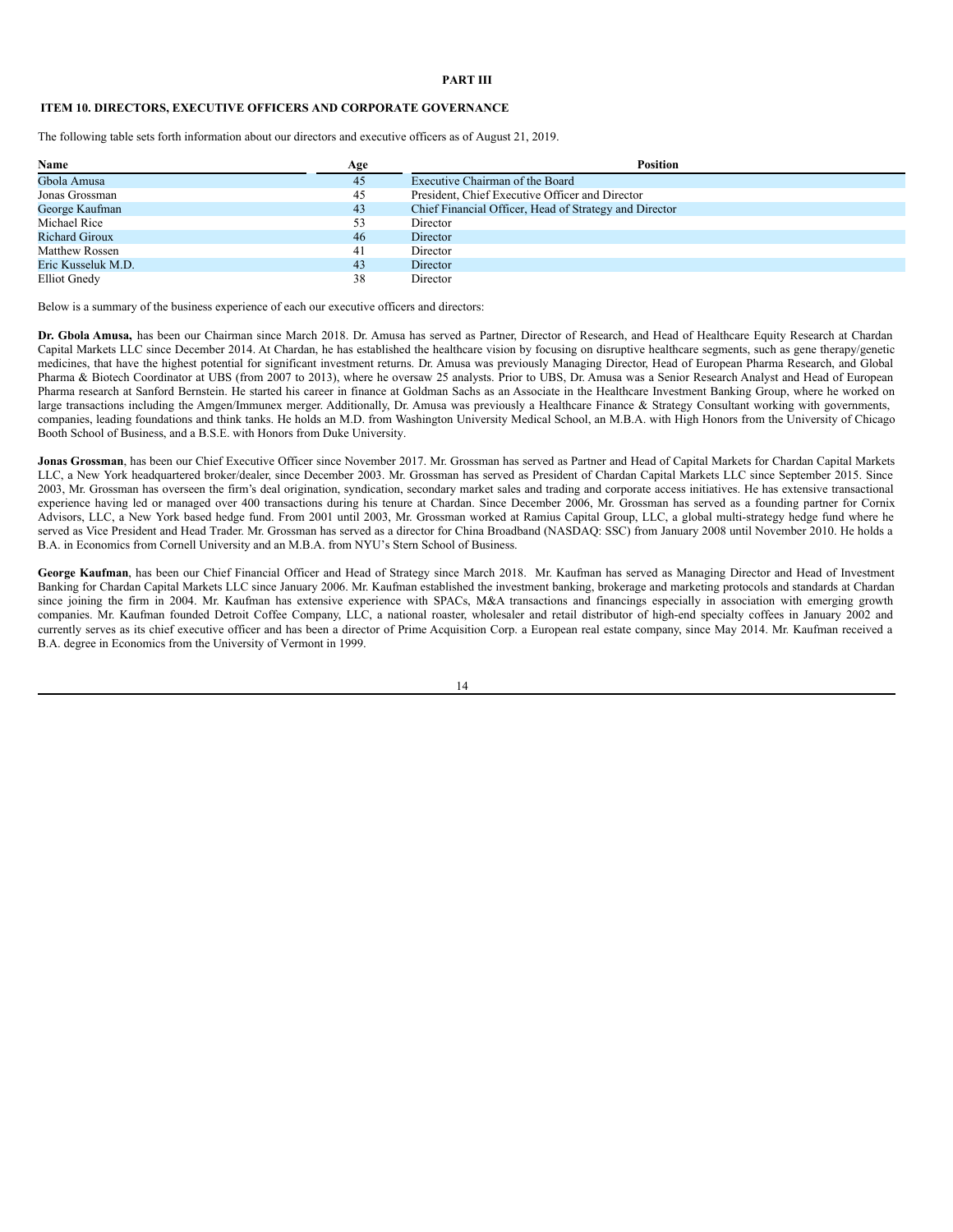**Michael Rice,** has been a director since December 2018. Mr. Rice has experience in portfolio management, corporate management, investment banking and capital markets. Mr. Rice has been the co-founder of LifeSci Advisors and LifeSci Capital since March 2010. From April 2007 to November 2008 Mr. Rice was the co-head of health care investment banking at Canaccord Adams, where he was involved in debt and equity financing. Mr. Rice was also was a Managing Director at Think Equity Partners from April 2005 to April 2007, where he was responsible for managing Healthcare Capital Markets. Prior to that, from August 2003 to March 2005 Mr. Rice served as a Managing Director at Banc of America serving large hedge funds and private equity healthcare funds. Previously, he was a Managing Director at JPMorgan/Hambrecht & Quist. Mr. Rice has been a Director of RDD Pharma Ltd. since January 2016 and Navidea Biopharmaceuticals Inc. since May 2016. Mr. Rice received his B.A. from the University of Maryland.

**Richard Giroux**, has been a director since December 2018. Mr. Giroux is a Founder and has been the Chief Operating Officer of MeiraGTx (NASDAQ:MGTX) since the company's formation in 2015. He brings more than 20 years of leadership and capital markets experience in finance and healthcare to his position. Prior to joining MeiraGTx, Rich was a partner at Sarissa Capital Management LP, an activist healthcare hedge fund, from 2014 to 2015. In 2010, Mr. Giroux helped launch and operate Meadowvale Partners, a multi-strategy hedge fund, where he was a founding partner and healthcare portfolio manager from 2009 to 2013. Prior to Meadowvale, he was a partner at Sivik Global Healthcare (formerly Argus Partners) from 2001-2008, a long/short global equity healthcare fund. From 1996 to 2001, he worked in the equity derivative divisions of Goldman Sachs and Salomon Smith Barney where he structured, marketed and traded derivative and cash products for domestic and international hedge funds and asset allocators. Mr. Giroux received his B.A. in Economics from Yale University in 1995.

**Matthew Rossen**, has been a director since December 2018. Mr. Rossen has 20 years' experience in the pharmaceutical and biotech arena, working across multiple therapeutic categories including Anti-Infectives, Alzheimer's, Cardiovascular, Hematology, Pain and Sleep Science. Since January 2018, Mr. Rossen has been a Senior Director of Business Development for Jazz Pharmaceuticals. Prior to working in business development, from 2012 to 2017, Mr. Rossen had been leading the commercial efforts of the Hematology Oncology division at Jazz Pharmaceuticals. Prior thereto, from 2001 to 2010 Mr. Rossen worked at Pfizer Inc., where spent ten years in positions of increasing responsibility across a number of functions including Operations and Manufacturing, US and WW Marketing and Commercial Development. He holds a B.S. in Kinesiology and Applied Human Physiology from the University of Colorado and received his M.B.A. from NYU's Stern School of Business.

**Dr. Eric Kusseluk**, has been a director since December 2018. Dr. Kusseluk is a dermatologist who has been in private practice at NYU Langone Medical center since 2007. In addition to seeing patients, he has been associate professor at NYU since 2014, where he teaches the physicians, residents and medical students about practicing medicine and running a private practice. He has also done multiple clinical studies ranging from testing medical products to analyzing data on sentinel node biopsies. Before his medical career, he also worked in finance at Cantor Fitzgerald from 1997 to 1998. Dr. Kusseluk received an M.D. from Jefferson Medical College of Thomas Jefferson University and a B.A. in economics from Cornell University.

**Elliot Gnedy**, has been a director since December 2018. Mr. Gnedy has been the Vice President of Commercial Finance at FuelCell Energy Inc., a leading manufacturer and operator of power generation facilities, since 2013. In his current role he is responsible for the origination, structuring, syndication, and execution of financial transactions for FuelCell Energy Inc. He has 15+ years of experience in energy finance, corporate finance, and accounting, including direct sale M&A, sale leaseback, partnership flip, and term financing. Prior to joining FuelCell Energy Inc., Mr. Gnedy was with Global Capital Finance LLC from 2009 to 2013, working on both buy-side and sell-side M&A transactions for developers, financial institutions, and infrastructure funds. He has also held various roles at Ernst and Young's Financial Service Office in New York from 2004 to 2008, and at the Investor's Bank and Trust Company from 2003 to 2004. Elliot earned a B.S. from Lehigh University and an M.B.A. from the Stern School of Business at NYU.

Our directors and officers will play a key role in identifying, evaluating, and selecting target businesses, and structuring, negotiating and consummating our initial acquisition transaction. Except as described below and under "Conflicts of Interest," none of these individuals is currently a principal of or affiliated with a public company or blank check company that executed a business plan similar to our business plan. We believe that the skills and experience of these individuals, their collective access to acquisition opportunities and ideas, their contacts, and their transaction expertise should enable them to identify successfully and effect an acquisition transaction, although we cannot assure you that they will, in fact, be able to do so.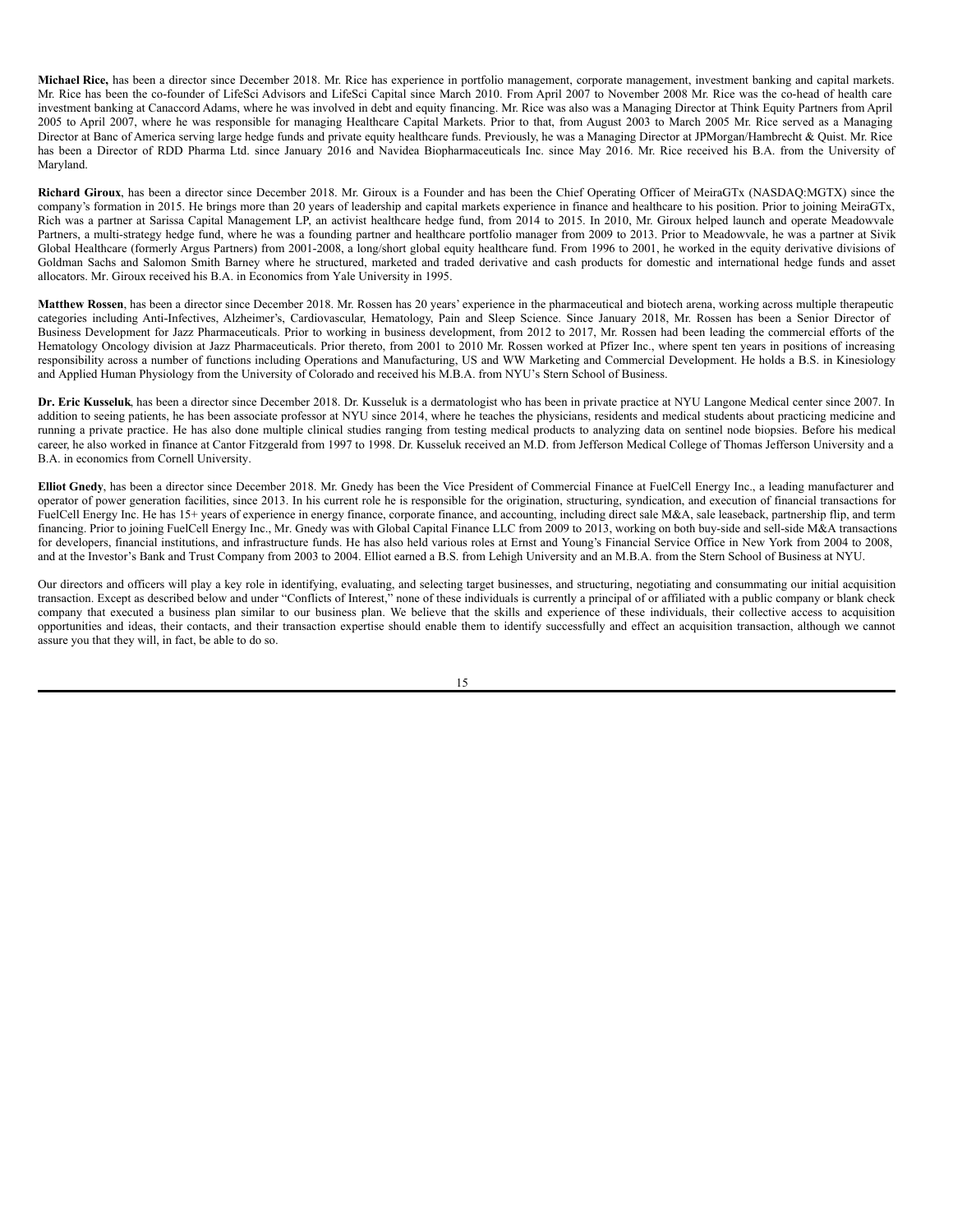#### **Officer and Director Qualifications**

Our officers and board of directors are composed of a diverse group of leaders with a wide array of professional roles. In these roles, they have gained experience in core management skills, such as strategic and financial planning, financial reporting, compliance, risk management, and leadership development. Many of our officers and directors also have experience serving on boards of directors and board committees of other companies, and have an understanding of corporate governance practices and trends, which provides an understanding of different business processes, challenges, and strategies. Further, our officers and directors also have other experience that makes them valuable, managing and investing assets or facilitating the consummation of business combinations.

We, along with our officers and directors, believe that the above-mentioned attributes, along with the leadership skills and other experiences of our officers and board members described below, provide us with a diverse range of perspectives and judgment necessary to facilitate our goals of consummating an acquisition transaction.

## **Board Committees**

The Board has a standing audit, nominating and compensation committee. The independent directors oversee director nominations. Each audit committee and compensation committee has a charter, which was filed with the SEC as exhibits to the Registration Statement on Form S-1 on December 4, 2018.

#### *Audit Committee*

The Audit Committee, which is established in accordance with Section 3(a)(58)(A) of the Exchange Act, engages Company's independent accountants, reviewing their independence and performance; reviews the Company's accounting and financial reporting processes and the integrity of its financial statements; the audits of the Company's financial statements and the appointment, compensation, qualifications, independence and performance of the Company's independent auditors; the Company's compliance with legal and regulatory requirements; and the performance of the Company's internal audit function and internal control over financial reporting. The Audit Committee held no formal meetings during 2019 as the Company does not have any underlying business or employees, relying on monthly reports and written approvals as required.

The members of the Audit Committee are Messrs. Rossen, Kusseluk, and Gnedy, each of whom is an independent director under NYSE American's listing standards. Mr. Gnedy is the Chairperson of the audit committee. The Board has determined that Mr. Gnedy qualifies as an "audit committee financial expert," as defined under the rules and regulations of the SEC.

## *Nominating Committee*

The Nominating Committee is responsible for overseeing the selection of persons to be nominated to serve on our Board. Specifically, the Nominating Committee makes recommendations to the Board regarding the size and composition of the Board, establishes procedures for the director nomination process and screens and recommends candidates for election to the Board. On an annual basis, the Nominating Committee recommends for approval by the Board certain desired qualifications and characteristics for board membership. Additionally, the Nominating Committee establishes and administers a periodic assessment procedure relating to the performance of the Board as a whole and its individual members. The Nominating Committee will consider a number of qualifications relating to management and leadership experience, background and integrity and professionalism in evaluating a person's candidacy for membership on the Board. The Nominating Committee may require certain skills or attributes, such as financial or accounting experience, to meet specific board needs that arise from time to time and will also consider the overall experience and makeup of its members to obtain a broad and diverse mix of board members. The nominating committee does not distinguish among nominees recommended by stockholders and other persons. The Nominating Committee held did not hold any meetings during 2018.

The members of the Nominating Committee are Messrs. Rossen, Kusseluk, and Gnedy, each of whom is an independent director under NYSE American's listing standards. Mr. Rossen is the Chairperson of the Nominating Committee.

## *Compensation Committee*

The Compensation Committee reviews annually the Company's corporate goals and objectives relevant to the officers' compensation, evaluates the officers' performance in light of such goals and objectives, determines and approves the officers' compensation level based on this evaluation; makes recommendations to the Board regarding approval, disapproval, modification, or termination of existing or proposed employee benefit plans, makes recommendations to the Board with respect to non-CEO and non-CFO compensation and administers the Company's incentive-compensation plans and equity-based plans. The Compensation Committee has the authority to delegate any of its responsibilities to subcommittees as it may deem appropriate in its sole discretion. The chief executive officer of the Company may not be present during voting or deliberations of the Compensation Committee with respect to his compensation. The Company's executive officers do not play a role in suggesting their own salaries. Neither the Company nor the Compensation Committee has engaged any compensation consultant who has a role in determining or recommending the amount or form of executive or director compensation. The Compensation Committee did not meet during 2018.

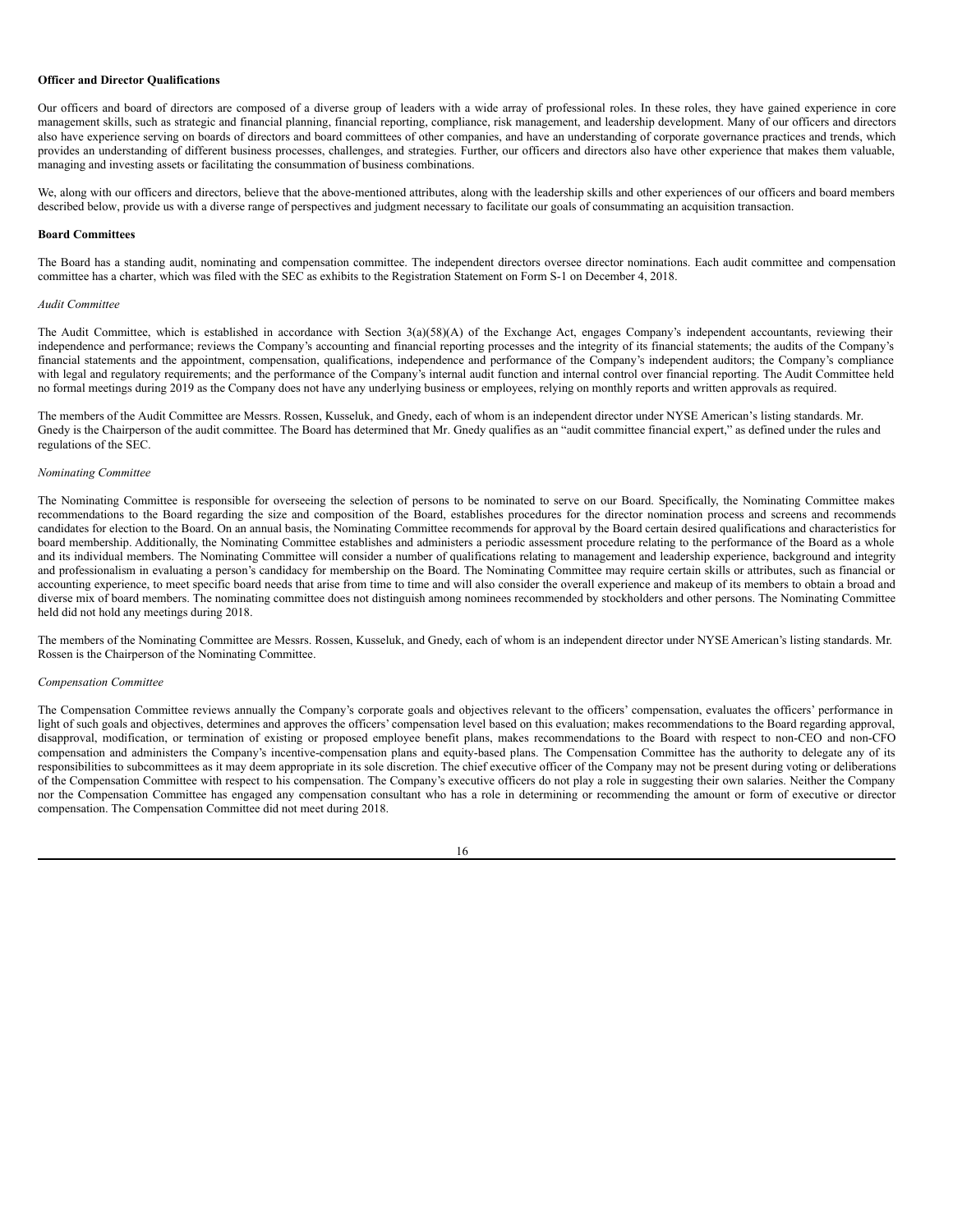Notwithstanding the foregoing, as indicated above, no compensation of any kind, including finders, consulting or other similar fees, will be paid to any of our existing stockholders, including our directors, or any of their respective affiliates, prior to, or for any services they render in order to effectuate, the consummation of a business combination. Accordingly, it is likely that prior to the consummation of an initial business combination, the compensation committee will only be responsible for the review and recommendation of any compensation arrangements to be entered into in connection with such initial business combination.

The members of the Compensation Committee are Messrs. Rossen, Kusseluk, and Gnedy, each of whom is an independent director under NYSE American's listing standards. Mr. Kusseluk is the Chairperson of the Compensation Committee.

## **Conflicts of Interest**

Investors should be aware of the following potential conflicts of interest:

- None of our officers and directors is required to commit their full time to our affairs and, accordingly, they may have conflicts of interest in allocating their time among various business activities.
- In the course of their other business activities, our officers and directors may become aware of investment and business opportunities which may be appropriate for presentation to our company as well as the other entities with which they are affiliated. Our management has pre-existing fiduciary duties and contractual obligations and may have conflicts of interest in determining to which entity a particular business opportunity should be presented.
- Our officers and directors may in the future become affiliated with entities, including other blank check companies, engaged in business activities similar to those intended to be conducted by our company.
- The insider shares owned by our officers and directors will be released from escrow only if a business combination is successfully completed and subject to certain other limitations. Additionally, our officers and directors will not receive distributions from the trust account with respect to any of their insider shares if we do not complete a business combination. In addition, our officers and directors may loan funds to us after the IPO and may be owed reimbursement for expenses incurred in connection with certain activities on our behalf which would only be repaid if we complete an initial business combination. For the foregoing reasons, the personal and financial interests of our directors and executive officers may influence their motivation in identifying and selecting a target business, completing a business combination in a timely manner and securing the release of their shares.

In general, officers and directors of a corporation incorporated under the laws of the State of Delaware are required to present business opportunities to a corporation if:

- the corporation could financially undertake the opportunity;
- the opportunity is within the corporation's line of business; and
- it would not be fair to the corporation and its stockholders for the opportunity not to be brought to the attention of the corporation.

In addition, when exercising powers or performing duties as a director, the director is required to exercise the care, diligence and skill that a reasonable director would exercise in the same circumstances taking into account, without limitation the nature of the company, the nature of the decision and the position of the director and the nature of the responsibilities undertaken by him. A director need not exhibit in the performance of his duties a greater degree of skill than may reasonably be expected from a person of his knowledge and experience.

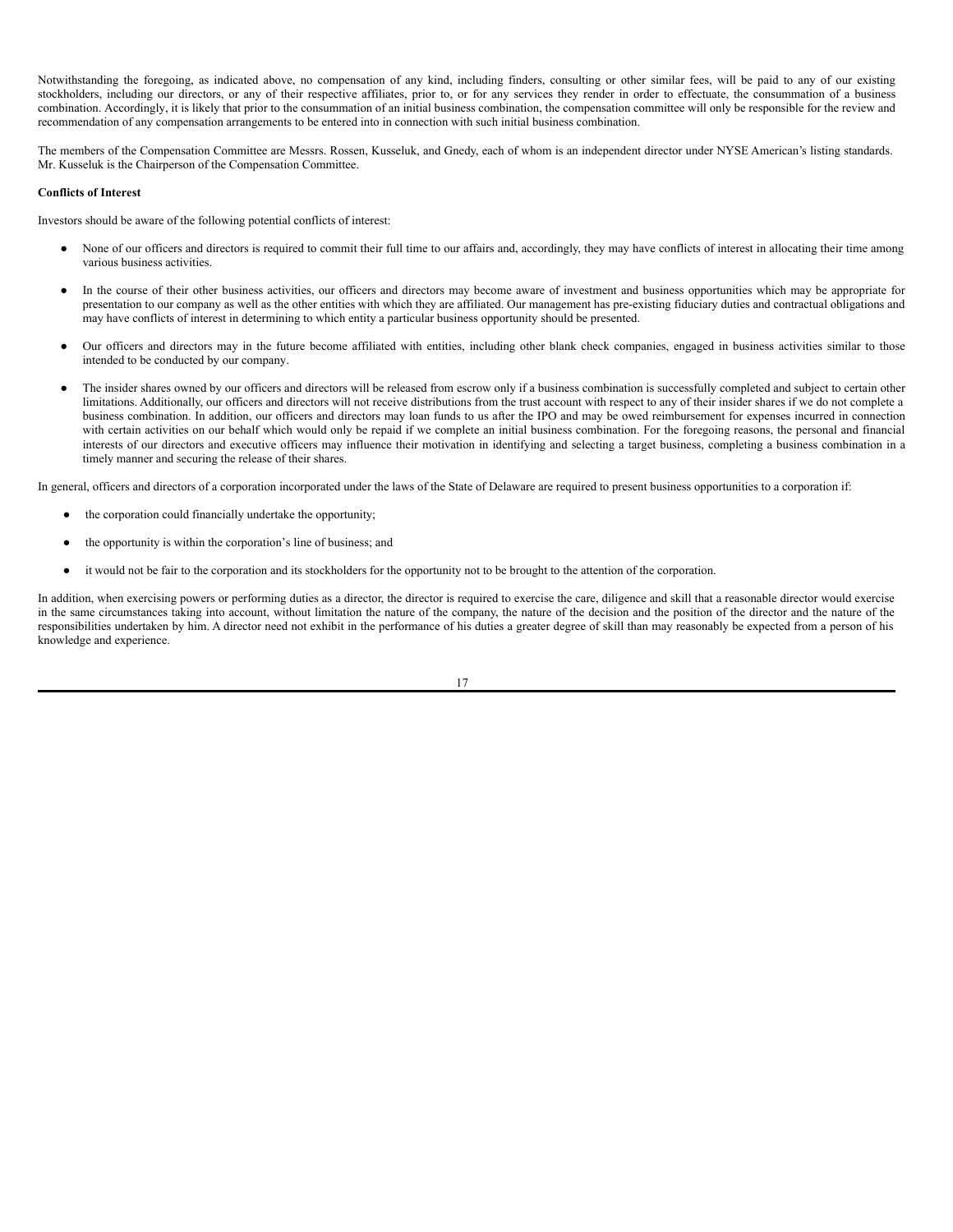As set out above, directors have a duty not to put themselves in a position of conflict and this includes a duty not to engage in self-dealing, or to otherwise benefit as a result of their position. However, in some instances what would otherwise be a breach of this duty can be forgiven and/or authorized in advance by the stockholders provided that there is full disclosure by the directors. This can be done by way of permission granted in the memorandum and articles of association or alternatively by stockholder approval at general meetings. A director shall, forthwith after becoming aware of the fact that he is interested in a transaction entered into or to be entered into by the company, disclose the interest to the board of the company.

As set out above, directors have a duty not to put themselves in a position of conflict and this includes a duty not to engage in self-dealing, or to otherwise benefit as a result of their position. However, in some instances what would otherwise be a breach of this duty can be forgiven and/or authorized in advance by the stockholders provided that there is full disclosure by the directors. This can be done by way of permission granted in the memorandum and articles of association or alternatively by stockholder approval at general meetings.

Accordingly, as a result of multiple business affiliations, our officers and directors may have similar legal obligations relating to presenting business opportunities meeting the above-listed criteria to multiple entities. In addition, conflicts of interest may arise when our board evaluates a particular business opportunity with respect to the above-listed criteria. We cannot assure you that any of the above mentioned conflicts will be resolved in our favor. Furthermore, most of our officers and directors have pre-existing fiduciary obligations to other businesses of which they are officers or directors. To the extent they identify business opportunities which may be suitable for the entities to which they owe pre-existing fiduciary obligations, our officers and directors will honor those fiduciary obligations. Accordingly, it is possible they may not present opportunities to us that otherwise may be attractive to us unless the entities to which they owe pre-existing fiduciary obligations and any successors to such entities have declined to accept such opportunities.

In order to minimize potential conflicts of interest which may arise from multiple corporate affiliations, each of our officers and directors has contractually agreed, pursuant to a written agreement with us, until the earliest of a business combination, our liquidation or such time as he ceases to be an officer or director, to present to our company for our consideration, prior to presentation to any other entity, any suitable business opportunity which may reasonably be required to be presented to us, subject to any pre-existing fiduciary or contractual obligations he might have.

The following table summarizes the current pre-existing fiduciary or contractual obligations of our officers and directors.

| <b>Name of Affiliated Company</b> | <b>Name of Individual</b> | Priority/Preference relative to Chardan<br><b>Healthcare Acquisition Corp.</b>                                                              |
|-----------------------------------|---------------------------|---------------------------------------------------------------------------------------------------------------------------------------------|
| Chardan Capital Markets LLC       | Gbola Amusa               | Chardan Capital Markets LLC will have priority over us                                                                                      |
| Chardan Capital Markets LLC       | Jonas Grossman            | Chardan Capital Markets LLC will have priority over us                                                                                      |
| Chardan Capital Markets LLC       | George Kaufman            | Chardan Capital Markets LLC will have priority over us                                                                                      |
| Prime Acquisition Corp.           | George Kaufman            | We do not believe that Prime Acquisition Corp. will result in a<br>conflict because Prime focusses on the real estate industry in<br>Europe |
| LifeSci Advisors, LLC             | Michael Rice              | LifeSci Advisors, LLC will have priority over us                                                                                            |
| MeiraGTx                          | <b>Richard Giroux</b>     | MeiraGTx will have priority over us                                                                                                         |
| Jazz Pharmaceuticals              | <b>Matthew Rossen</b>     | Jazz Pharmaceuticals will have priority over us                                                                                             |
| FuelCell Energy Inc.              | <b>Elliot Gnedy</b>       | FuelCell Energy Inc. will have priority over us                                                                                             |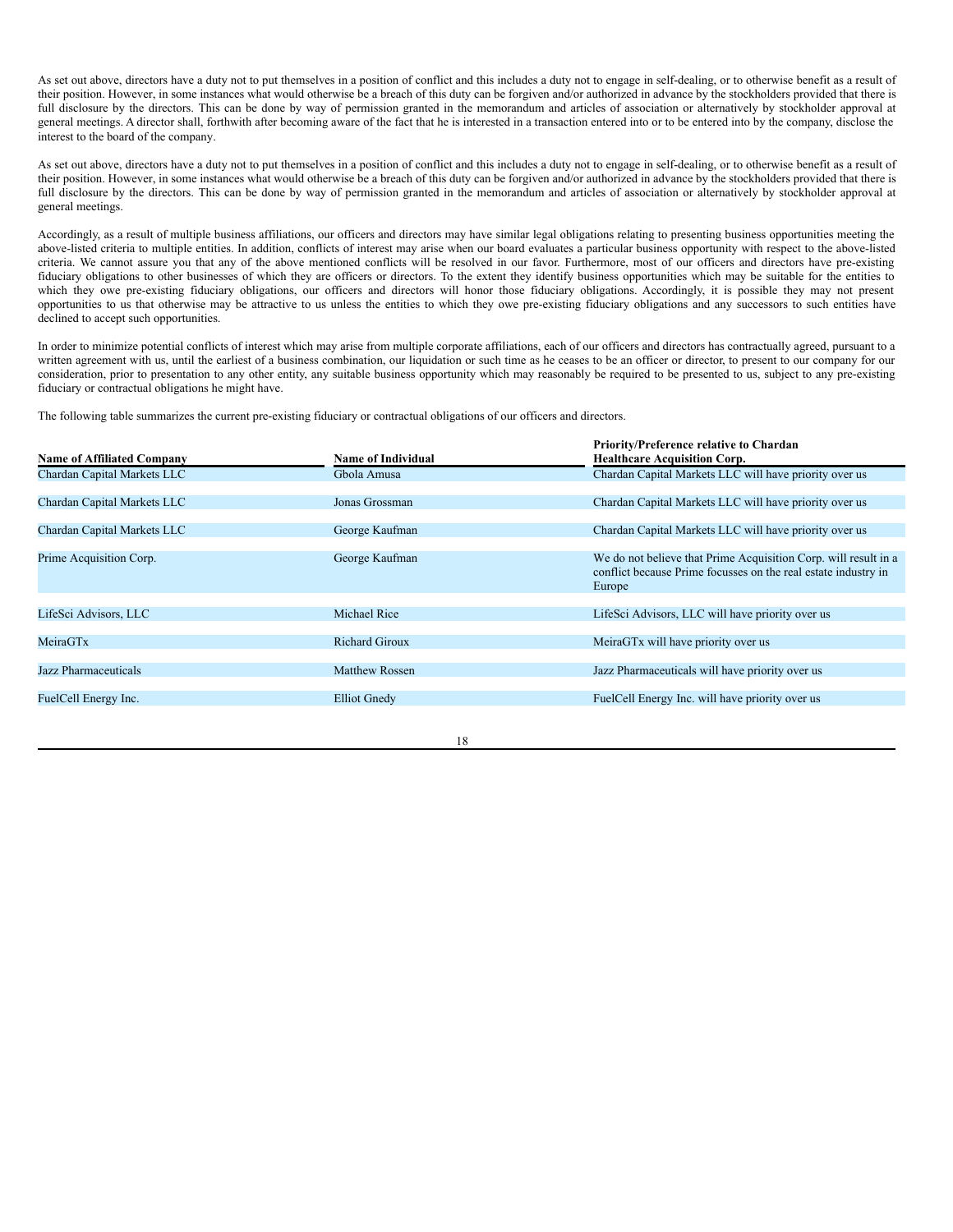As noted above, some of our officers and directors are affiliated with Chardan Capital Markets LLC, which is also our sponsor and the underwriter from our initial public offering. Such officers and directors owe a pre-existing fiduciary duty to Chardan Capital Markets LLC, meaning that they will present opportunities to Chardan Capital Markets LLC prior to presenting them to us, if, for example, a potential target company is open to either raising funds in an offering or engaging in a transaction with a SPAC. This may limit the number of potential targets they present to us for purposes of completing a business combination.

In connection with the vote required for any business combination, all of our existing stockholders, including all of our officers and directors, have agreed to vote their respective insider shares in favor of any proposed business combination. In addition, they have agreed to waive their respective rights to participate in any liquidation distribution with respect to those shares of common stock acquired by them prior to the IPO. If they purchased shares of common stock in the IPO or in the open market, however, they would be entitled to participate in any liquidation distribution in respect of such shares but have agreed not to convert such shares (or sell their shares in any tender offer) in connection with the consummation of our initial business combination or an amendment to our amended and restated memorandum and articles of association relating to pre-business combination activity.

All ongoing and future transactions between us and any of our officers and directors or their respective affiliates will be on terms believed by us to be no less favorable to us than are available from unaffiliated third parties. Such transactions will require prior approval by our audit committee and a majority of our uninterested "independent" directors, or the members of our board who do not have an interest in the transaction, in either case who had access, at our expense, to our attorneys or independent legal counsel. We will not enter into any such transaction unless our audit committee and a majority of our disinterested "independent" directors determine that the terms of such transaction are no less favorable to us than those that would be available to us with respect to such a transaction from unaffiliated third parties.

To further minimize conflicts of interest, we have agreed not to consummate our initial business combination with an entity that is affiliated with any of our officers, directors or initial stockholders, unless we have obtained (i) an opinion from an independent investment banking firm that the business combination is fair to our unaffiliated stockholders from a financial point of view and (ii) the approval of a majority of our disinterested and independent directors (if we have any at that time). Furthermore, in no event will any of our initial stockholders, officers, directors, special advisors or their respective affiliates be paid any finder's fee, consulting fee or other similar compensation prior to, or for any services they render in order to effectuate, the consummation of our initial business combination.

## **Code of Ethics**

We adopted a code of conduct and ethics applicable to our directors, officers and employees in accordance with applicable federal securities laws. The code of ethics codifies the business and ethical principles that govern all aspects of our business.

# **Section 16(a) Beneficial Ownership Reporting Compliance**

Section 16(a) of the Securities Exchange Act of 1934, as amended, or the Exchange Act, requires our executive officers, directors and persons who beneficially own more than 10% of a registered class of our equity securities to file with the Securities and Exchange Commission initial reports of ownership and reports of changes in ownership of our shares of common stock and other equity securities. These executive officers, directors, and greater than 10% beneficial owners are required by SEC regulation to furnish us with copies of all Section 16(a) forms filed by such reporting persons.

Based solely on our review of such forms furnished to us and written representations from certain reporting persons, we believe that all filing requirements applicable to our executive officers, directors and greater than 10% beneficial owners were filed in a timely manner.

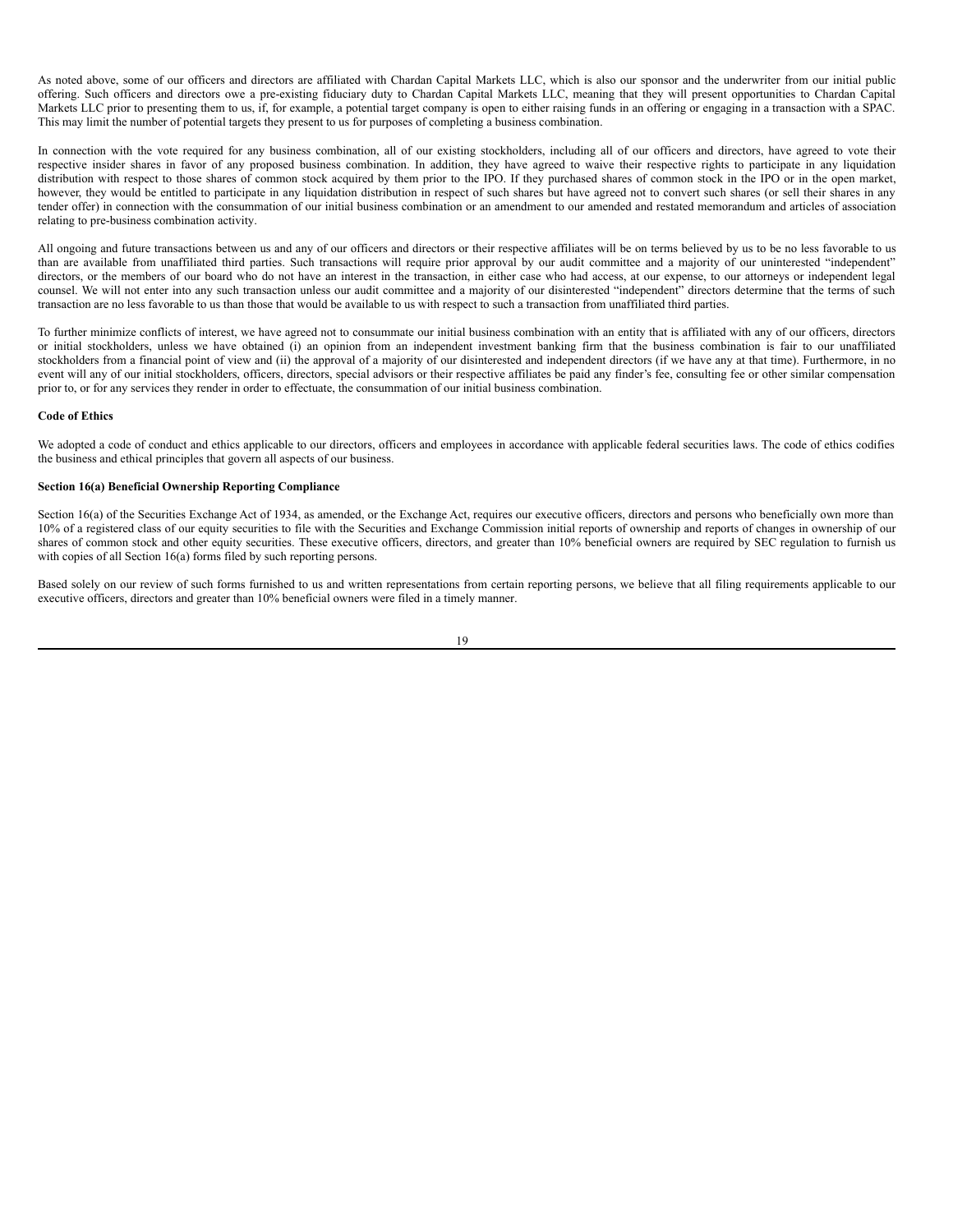# <span id="page-22-0"></span>**ITEM 11. EXECUTIVE COMPENSATION**

## **Employment Agreements**

We have not entered into any employment agreements with our executive officers and have not made any agreements to provide benefits upon termination of employment.

## **Executive Officers and Director Compensation**

No executive officer has received any cash compensation for services rendered to us. No compensation of any kind, including finders, consulting or other similar fees, will be paid to any of our existing stockholders, including our directors, or any of their respective affiliates, prior to, or for any services they render in order to effectuate, the consummation of a business combination. However, such individuals will be reimbursed for any out-of-pocket expenses incurred in connection with activities on our behalf such as identifying potential target businesses and performing due diligence on suitable business combinations. There is no limit on the amount of these out-of-pocket expenses and there will be no review of the reasonableness of the expenses by anyone other than our board of directors and audit committee, which includes persons who may seek reimbursement, or a court of competent jurisdiction if such reimbursement is challenged.

# <span id="page-22-1"></span>**ITEM 12. SECURITY OWNERSHIP OF CERTAIN BENEFICIAL OWNERS AND MANAGEMENT AND RELATED STOCKHOLDER MATTERS**

The following table sets forth as of June 30, 2019 the number of shares of common stock beneficially owned by (i) each person who is known by us to be the beneficial owner of more than five percent of our issued and outstanding shares of common stock (ii) each of our officers and directors; and (iii) all of our officers and directors as a group. As of June 30, 2019, we had 8,750,000 shares of common stock issued and outstanding.

Unless otherwise indicated, we believe that all persons named in the table have sole voting and investment power with respect to all shares of common stock beneficially owned by them. The following table does not reflect record of beneficial ownership of any shares of common stock issuable upon exercise of the warrants, as the warrants are not exercisable within 60 days of June 30, 2019.

| Name and Address of Beneficial Owner <sup>(1)</sup>   | <b>Amount</b> and<br>Nature of<br><b>Beneficial</b><br>Ownership of<br><b>Common Stock</b> | Approximate<br>Percentage of<br>Outstanding<br><b>Shares</b> of<br><b>Common Stock</b> |
|-------------------------------------------------------|--------------------------------------------------------------------------------------------|----------------------------------------------------------------------------------------|
| Gbola Amusa                                           | 0                                                                                          | $\overline{0}$                                                                         |
| Jonas Grossman                                        | 1,707,500(2)                                                                               | 19.5%                                                                                  |
| George Kaufman                                        | $\bf{0}$                                                                                   | $\overline{0}$                                                                         |
| Michael Rice                                          | 7,500                                                                                      | $*$                                                                                    |
| <b>Richard Giroux</b>                                 | 7,500                                                                                      | $\ast$                                                                                 |
| Matthew Rossen                                        | 7,500                                                                                      |                                                                                        |
| Eric Kusseluk MD                                      | 7,500                                                                                      | $\ast$                                                                                 |
| <b>Elliot Gnedy</b>                                   | 7,500                                                                                      | $\ast$                                                                                 |
| All officers and directors as a group (7 individuals) | 1,745,000                                                                                  | 19.9%                                                                                  |
| Chardan Investments, LLC $(3)$                        | 1,707,500                                                                                  | 19.5%                                                                                  |
| Boothbay Absolute Return Strategies $LP(4)$           | 489,000                                                                                    | 5.5%                                                                                   |
| Boothbay Fund Management, LLC <sup>(4)</sup>          | 489,000                                                                                    | $5.5\%$                                                                                |
| Ari Glass <sup>(4)</sup>                              | 489,000                                                                                    | 5.5%                                                                                   |
| RTW Investments, LP                                   | 600,000                                                                                    | $6.8\%$                                                                                |
| RTW Master Fund, Ltd.                                 | 500,202                                                                                    | 5.7%                                                                                   |
| Roderick Wong                                         | 600,000                                                                                    | $6.8\%$                                                                                |

\* Less than 1%.

(1) Unless otherwise indicated, the business address of each of the individuals is c/o Chardan Healthcare Acquisition Corp., 17 State Street, 21st Floor, New York, NY 10004.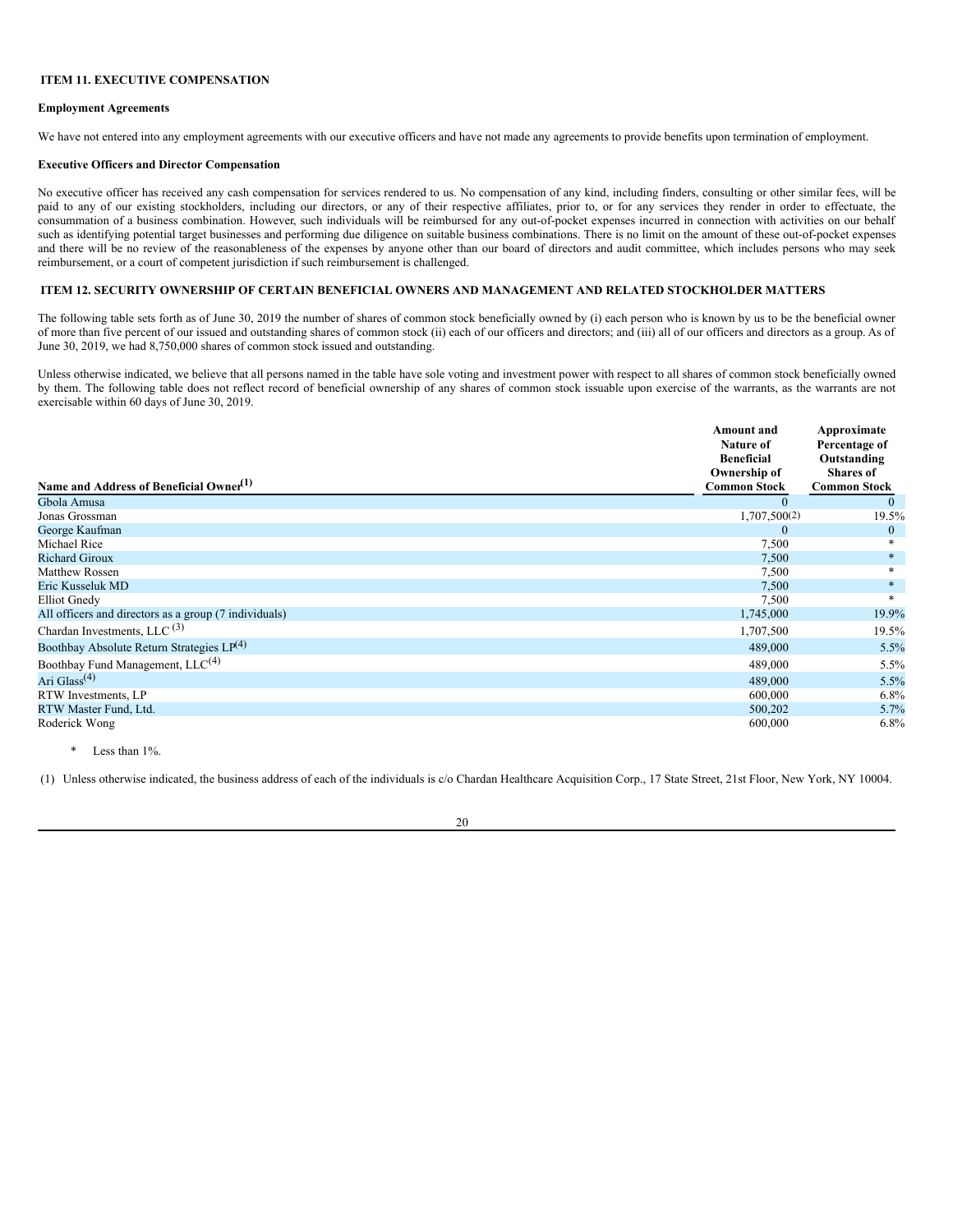- (2) Consists of shares of common stock owned by Chardan Investments, LLC, for which Jonas Grossman is the managing member.
- (3) Jonas Grossman is the managing member of Chardan Investments, LLC.
- (4) Based on a Schedule 13G filed by the reporting persons. The address for the reporting persons is 810 7th Avenue, Suite 615, New York, NY 10019. The shares of common stock are held by Boothbay Absolute Return Strategies LP, a Delaware limited partnership (the "Fund"), which is managed by Boothbay Fund Management, LLC, a Delaware limited liability company (the "Adviser"). The Adviser, in its capacity as the investment manager of the Fund, has the power to vote and the power to direct the disposition of all shares of common stock held by the Fund. Ari Glass is the Managing Member of the Adviser.
- (5) Based on a Schedule 13G filed by the reporting persons. The address for the reporting persons is 412 West 15th Street, 16th Floor, New York, NY 10004. The shares of common stock are held by RTW Master Fund, Ltd. and one or more other funds (together the "Funds"), which are managed by RTW Investments, LP (the "Adviser"). The Adviser, in its capacity as the investment manager of Funds, has the power to vote and the power to direct the disposition of all Units held by the Funds. Roderick Wong is the Managing Partner of the Adviser.

All of the insider shares issued and outstanding prior to the IPO were placed in escrow with Continental Stock Transfer & Trust Company, as escrow agent, until (1) with respect to 50% of the insider shares, the earlier of six months after the date of the consummation of our initial business combination and the date on which the closing price of our shares of common stock equals or exceeds \$12.50 per share (as adjusted for share splits, share capitalizations, reorganizations and recapitalizations) for any 20 trading days within any 30-trading day period commencing after our initial business combination and (2) with respect to the remaining 50% of the insider shares, six months after the date of the consummation of our initial business combination, or earlier, in either case, if, subsequent to our initial business combination, we consummate a liquidation, merger, share exchange or other similar transaction which results in all of our stockholders having the right to exchange their shares for cash, securities or other property.

During the escrow period, the holders of these shares will not be able to sell or transfer their securities except (i) for transfers to our officers, directors or their respective affiliates (including for transfers to an entity's members upon its liquidation), (ii) to relatives and trusts for estate planning purposes, (iii) by virtue of the laws of descent and distribution upon death, (iv) pursuant to a qualified domestic relations order, (v) by certain pledges to secure obligations incurred in connection with purchases of our securities, (vi) by private sales made at or prior to the consummation of a business combination at prices no greater than the price at which the shares were originally purchased or (vii) to us for no value for cancellation in connection with the consummation of our initial business combination, in each case (except for clause (vii)) where the transferee agrees to the terms of the escrow agreement, but will retain all other rights as our stockholders, including, without limitation, the right to vote their shares of common stock and the right to receive cash dividends, if declared. If dividends are declared and payable in shares of common stock, such dividends will also be placed in escrow. If we are unable to effect a business combination and liquidate the trust account, none of our initial stockholders will receive any portion of the liquidation proceeds with respect to their insider shares.

Our initial stockholders, officers and directors or their affiliates may, but are not obligated to, loan us funds, from time to time or at any time, in whatever amount they deem reasonable in their sole discretion. Each loan would be evidenced by a promissory note. The notes would either be paid upon consummation of our initial business combination, without interest, or, at the lender's discretion, up to \$500,000 of the notes may be converted upon consummation of our business combination into additional Private Warrants to purchase shares of common stock at a conversion price of \$0.40 per private warrant (which, for example, would result in the holders being issued Private Warrants to purchase 1,250,000 shares of common stock if \$500,000 of notes were so converted). Such Private Warrants will be identical to the Private Warrants issued at the closing of the initial public offering. Our stockholders have approved the issuance of the Private Warrants and underlying securities upon conversion of such notes, to the extent the holder wishes to so convert them at the time of the consummation of our initial business combination. If we do not complete a business combination, the loans will not be repaid.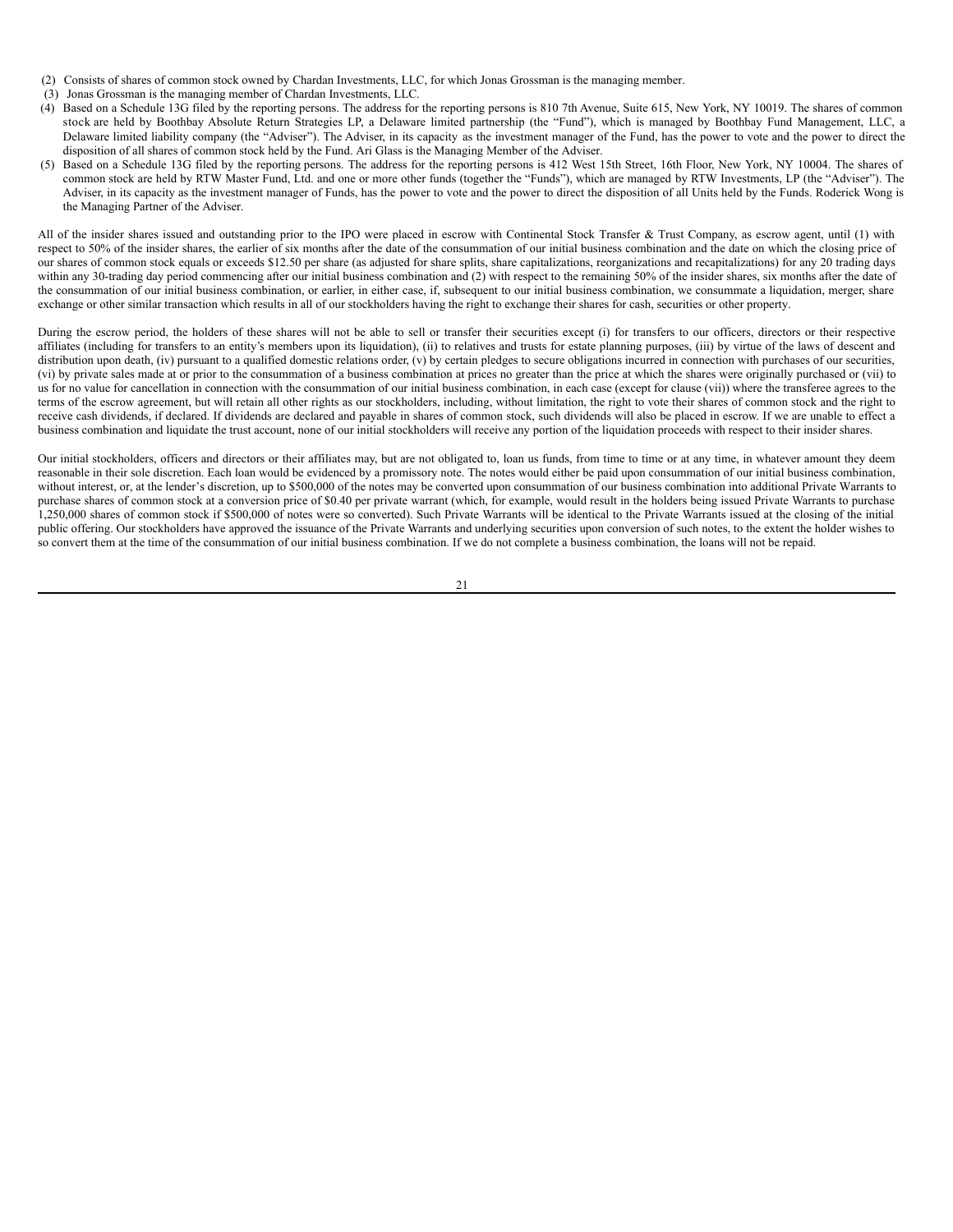# <span id="page-24-0"></span>**ITEM 13. CERTAIN RELATIONSHIPS AND RELATED TRANSACTIONS, AND DIRECTOR INDEPENDENCE**

In March 2018, our sponsor purchased an aggregate of 1,437,500 shares for an aggregate purchase price of \$25,000. On September 14, 2018, we effected a 1.4 for 1 dividend in the nature of a stock split that resulted in there being an aggregate of 2,012,500 shares outstanding (resulting in a purchase price of approximately \$0.012).

The sponsor did not elect to exercise their over-allotment option. Chardan Investments, LLC, our sponsor, forfeited 262,500 insider shares. We recorded the forfeited shares as treasury stock and simultaneously retired the shares. Such forfeited shares were immediately cancelled which resulted in the retirement of the treasury shares and a corresponding charge to additional paid-in capital.

On December 18, 2018, simultaneously with the consummation of the IPO, we consummated the private placement ("Private Placement") with Mountain Wood, LLC, an affiliate of our Sponsor, of 2,900,000 warrants (the "Private Warrants") at a price of \$0.40 per Private Warrant, generating total proceeds of \$1,160,000. The Private Warrants are identical to the Warrants sold in the IPO, except that the Private Warrants (i) may be exercised on a cashless basis at the holder's option, (ii) will not be redeemable by the Company, in each case as long as they are held by our Sponsor or its permitted transferees, and (iii) are exercisable for one share of Common Stock at an exercise price of \$11.50 per share. Additionally, the Private Warrants are exercisable on a cashless basis and are non-redeemable so long as they are held by the initial purchasers or their permitted transferees. Additionally, our Mountain Wood, LLC agreed not to transfer, assign or sell any of the Private Warrants or underlying securities (except in limited circumstances, as described in the registration statement relating to the IPO) until the completion of the Company's initial business combination. Mountain Wood, LLC was granted certain demand and piggyback registration rights in connection with the Private Warrants.

In order to meet our working capital needs, our initial stockholders, officers and directors or their affiliates may, but are not obligated to, loan us funds, from time to time or at any time, in whatever amount they deem reasonable in their sole discretion. Each loan would be evidenced by a promissory note. The notes would either be paid upon consummation of our initial business combination, without interest, or, at the lender's discretion, up to \$500,000 of the notes may be converted upon consummation of our business combination into additional Private Warrants to purchase shares of common stock at a conversion price of \$0.40 per private warrant (which, for example, would result in the holders being issued Private Warrants to purchase 1,250,000 shares of common stock if \$500,000 of notes were so converted). Such Private Warrants will be identical to the Private Warrants issued at the closing of the initial public offering. Our stockholders have approved the issuance of the Private Warrants and underlying securities upon conversion of such notes, to the extent the holder wishes to so convert them at the time of the consummation of our initial business combination. If we do not complete a business combination, the loans will not be repaid.

Our Sponsor paid a total of \$500,000 in underwriting discounts and commissions and received a non-interest bearing promissory note in exchange for the payment of such amount, which was payable at the closing of a Business Combination. The promissory note was repaid in July 2019.

The holders of our insider shares issued and outstanding on the date of the IPO, as well as the holders of the Private Warrants (and all underlying securities) and any securities our initial stockholders, officers, directors or their affiliates may be issued in payment of working capital loans made to us, will be entitled to registration rights pursuant to an agreement signed prior to or on the effective date of the IPO. The holders of a majority of these securities are entitled to make up to two demands that we register such securities. The holders of the majority of the insider shares can elect to exercise these registration rights at any time commencing three months prior to the date on which these shares of common stock are to be released from escrow. The holders of a majority of the Private Warrants or securities issued in payment of working capital loans made to us can elect to exercise these registration rights at any time after we consummate a business combination. In addition, the holders have certain "piggy-back" registration rights with respect to registration statements filed subsequent to our consummation of a business combination. We will bear the expenses incurred in connection with the filing of any such registration statements.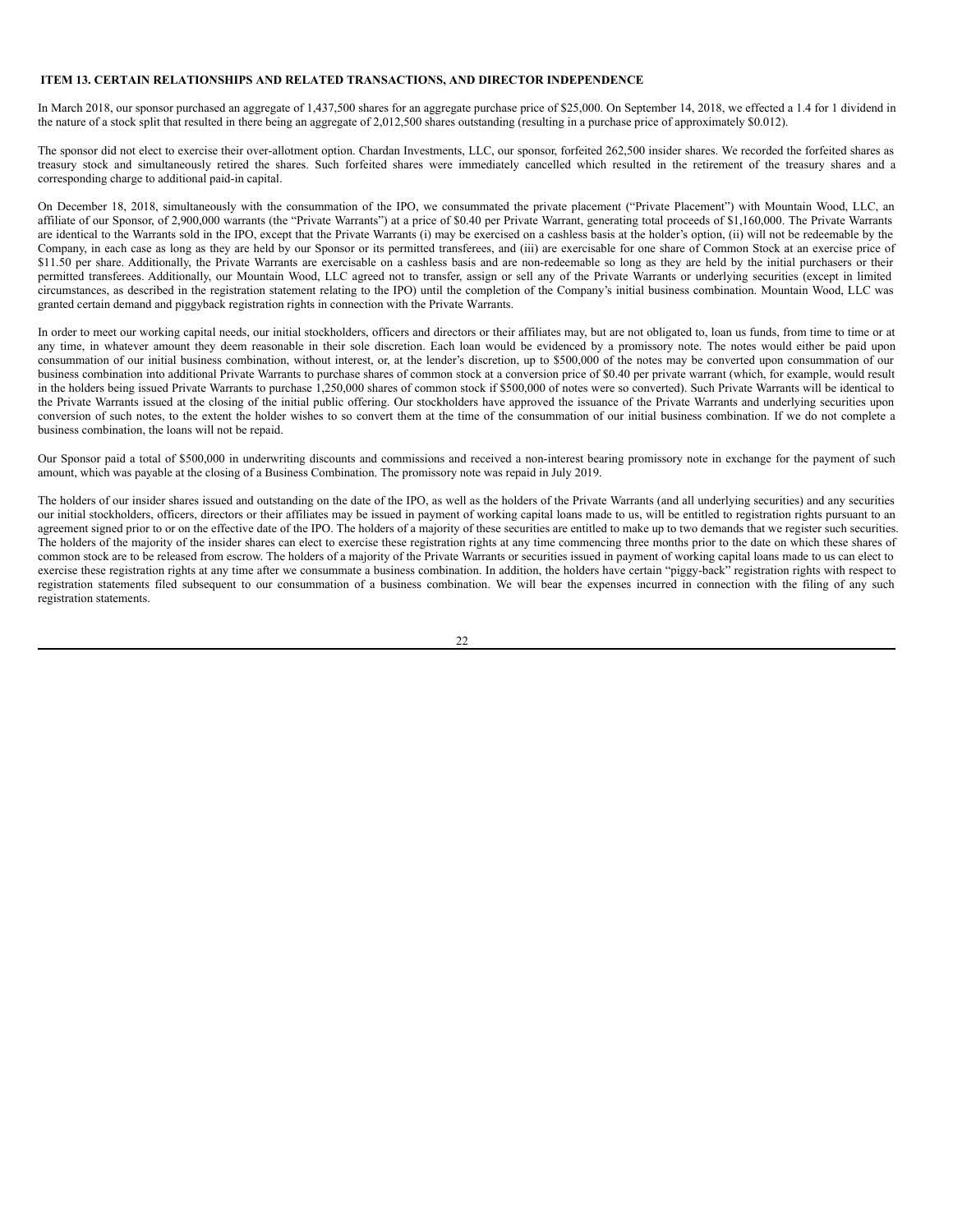We will reimburse our officers and directors for any reasonable out-of-pocket business expenses incurred by them in connection with certain activities on our behalf such as identifying and investigating possible target businesses and business combinations. There is no limit on the amount of out-of-pocket expenses reimbursable by us; provided, however, that to the extent such expenses exceed the available proceeds not deposited in the trust account and the interest income earned on the amounts held in the trust account, such expenses would not be reimbursed by us unless we consummate an initial business combination. Our audit committee will review and approve all reimbursements and payments made to any initial stockholder or member of our management team, or our or their respective affiliates, and any reimbursements and payments made to members of our audit committee will be reviewed and approved by our Board of Directors, with any interested director abstaining from such review and approval.

No compensation or fees of any kind, including finder's fees, consulting fees or other similar compensation, will be paid to any of our initial stockholders, officers or directors who owned our shares of common stock prior to the IPO, or to any of their respective affiliates, prior to or with respect to the business combination (regardless of the type of transaction that it is).

All ongoing and future transactions between us and any of our officers and directors or their respective affiliates will be on terms believed by us to be no less favorable to us than are available from unaffiliated third parties. Such transactions, including the payment of any compensation, will require prior approval by a majority of our uninterested "independent" directors (to the extent we have any) or the members of our board who do not have an interest in the transaction, in either case who had access, at our expense, to our attorneys or independent legal counsel. We will not enter into any such transaction unless our disinterested "independent" directors (or, if there are no "independent" directors, our disinterested directors) determine that the terms of such transaction are no less favorable to us than those that would be available to us with respect to such a transaction from unaffiliated third parties.

## **Related Party Policy**

Our Code of Ethics requires us to avoid, wherever possible, all related party transactions that could result in actual or potential conflicts of interests, except under guidelines approved by the board of directors (or the audit committee). Related-party transactions are defined as transactions in which (1) the aggregate amount involved will or may be expected to exceed \$120,000 in any calendar year, (2) we or any of our subsidiaries is a participant, and (3) any (a) executive officer, director or nominee for election as a director, (b) greater than 5% beneficial owner of our shares of common stock, or (c) immediate family member, of the persons referred to in clauses (a) and (b), has or will have a direct or indirect material interest (other than solely as a result of being a director or a less than 10% beneficial owner of another entity). A conflict of interest situation can arise when a person takes actions or has interests that may make it difficult to perform his or her work objectively and effectively. Conflicts of interest may also arise if a person, or a member of his or her family, receives improper personal benefits as a result of his or her position.

We also require each of our directors and executive officers to annually complete a directors' and officers' questionnaire that elicits information about related party transactions.

Our audit committee, pursuant to its written charter, will be responsible for reviewing and approving related-party transactions to the extent we enter into such transactions. All ongoing and future transactions between us and any of our officers and directors or their respective affiliates will be on terms believed by us to be no less favorable to us than are available from unaffiliated third parties. Such transactions will require prior approval by our audit committee and a majority of our uninterested "independent" directors, or the members of our board who do not have an interest in the transaction, in either case who had access, at our expense, to our attorneys or independent legal counsel. We will not enter into any such transaction unless our audit committee and a majority of our disinterested "independent" directors determine that the terms of such transaction are no less favorable to us than those that would be available to us with respect to such a transaction from unaffiliated third parties. Additionally, we require each of our directors and executive officers to complete a directors' and officers' questionnaire that elicits information about related party transactions.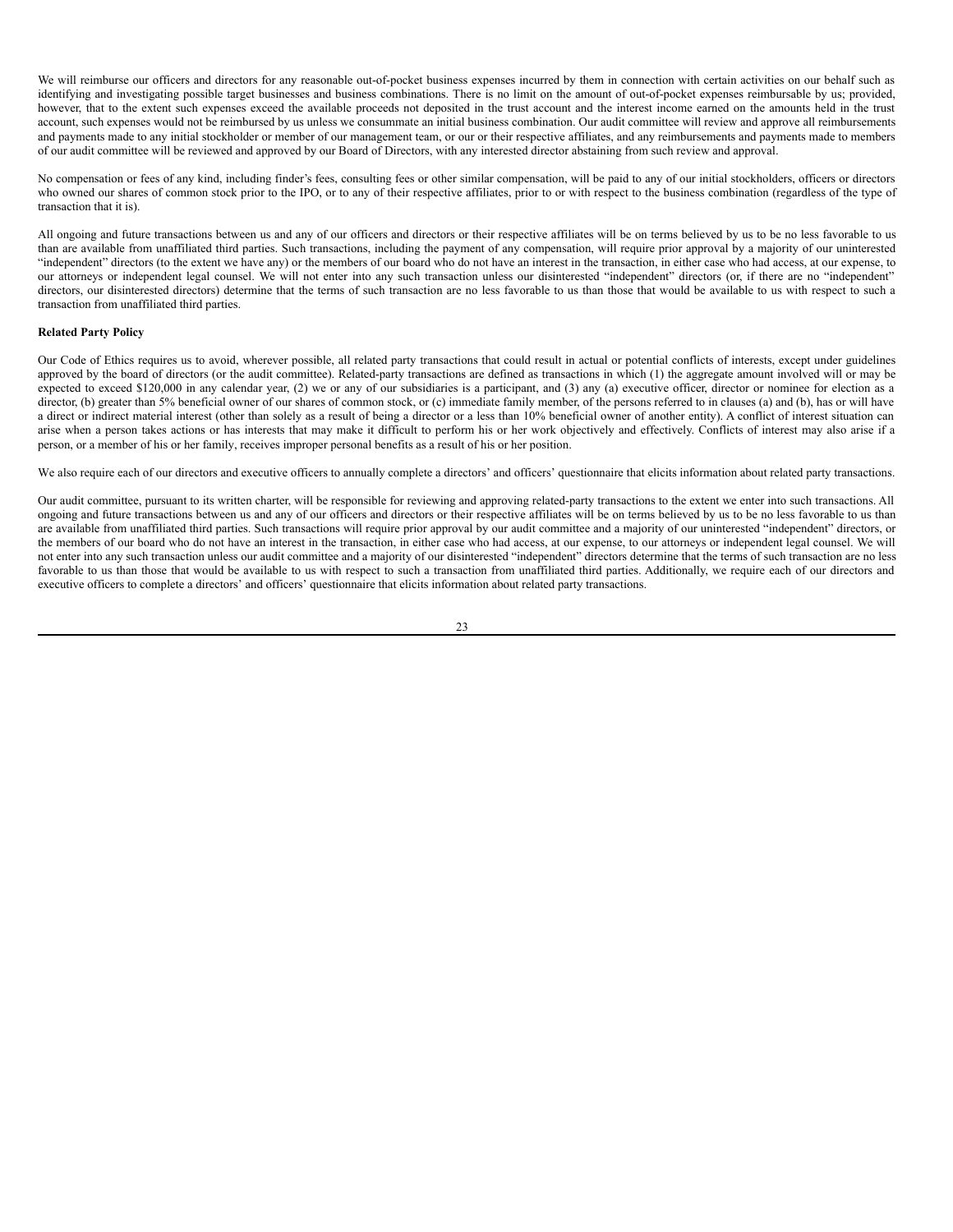These procedures are intended to determine whether any such related party transaction impairs the independence of a director or presents a conflict of interest on the part of a director, employee or officer.

To further minimize potential conflicts of interest, we have agreed not to consummate a business combination with an entity which is affiliated with any of our initial stockholders unless we obtain an opinion from an independent investment banking firm that the business combination is fair to our unaffiliated stockholders from a financial point of view. Furthermore, in no event will any of our existing officers, directors or initial stockholders, or any entity with which they are affiliated, be paid any finder's fee, consulting fee or other compensation prior to, or for any services they render in order to effectuate, the consummation of a business combination.

### **Director Independence**

The NYSE American stock exchange listing standards require that the majority of our board of directors be independent. For a description of the director independence, see above Part III, Item 10 - Directors, Executive Officers and Corporate Governance.

## <span id="page-26-0"></span>**ITEM 14. PRINCIPAL ACCOUNTANT FEES AND SERVICES**

### **Public Accounting Fees**

During the period from November 1, 2017 (inception) through June 30, 2019, the firm of Marcum LLP, has acted as our principal independent registered public accounting firm. The following is a summary of fees paid or to be paid to Marcum LLP for services rendered.

Audit Fees. Audit fees consist of fees billed for professional services rendered for the audit of our year-end financial statements and services that are normally provided by Marcum LLP in connection with regulatory filings. The aggregate fees billed by Marcum LLP for professional services rendered for the audit of our annual financial statements, review of the financial information included in our Forms 10-Q for the respective periods, the registration statement, the closing 8-K and other required filings with the SEC for the year ended June 30, 2019 and for the period from November 1, 2017 (inception) through June 30, 2018 totaled \$63,205 and \$35,000, respectively. The above amounts include interim procedures and audit fees, as well as attendance at audit committee meetings.

Audit-Related Fees. We did not pay Marcum LLP for consultations concerning financial accounting and reporting standards for the year ended June 30, 2019 and for the period from November 1, 2017 (inception) through June 30, 2018.

Tax Fees. The aggregate fees billed by Marcum for tax planning and tax advice for each of the year ended June 30, 2019 and for the period from November 1, 2017 (inception) through June 30, 2018 totaled \$8,250.

All Other Fees. We did not pay Marcum LLP for other services for the year ended June 30, 2019 and for the period from November 1, 2017 (inception) through June 30, 2018.

#### **Pre-Approval of Services**

Since our audit committee had not yet been formed when the work commenced in 2017, the audit committee was not able to pre-approve all of the foregoing services, although all such services were approved by our board of directors. All services subsequent to the formation of the audit committee have been approved by the audit committee.

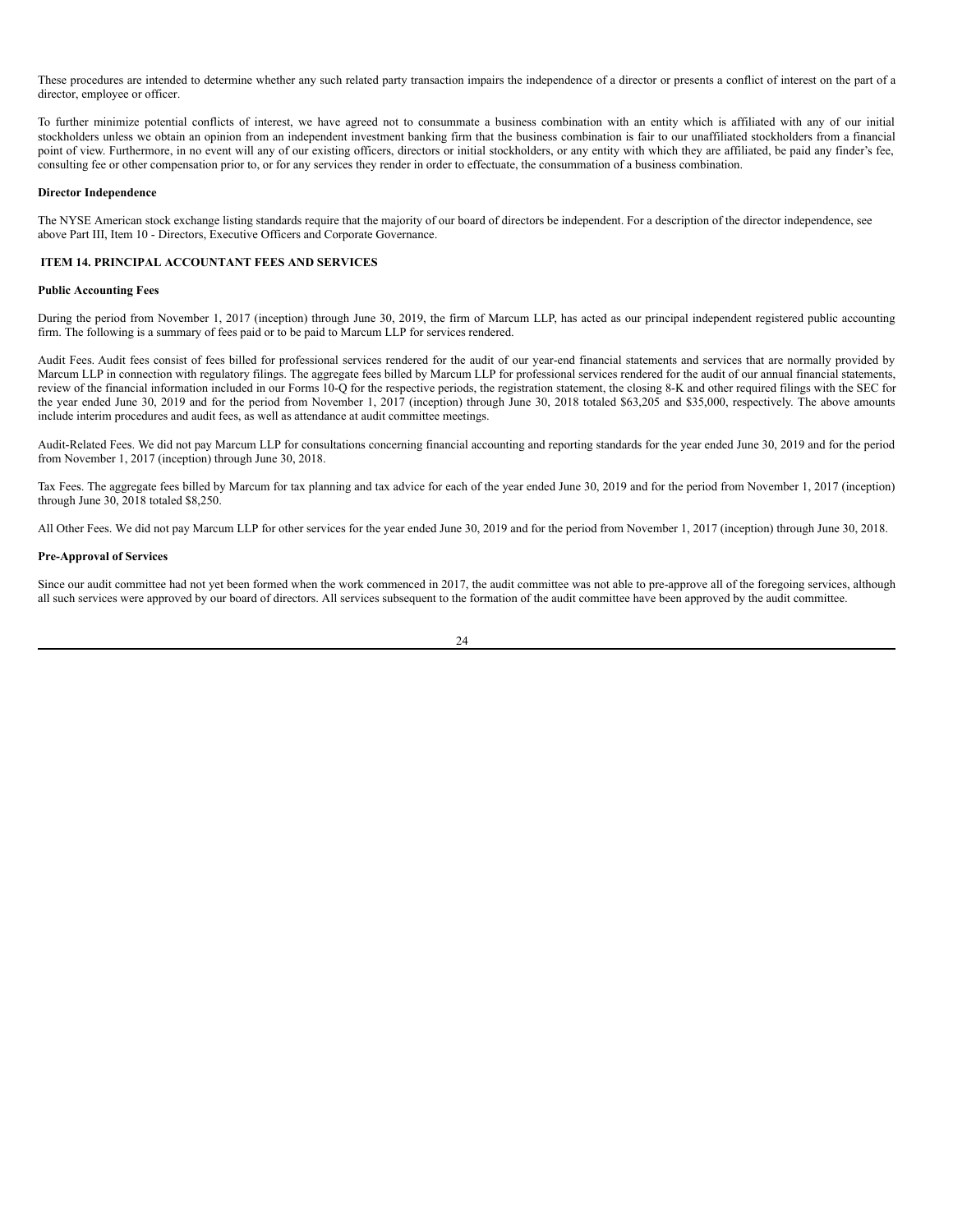# <span id="page-27-1"></span>**ITEM 15. EXHIBITS AND FINANCIAL STATEMENT SCHEDULES**

(a) The following are filed with this report:

<span id="page-27-0"></span>(1) The financial statements listed on the Financial Statements' Table of Contents

 $(2)$  Not applicable

(b) Exhibits

The following exhibits are filed with this report. Exhibits which are incorporated herein by reference can be obtained from the SEC's website at sec.gov.

| Exhibit No.        | <b>Description</b>                                                                                                                                                                                                                                                                               |
|--------------------|--------------------------------------------------------------------------------------------------------------------------------------------------------------------------------------------------------------------------------------------------------------------------------------------------|
| 1.1                | Underwriting Agreement, dated December 13, 2018, by and between Registrant and Chardan Capital Markets, LLC. (incorporated by reference to Exhibit 1.1                                                                                                                                           |
|                    | to the Current Report on Form 8-K filed with the Securities & Exchange Commission on December 18, 2018)                                                                                                                                                                                          |
| 2.1                | Merger Agreement dated July 16, 2019 (incorporated by reference to Exhibit 2.1 to the Current Report on Form 8-K filed with the Securities & Exchange                                                                                                                                            |
|                    | Commission on July 17, 2019)                                                                                                                                                                                                                                                                     |
| 3.1                | Certificate of Incorporation (incorporated by reference to Exhibit 3.1 to the Registration Statement on Form S-1 filed with the Securities & Exchange                                                                                                                                            |
|                    | Commission on December 4, 2018)                                                                                                                                                                                                                                                                  |
| 3.2                | Amended and Restated Certificate of Incorporation (incorporated by reference to Exhibit 3.2 to the Registration Statement on Form S-1 filed with the                                                                                                                                             |
|                    | Securities & Exchange Commission on December 11, 2018)                                                                                                                                                                                                                                           |
| 4.1                | Specimen Unit Certificate (incorporated by reference to Exhibit 4.1 to the Registration Statement on Form S-1 filed with the Securities & Exchange                                                                                                                                               |
|                    | Commission on December 4, 2018)                                                                                                                                                                                                                                                                  |
| 4.2                | Specimen Common Stock Certificate (incorporated by reference to Exhibit 4.2 to the Registration Statement on Form S-1 filed with the Securities & Exchange                                                                                                                                       |
|                    | Commission on December 4, 2018)                                                                                                                                                                                                                                                                  |
| 4.3                | Specimen Warrant Certificate (incorporated by reference to Exhibit 4.3 to the Registration Statement on Form S-1 filed with the Securities & Exchange                                                                                                                                            |
|                    | Commission on December 4, 2018)                                                                                                                                                                                                                                                                  |
| 4.5                | Warrant Agreement, dated December 13, 2018 between Continental Stock Transfer & Trust Company and the Registrant. (incorporated by reference to                                                                                                                                                  |
|                    | Exhibit 4.1 to the Current Report on Form 8-K filed with the Securities & Exchange Commission on December 18, 2018)                                                                                                                                                                              |
| 10.1               | Letter Agreements, dated December 13, 2018, among the Registrant and each of the initial stockholders, officer and directors of Registrant (incorporated by<br>reference to Exhibit 10.1 to the Current Report on Form 8-K filed with the Securities & Exchange Commission on December 18, 2018) |
|                    | Investment Management Trust Agreement, dated December 13, 2018, between Continental Stock Transfer & Trust Company and the Registrant.                                                                                                                                                           |
| 10.2               | (incorporated by reference to Exhibit 10.2 to the Current Report on Form 8-K filed with the Securities & Exchange Commission on December 18, 2018)                                                                                                                                               |
| 10.3               | Stock Escrow Agreement, dated December 13, 2018, between the Registrant, Continental Stock Transfer & Trust Company and the Initial Stockholders.                                                                                                                                                |
|                    | (incorporated by reference to Exhibit 10.3 to the Current Report on Form 8-K filed with the Securities & Exchange Commission on December 18, 2018)                                                                                                                                               |
| 10.4               | Registration Rights Agreement, dated December 13, 2018, among the Registrant and the Initial Stockholders and Chardan Capital Markets, LLC.                                                                                                                                                      |
|                    | (incorporated by reference to Exhibit 10.4 to the Current Report on Form 8-K filed with the Securities & Exchange Commission on December 18, 2018)                                                                                                                                               |
| 10.5               | Form of Subscription Agreement, dated December 13, 2018, among the Registrant, the Initial Stockholders and Chardan Capital Markets, LLC (incorporated                                                                                                                                           |
|                    | by reference to Exhibit 10.5 to the Registration Statement on Form S-1 filed with the Securities & Exchange Commission on December 4, 2018)                                                                                                                                                      |
| 10.6               | Promissory Note in the principal amount of \$500,000 dated December 18, 2018 (incorporated by reference to Exhibit 10.5 to the Current Report on Form 8-K                                                                                                                                        |
|                    | filed with the Securities & Exchange Commission on December 18, 2018)                                                                                                                                                                                                                            |
| 14                 | Form of Code of Ethics (incorporated by reference to Exhibit 14 to the Registration Statement on Form S-1 filed with the Securities & Exchange Commission                                                                                                                                        |
|                    | on December 4, 2018)                                                                                                                                                                                                                                                                             |
| 99.1               | Form of Audit Committee Charter (incorporated by reference to Exhibit 99.1 to the Registration Statement on Form S-1 filed with the Securities & Exchange                                                                                                                                        |
|                    | Commission on December 4, 2018)                                                                                                                                                                                                                                                                  |
| 99.2               | Form of Nominating Committee Charter (incorporated by reference to Exhibit 99.2 to the Registration Statement on Form S-1 filed with the Securities &                                                                                                                                            |
|                    | Exchange Commission on December 4, 2018)                                                                                                                                                                                                                                                         |
| 99.3               | Form of Compensation Committee Charter (incorporated by reference to Exhibit 99.3 to the Registration Statement on Form S-1 filed with the Securities &                                                                                                                                          |
|                    | Exchange Commission on December 4, 2018)                                                                                                                                                                                                                                                         |
| 31.1               | Certification of Chief Executive Officer pursuant to Rule 13a-14 and Rule 15d-14(a), promulgated under the Securities and Exchange Act of 1934, as                                                                                                                                               |
|                    | amended.                                                                                                                                                                                                                                                                                         |
| 31.2               | Certification of Chief Financial Officer pursuant to Rule 13a-14 and Rule 15d-14(a), promulgated under the Securities and Exchange Act of 1934, as                                                                                                                                               |
|                    | amended.                                                                                                                                                                                                                                                                                         |
| 32                 | Certification of Chief Executive Officer and Chief Financial Officer pursuant to 18 U.S.C. Section 1350, as adopted pursuant to Section 906 of the Sarbanes-                                                                                                                                     |
|                    | Oxley Act of 2002.                                                                                                                                                                                                                                                                               |
| 101.INS            | <b>XBRL Instance Document</b>                                                                                                                                                                                                                                                                    |
| 101.SCH            | XBRL Taxonomy Extension Schema Document                                                                                                                                                                                                                                                          |
| 101.CAL<br>101.DEF | XBRL Taxonomy Extension Calculation Linkbase Document<br>XBRL Taxonomy Extension Definition Linkbase Document                                                                                                                                                                                    |
| 101.LAB            | XBRL Taxonomy Extension Label Linkbase Document                                                                                                                                                                                                                                                  |
| 101.PRE            | <b>XBRL Taxonomy Extension Presentation Linkbase Document</b>                                                                                                                                                                                                                                    |
|                    |                                                                                                                                                                                                                                                                                                  |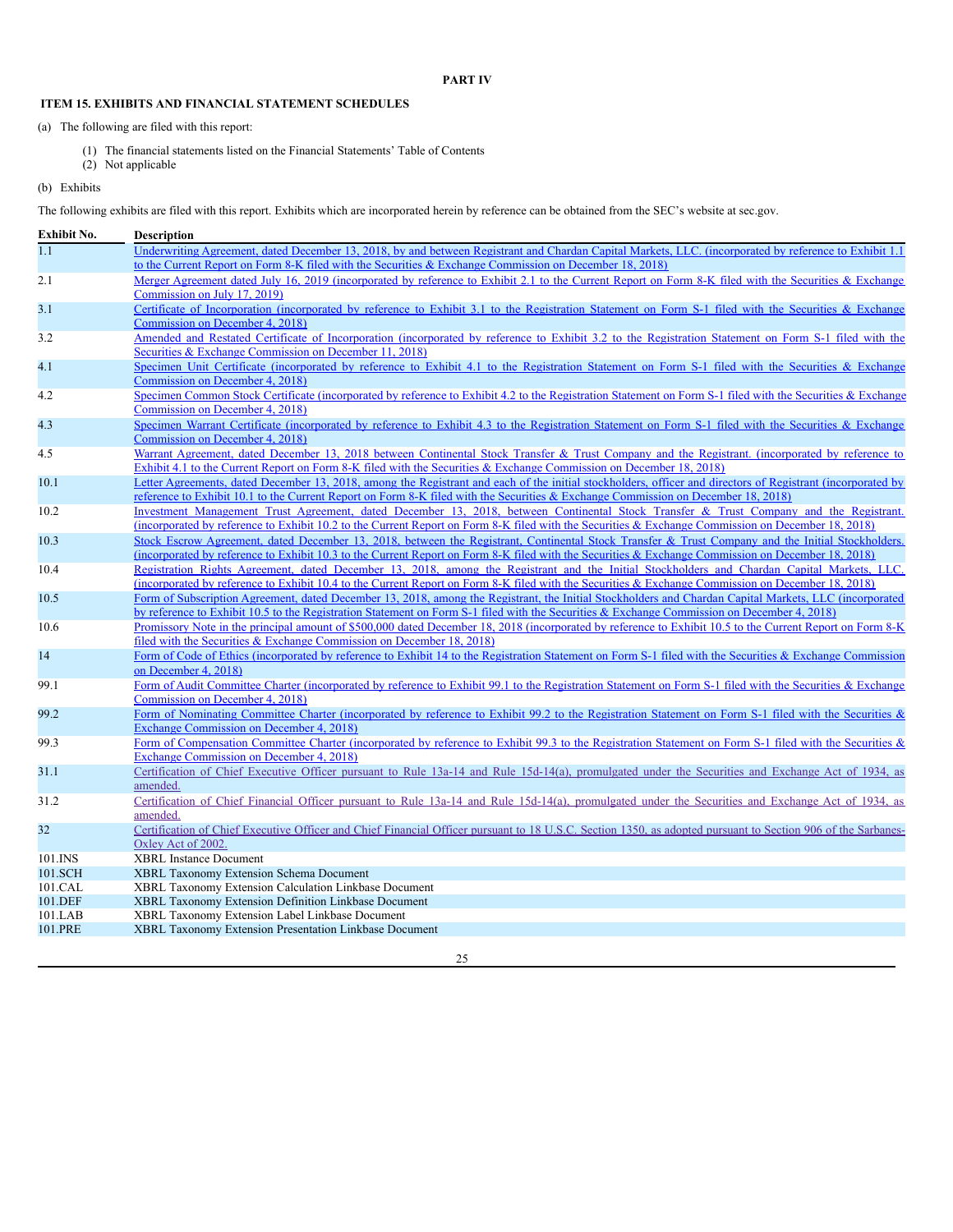# **SIGNATURES**

Pursuant to the requirements of Section 13 or 15(d) of the Exchange Act of 1934, the registrant caused this report to be signed on its behalf by the undersigned, thereunto duly authorized.

Dated: August 21, 2019 By: By: 0.63 By: 0.63 By: 0.63 By: 0.63 By: 0.63 By: 0.63 By: 0.63 By: 0.63 By: 0.63 By: 0.63 By: 0.63 By: 0.63 By: 0.63 By: 0.63 By: 0.63 By: 0.63 By: 0.63 By: 0.63 By: 0.63 By: 0.63 By: 0.63 By: 0.

CHARDAN HEALTHCARE ACQUISITION CORP.

| By: | /s/ Jonas Grossman             |
|-----|--------------------------------|
|     | Name: Jonas Grossman           |
|     | Title: Chief Executive Officer |

Pursuant to the requirements of the Securities Exchange Act of 1934, this report has been signed below by the following persons on behalf of the registrant and in the capacities and on the dates indicated.

Pursuant to the requirements of the Securities Act of 1933, this report has been signed below by the following persons in the capacities and on the dates indicated.

| <b>Signature</b>                     | Title                                                                                        | Date            |
|--------------------------------------|----------------------------------------------------------------------------------------------|-----------------|
| /s/ Jonas Grossman<br>Jonas Grossman | President and Chief Executive Officer<br>(Principal Executive Officer)                       | August 21, 2019 |
| /s/ George Kaufman<br>George Kaufman | Chief Financial Officer and Head of Strategy<br>(Principal Accounting and Financial Officer) | August 21, 2019 |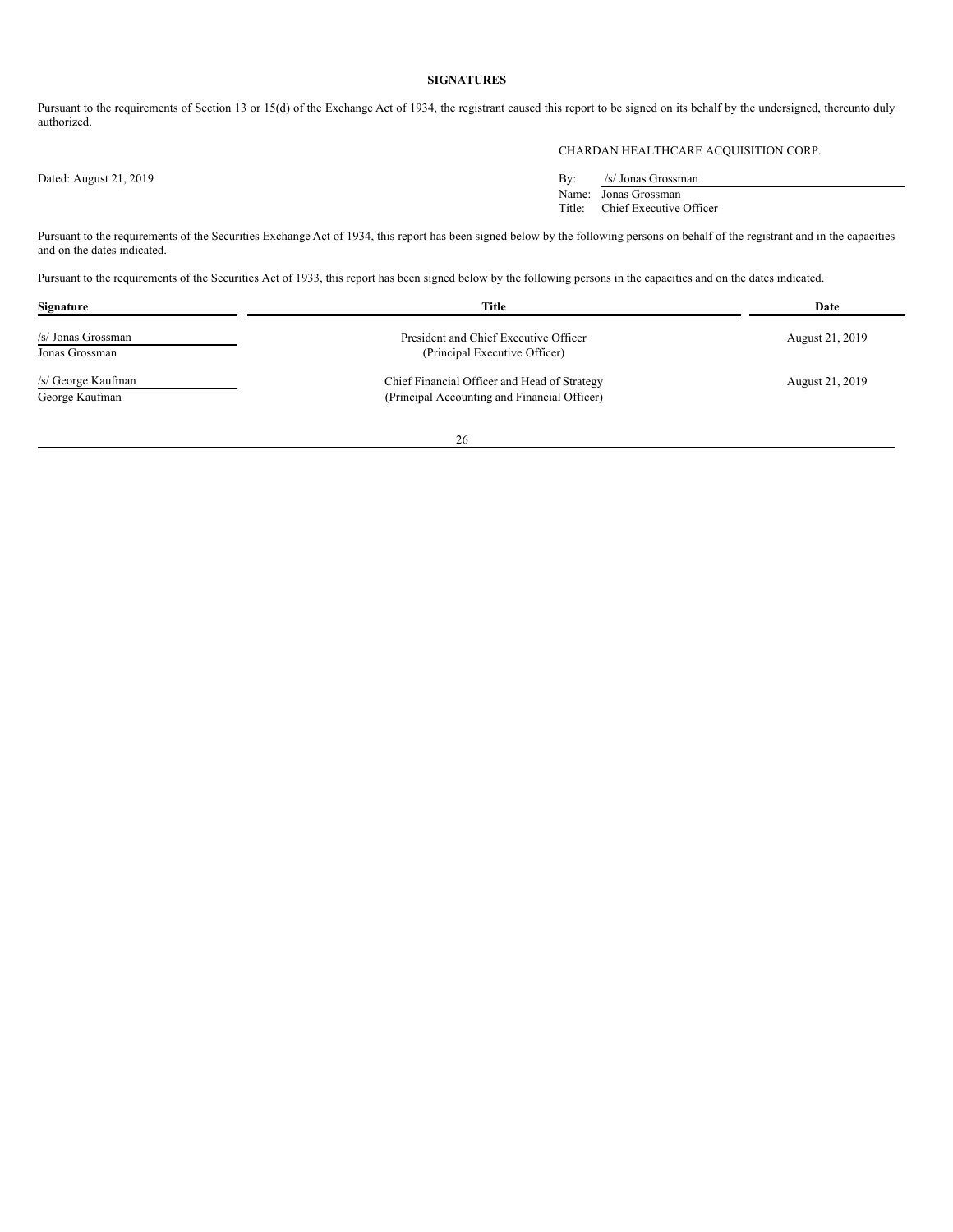# **EXHIBIT INDEX**

| Exhibit No. | <b>Description</b>                                                                                                                                                                                                                                                                                      |
|-------------|---------------------------------------------------------------------------------------------------------------------------------------------------------------------------------------------------------------------------------------------------------------------------------------------------------|
| 1.1         | Underwriting Agreement, dated December 13, 2018, by and between Registrant and Chardan Capital Markets, LLC. (incorporated by reference to Exhibit 1.1                                                                                                                                                  |
|             | to the Current Report on Form 8-K filed with the Securities & Exchange Commission on December 18, 2018)                                                                                                                                                                                                 |
| 2.1         | Merger Agreement dated July 16, 2019 (incorporated by reference to Exhibit 2.1 to the Current Report on Form 8-K filed with the Securities & Exchange                                                                                                                                                   |
|             | Commission on July 17, 2019)                                                                                                                                                                                                                                                                            |
| 3.1         | Certificate of Incorporation (incorporated by reference to Exhibit 3.1 to the Registration Statement on Form S-1 filed with the Securities & Exchange                                                                                                                                                   |
|             | Commission on December 4, 2018)                                                                                                                                                                                                                                                                         |
| 3.2         | Amended and Restated Certificate of Incorporation (incorporated by reference to Exhibit 3.2 to the Registration Statement on Form S-1 filed with the<br>Securities & Exchange Commission on December 11, 2018)                                                                                          |
| 4.1         | Specimen Unit Certificate (incorporated by reference to Exhibit 4.1 to the Registration Statement on Form S-1 filed with the Securities & Exchange<br>Commission on December 4, 2018)                                                                                                                   |
| 4.2         | Specimen Common Stock Certificate (incorporated by reference to Exhibit 4.2 to the Registration Statement on Form S-1 filed with the Securities & Exchange<br>Commission on December 4, 2018)                                                                                                           |
| 4.3         | Specimen Warrant Certificate (incorporated by reference to Exhibit 4.3 to the Registration Statement on Form S-1 filed with the Securities & Exchange                                                                                                                                                   |
|             | Commission on December 4, 2018)                                                                                                                                                                                                                                                                         |
| 4.5         | Warrant Agreement, dated December 13, 2018 between Continental Stock Transfer & Trust Company and the Registrant. (incorporated by reference to<br>Exhibit 4.1 to the Current Report on Form 8-K filed with the Securities & Exchange Commission on December 18, 2018)                                  |
| 10.1        | Letter Agreements, dated December 13, 2018, among the Registrant and each of the initial stockholders, officer and directors of Registrant (incorporated by<br>reference to Exhibit 10.1 to the Current Report on Form 8-K filed with the Securities & Exchange Commission on December 18, 2018)        |
| 10.2        | Investment Management Trust Agreement, dated December 13, 2018, between Continental Stock Transfer & Trust Company and the Registrant.                                                                                                                                                                  |
|             | (incorporated by reference to Exhibit 10.2 to the Current Report on Form 8-K filed with the Securities & Exchange Commission on December 18, 2018)<br>Stock Escrow Agreement, dated December 13, 2018, between the Registrant, Continental Stock Transfer & Trust Company and the Initial Stockholders. |
| 10.3        | (incorporated by reference to Exhibit 10.3 to the Current Report on Form 8-K filed with the Securities & Exchange Commission on December 18, 2018)                                                                                                                                                      |
| 10.4        | Registration Rights Agreement, dated December 13, 2018, among the Registrant and the Initial Stockholders and Chardan Capital Markets, LLC.<br>(incorporated by reference to Exhibit 10.4 to the Current Report on Form 8-K filed with the Securities & Exchange Commission on December 18, 2018)       |
| 10.5        | Form of Subscription Agreement, dated December 13, 2018, among the Registrant, the Initial Stockholders and Chardan Capital Markets, LLC (incorporated                                                                                                                                                  |
|             | by reference to Exhibit 10.5 to the Registration Statement on Form S-1 filed with the Securities & Exchange Commission on December 4, 2018)                                                                                                                                                             |
| 10.6        | Promissory Note in the principal amount of \$500,000 dated December 18, 2018 (incorporated by reference to Exhibit 10.5 to the Current Report on Form 8-K<br>filed with the Securities & Exchange Commission on December $18, 2018$ )                                                                   |
| 14          | Form of Code of Ethics (incorporated by reference to Exhibit 14 to the Registration Statement on Form S-1 filed with the Securities & Exchange Commission                                                                                                                                               |
|             | on December 4, 2018)                                                                                                                                                                                                                                                                                    |
| 99.1        | Form of Audit Committee Charter (incorporated by reference to Exhibit 99.1 to the Registration Statement on Form S-1 filed with the Securities & Exchange<br>Commission on December 4, 2018)                                                                                                            |
| 99.2        | Form of Nominating Committee Charter (incorporated by reference to Exhibit 99.2 to the Registration Statement on Form S-1 filed with the Securities &<br>Exchange Commission on December 4, 2018)                                                                                                       |
| 99.3        | Form of Compensation Committee Charter (incorporated by reference to Exhibit 99.3 to the Registration Statement on Form S-1 filed with the Securities &                                                                                                                                                 |
|             | Exchange Commission on December 4, 2018)                                                                                                                                                                                                                                                                |
| 31.1        | Certification of Chief Executive Officer pursuant to Rule 13a-14 and Rule 15d-14(a), promulgated under the Securities and Exchange Act of 1934, as                                                                                                                                                      |
|             | amended.                                                                                                                                                                                                                                                                                                |
| 31.2        | Certification of Chief Financial Officer pursuant to Rule 13a-14 and Rule 15d-14(a), promulgated under the Securities and Exchange Act of 1934, as<br>amended.                                                                                                                                          |
| 32          | Certification of Chief Executive Officer and Chief Financial Officer pursuant to 18 U.S.C. Section 1350, as adopted pursuant to Section 906 of the Sarbanes-                                                                                                                                            |
|             | Oxley Act of 2002.                                                                                                                                                                                                                                                                                      |
| 101.INS     | <b>XBRL Instance Document</b>                                                                                                                                                                                                                                                                           |
| 101.SCH     | XBRL Taxonomy Extension Schema Document                                                                                                                                                                                                                                                                 |
| 101.CAL     | XBRL Taxonomy Extension Calculation Linkbase Document                                                                                                                                                                                                                                                   |
| 101.DEF     | XBRL Taxonomy Extension Definition Linkbase Document                                                                                                                                                                                                                                                    |
| 101.LAB     | <b>XBRL Taxonomy Extension Label Linkbase Document</b>                                                                                                                                                                                                                                                  |
| 101.PRE     | XBRL Taxonomy Extension Presentation Linkbase Document                                                                                                                                                                                                                                                  |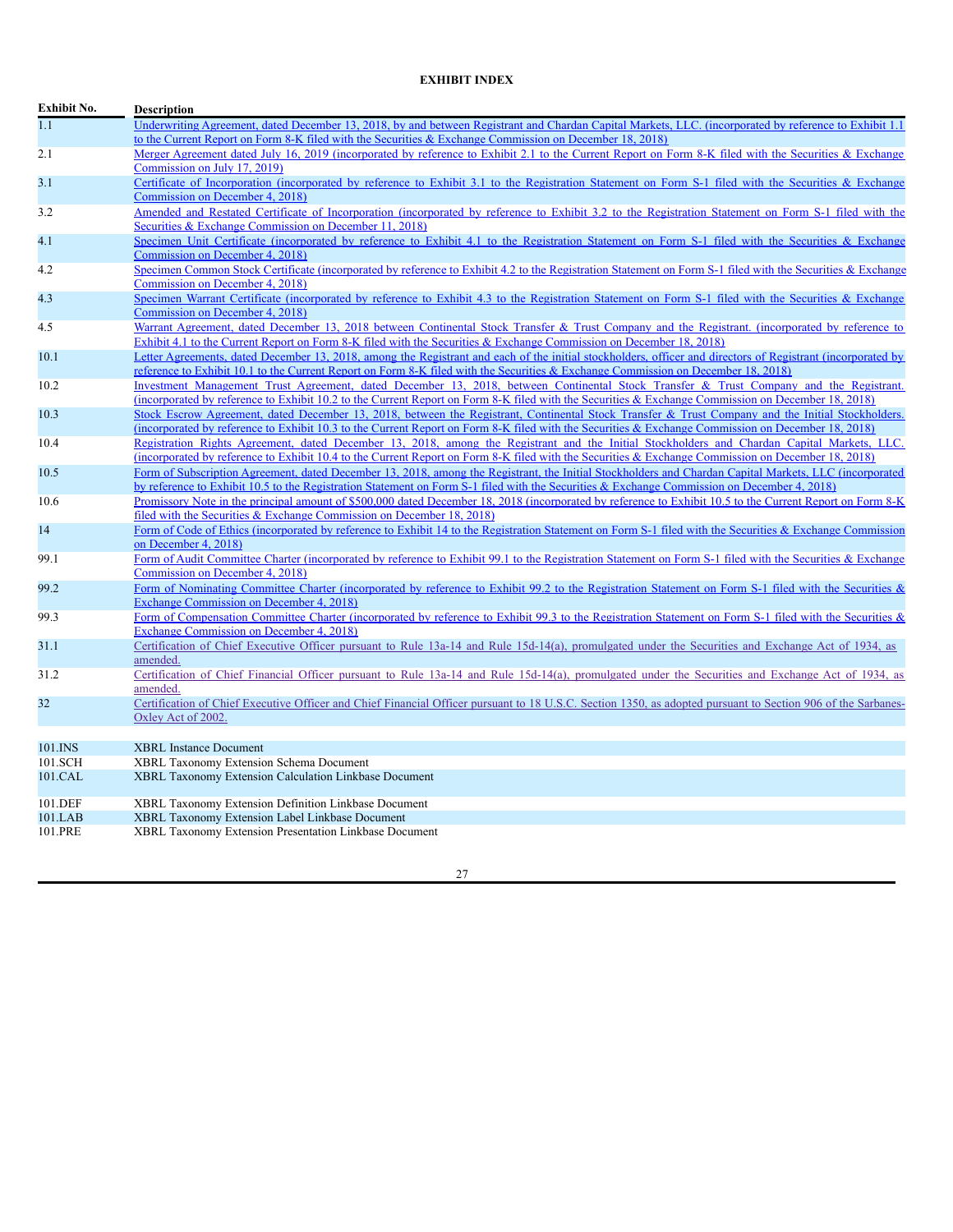#### **CHARDAN HEALTHCARE ACQUISITION CORP. INDEX TO FINANCIAL STATEMENTS**

| Report of Independent Registered Public Accounting Firm                                                                                                  | $F-1$           |
|----------------------------------------------------------------------------------------------------------------------------------------------------------|-----------------|
|                                                                                                                                                          |                 |
| Consolidated Balance Sheets as of June 30, 2019 and 2018                                                                                                 | $F-2$           |
|                                                                                                                                                          |                 |
| Consolidated Statements of Operations for the year ended June 30, 2019 and for the period from November 1, 2017 (inception) through June 30, 2018        | $F-3$           |
|                                                                                                                                                          |                 |
| Consolidated Statements of Changes in Stockholders' Equity for the year ended June 30, 2019 and for the period from November 1, 2017 (inception) through | $F-4$           |
| June 30, 2018                                                                                                                                            |                 |
|                                                                                                                                                          |                 |
| Consolidated Statements of Cash Flows for the year ended June 30, 2019 and for the period from November 1, 2017 (inception) through June 30, 2018        | $F-5$           |
|                                                                                                                                                          |                 |
| <b>Notes to Consolidated Financial Statements</b>                                                                                                        | $F-6$ to $F-15$ |
|                                                                                                                                                          |                 |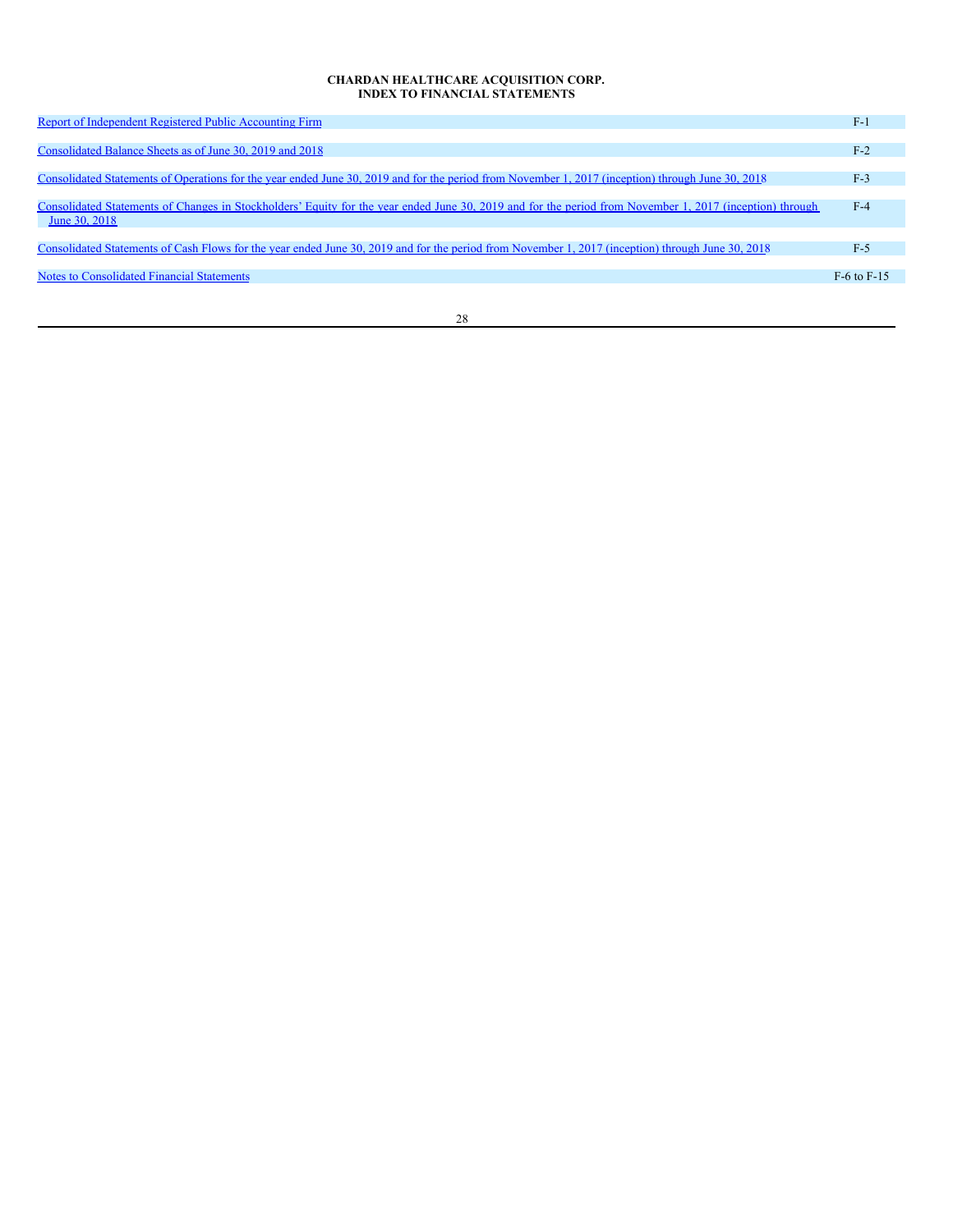#### <span id="page-31-0"></span>**Report of Independent Registered Public Accounting Firm**

To the Stockholders and Board of Directors of Chardan Healthcare Acquisition Corp.

## **Opinion on the Financial Statements**

We have audited the accompanying consolidated balance sheets of Chardan Healthcare Acquisition Corp. (the "Company") as of June 30, 2019 and 2018, the related consolidated statements of operations, changes in stockholders' equity and cash flows for the year ended June 30, 2019 and for the period from November 1, 2017 (inception) through June 30, 2018, and the related notes (collectively referred to as the "financial statements"). In our opinion, the financial statements present fairly, in all material respects, the financial position of the Company as of June 30, 2019 and 2018, and the results of its operations and its cash flows for the year ended June 30, 2019 and for the period from November 1, 2017 (inception) through June 30, 2018, in conformity with accounting principles generally accepted in the United States of America.

#### **Basis for Opinion**

These financial statements are the responsibility of the Company's management. Our responsibility is to express an opinion on the Company's financial statements based on our audits. We are a public accounting firm registered with the Public Company Accounting Oversight Board (United States) (the "PCAOB") and are required to be independent with respect to the Company in accordance with the U.S. federal securities laws and the applicable rules and regulations of the Securities and Exchange Commission and the PCAOB.

We conducted our audits in accordance with the standards of the PCAOB. Those standards require that we plan and perform the audits to obtain reasonable assurance about whether the financial statements are free of material misstatement, whether due to error or fraud. The Company is not required to have, nor were we engaged to perform, an audit of its internal control over financial reporting. As part of our audits, we are required to obtain an understanding of internal control over financial reporting but not for the purpose of expressing an opinion on the effectiveness of the Company's internal control over financial reporting. Accordingly, we express no such opinion.

Our audits included performing procedures to assess the risks of material misstatement of the financial statements, whether due to error or fraud, and performing procedures that respond to those risks. Such procedures included examining, on a test basis, evidence regarding the amounts and disclosures in the financial statements. Our audits also included evaluating the accounting principles used and significant estimates made by management, as well as evaluating the overall presentation of the financial statements. We believe that our audits provide a reasonable basis for our opinion.

/s/ Marcum LLP Marcum LLP

We have served as the Company's auditor since 2018**.**

New York, NY August 21, 2019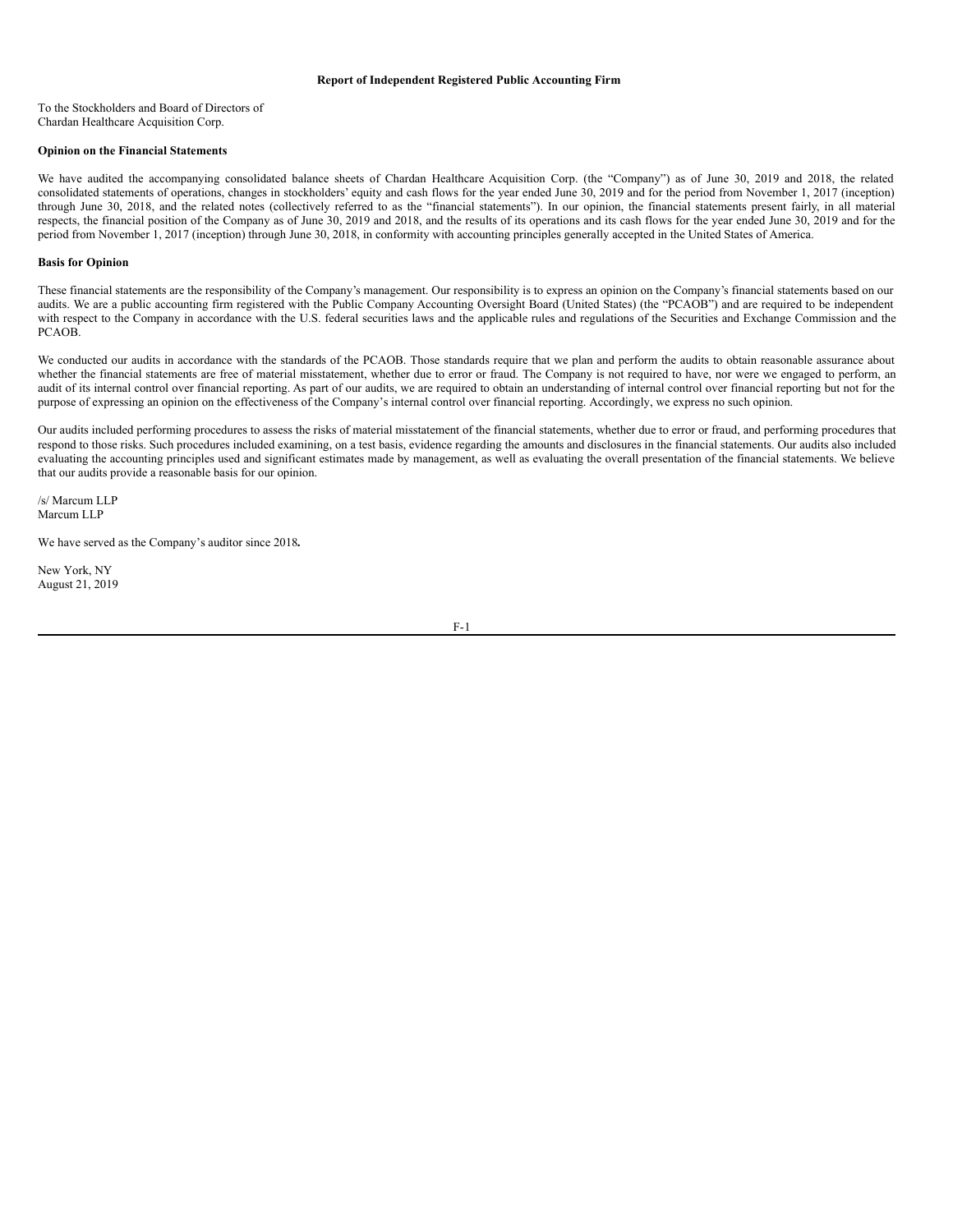# **PART I - FINANCIAL INFORMATION**

## <span id="page-32-0"></span>**CHARDAN HEALTHCARE ACQUISITION CORP. CONSOLIDATED BALANCE SHEETS**

|                                                                                                                                     |              | <b>June 30,</b><br>2019 |              | <b>June 30,</b><br>2018 |
|-------------------------------------------------------------------------------------------------------------------------------------|--------------|-------------------------|--------------|-------------------------|
| <b>ASSETS</b>                                                                                                                       |              |                         |              |                         |
| <b>Current Assets</b>                                                                                                               |              |                         |              |                         |
| Cash and cash equivalents                                                                                                           | $\mathbb{S}$ | 696,830                 | $\mathbb{S}$ | 430                     |
| Prepaid expenses and other current assets                                                                                           |              | 39,624                  |              |                         |
| <b>Total Current Assets</b>                                                                                                         |              | 736,454                 |              | 430                     |
| Deferred offering costs                                                                                                             |              |                         |              | 64,545                  |
| Deferred tax asset                                                                                                                  |              | 1,222                   |              |                         |
| Marketable securities held in Trust Account                                                                                         |              | 70.881.151              |              |                         |
| <b>Total Assets</b>                                                                                                                 |              | 71,618,827              |              | 64,975                  |
| <b>LIABILITIES AND STOCKHOLDERS' EQUITY</b>                                                                                         |              |                         |              |                         |
| <b>Current liabilities</b>                                                                                                          |              |                         |              |                         |
| Accounts payable and accrued expenses                                                                                               | \$           | 234,592                 | \$           | 1,000                   |
| Income taxes payable                                                                                                                |              | 136,419                 |              |                         |
| Promissory note - related party                                                                                                     |              |                         |              | 40,000                  |
| <b>Total Current Liabilities</b>                                                                                                    |              | 371,011                 |              | 41,000                  |
|                                                                                                                                     |              |                         |              |                         |
| Promissory note – related party                                                                                                     |              | 500,000                 |              |                         |
| <b>Total Liabilities</b>                                                                                                            |              | 871,011                 |              | 41,000                  |
| <b>Commitments</b>                                                                                                                  |              |                         |              |                         |
| Common stock subject to possible redemption, 6,510,243 and no shares at redemption value as of June 30, 2019 and 2018, respectively |              | 65,747,813              |              |                         |
| <b>Stockholders' Equity</b>                                                                                                         |              |                         |              |                         |
| Preferred stock, \$0,0001 par value; 1,000,000 shares authorized; none issued and outstanding                                       |              |                         |              |                         |
| Common stock, \$0.0001 par value; 30,000,000 shares authorized; 2,239,757 and 2,012,500 shares issued and outstanding (excluding    |              |                         |              |                         |
| 6,510,243 and no shares subject to possible redemption) as of June 30, 2019 and 2018, respectively $^{(1)}$                         |              | 224                     |              | 201                     |
| Additional paid-in capital                                                                                                          |              | 4,653,397               |              | 24,799                  |
| Retained earnings/(Accumulated deficit)                                                                                             |              | 346,382                 |              | (1,025)                 |
| <b>Total Stockholders' Equity</b>                                                                                                   |              | 5,000,003               |              | 23,975                  |
| TOTAL LIABILITIES AND STOCKHOLDERS' EQUITY                                                                                          |              | 71,618,827              |              | 64,975                  |

(1) Included an aggregate of 262,500 shares that were subject to forfeiture to the extent that the underwriters' over-allotment option was not exercised in full at June 30, 2018 (see Note 7).

The accompanying notes are an integral part of these consolidated financial statements.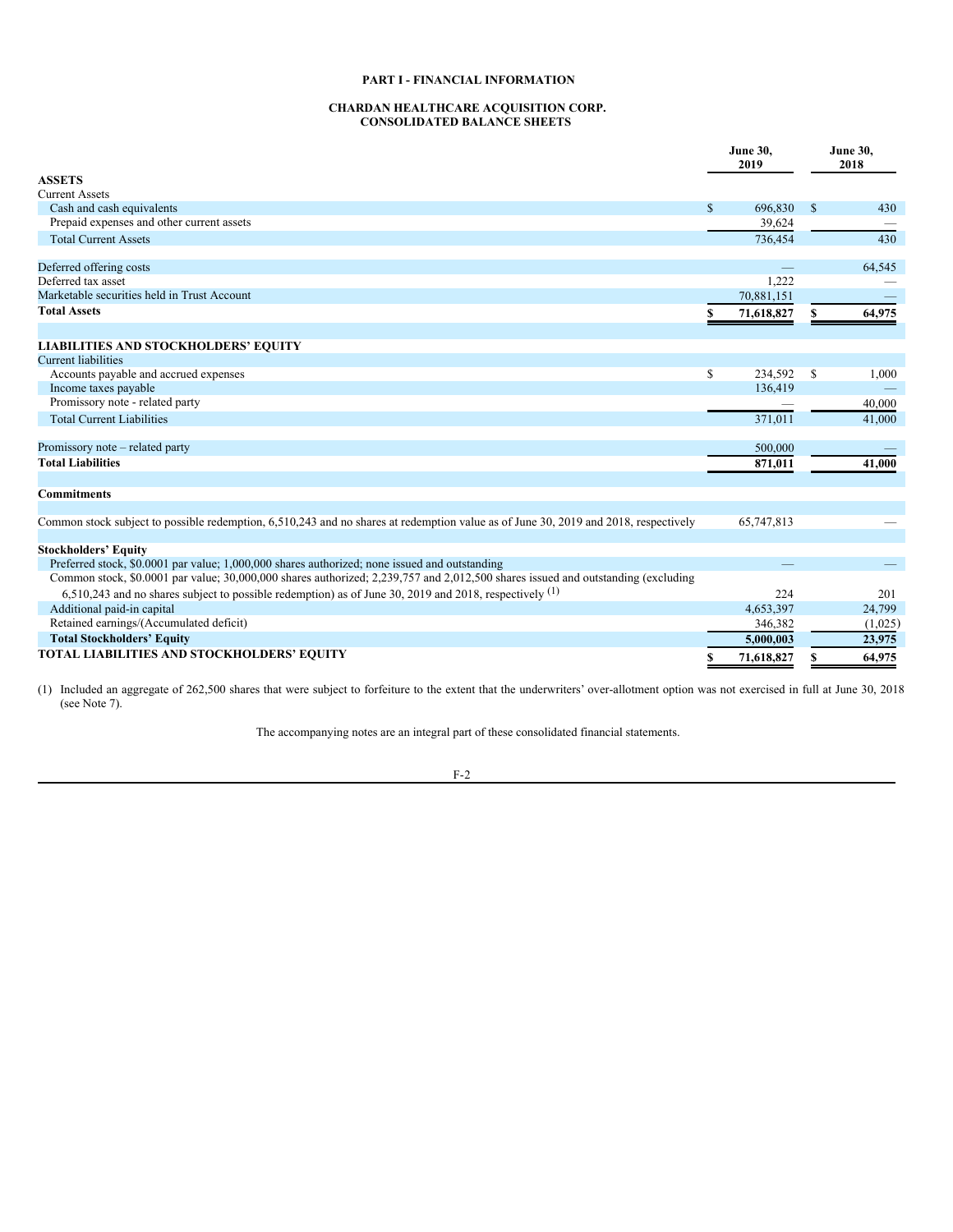# <span id="page-33-0"></span>**CHARDAN HEALTHCARE ACQUISITION CORP. CONSOLIDATED STATEMENTS OF OPERATIONS**

|                                                                | Year<br><b>Ended</b><br><b>June 30,</b><br>2019 | For the<br><b>Period from</b><br>November 1,<br>2017<br>(inception)<br>through<br><b>June 30,</b><br>2018 |
|----------------------------------------------------------------|-------------------------------------------------|-----------------------------------------------------------------------------------------------------------|
| Operating and formation costs                                  | 404,521                                         | 1,025<br><sup>\$</sup>                                                                                    |
| Loss from operations                                           | (404, 521)                                      | (1,025)                                                                                                   |
| Other income:                                                  |                                                 |                                                                                                           |
| Interest income on marketable securities held in Trust Account | 886,972                                         |                                                                                                           |
| Interest income – other                                        | 5,974                                           |                                                                                                           |
| Unrealized loss on marketable securities held in Trust Account | (5,821)                                         |                                                                                                           |
| Other income, net                                              | 887,125                                         |                                                                                                           |
|                                                                |                                                 |                                                                                                           |
| Income (loss) before provision for income taxes                | 482,604                                         | (1,025)                                                                                                   |
| Provision for income taxes                                     | (135, 197)                                      |                                                                                                           |
| Net income (loss)                                              | 347,407                                         | (1,025)                                                                                                   |
|                                                                |                                                 |                                                                                                           |
| Weighted average shares outstanding, basic and diluted $(1)$   | 1,996,149                                       | 1,750,000                                                                                                 |
|                                                                |                                                 |                                                                                                           |
| Basic and diluted net loss per common share <sup>(2)</sup>     | $(0.15)$ \$<br>\$                               | (0.00)                                                                                                    |

(1) Excludes an aggregate of 6,510,243 shares subject to possible redemption at June 30, 2019 and up to 262,500 shares that were subject to forfeiture to the extent that the underwriters' over-allotment option was not exercised in full at June 30, 2018.

(2) Net loss per common share – basic and diluted excludes interest income of \$639,955 attributable to common stock subject to possible redemption for the year ended June 30, 2019.

The accompanying notes are an integral part of these consolidated financial statements.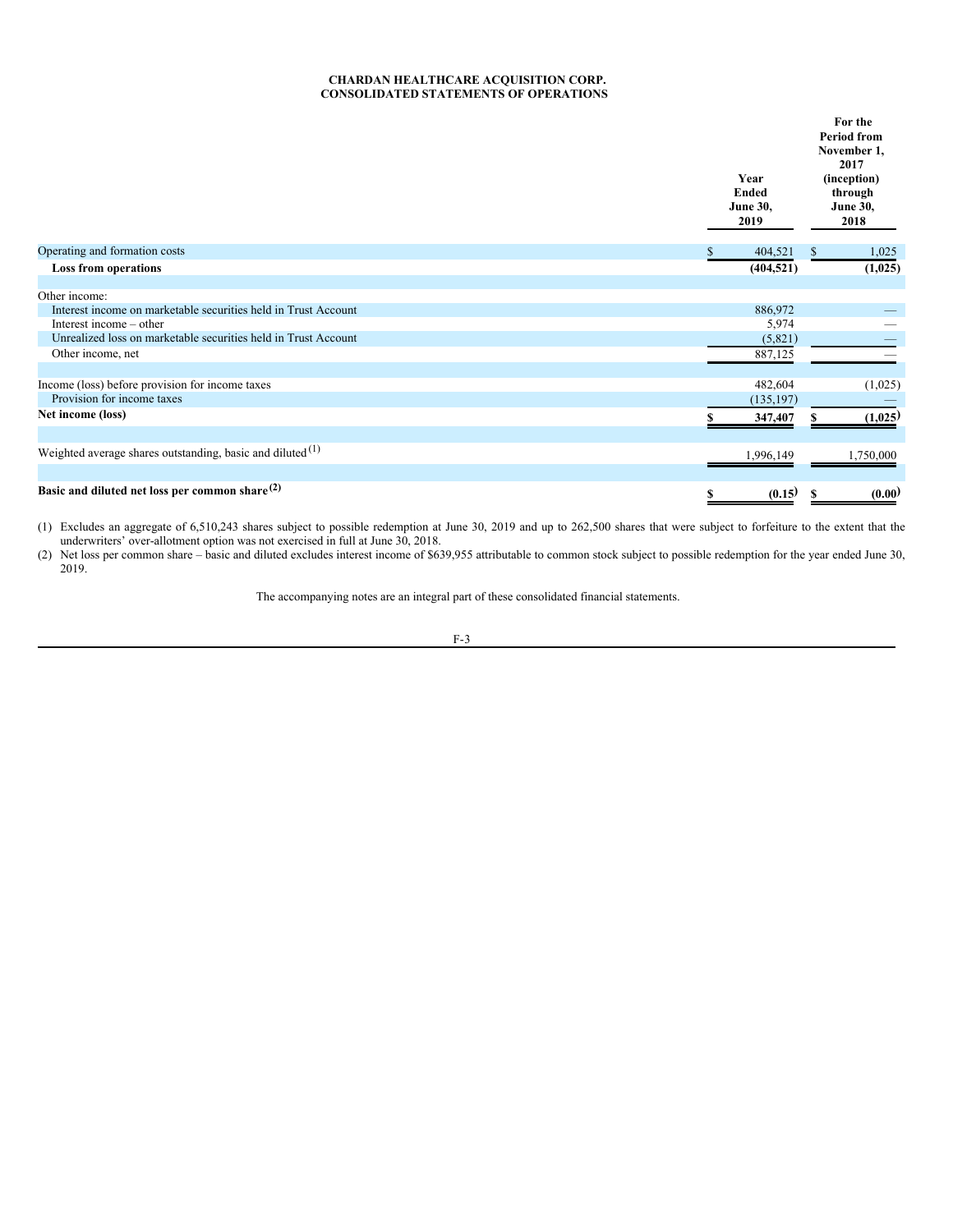## <span id="page-34-0"></span>**CHARDAN HEALTHCARE ACQUISITION CORP. CONSOLIDATED STATEMENTS OF CHANGES IN STOCKHOLDERS' EQUITY**

|                                                        | <b>Common Stock</b> |        |       | <b>Additional</b><br>Paid-in | <b>Retained</b><br>Earnings/<br>(Accumulated | Total<br>Stockholders' |
|--------------------------------------------------------|---------------------|--------|-------|------------------------------|----------------------------------------------|------------------------|
|                                                        | <b>Shares</b>       | Amount |       | Capital                      | Deficit)                                     | Equity                 |
| Balance – November 1, 2017 (inception)                 |                     |        |       |                              |                                              |                        |
| Issuance of Founder Shares to Sponsor <sup>(1)</sup>   | 2,012,500           |        | 201   | 24,799                       |                                              | 25,000                 |
| Net loss                                               |                     |        |       |                              | (1,025)                                      | (1,025)                |
| <b>Balance – June 30, 2018</b>                         | 2,012,500           |        | 201   | 24,799                       | (1,025)                                      | 23,975                 |
| Sale of 7,000,000 Units, net of underwriting discounts | 7,000,000           |        | 700   | 69,215,734                   |                                              | 69,216,434             |
| Sale of 2,900,000 Private Placement Warrants           |                     |        |       | 1,160,000                    |                                              | 1,160,000              |
| Forfeiture of Founders Shares                          | (262, 500)          |        | (26)  | 26                           |                                              |                        |
| Common stock subject to possible redemption            | (6,510,243)         |        | (651) | (65,747,162)                 |                                              | (65,747,813)           |
| Net income                                             |                     |        |       |                              | 347,407                                      | 347,407                |
| <b>Balance - June 30, 2019</b>                         | 2,239,757           |        | 224   | 4,653,397                    | 346,382                                      | 5,000,003              |

(1) Included an aggregate of 262,500 shares that were subject to forfeiture to the extent that the underwriters' over-allotment option was not exercised in full (see Note 7).

The accompanying notes are an integral part of these consolidated financial statements.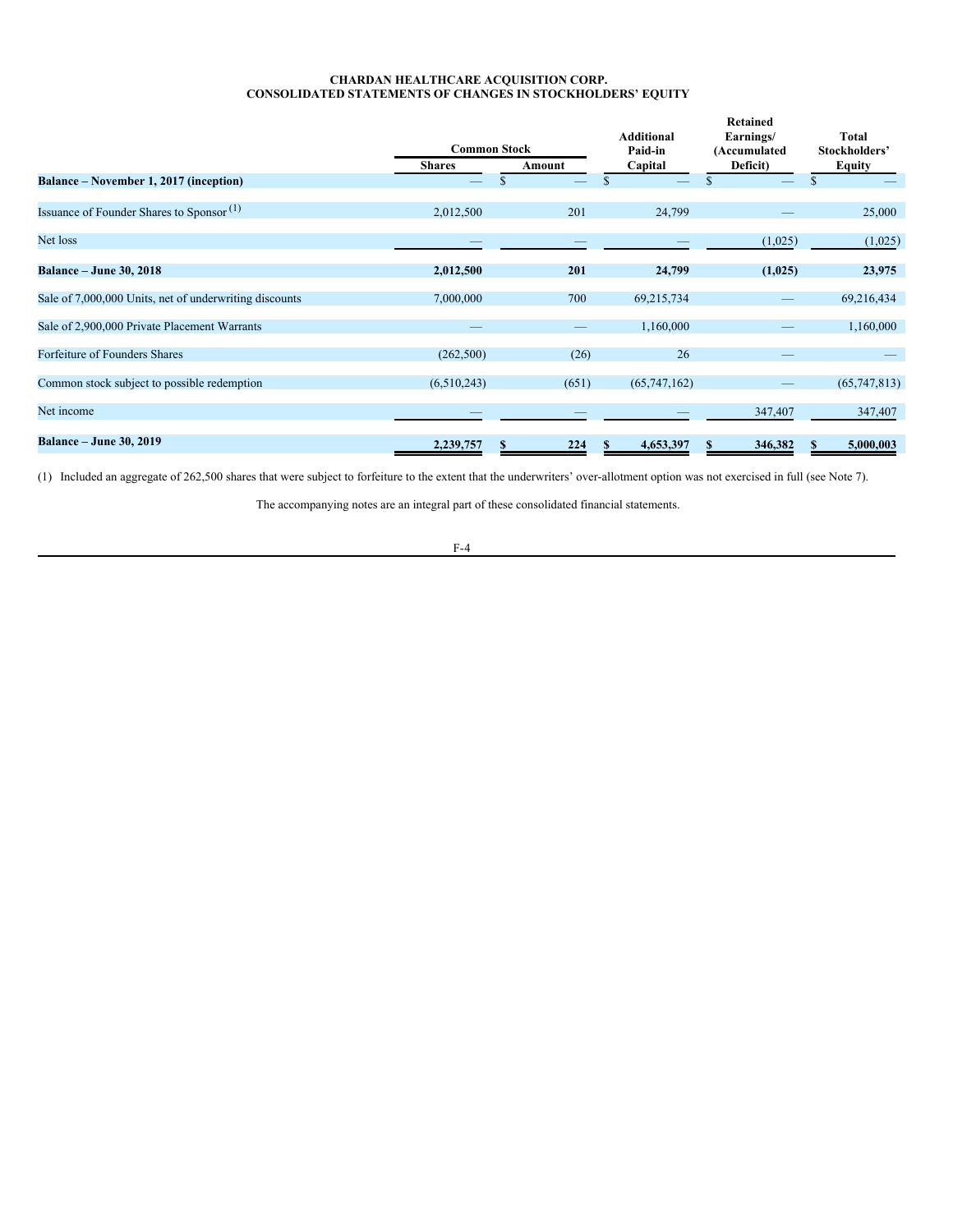## <span id="page-35-0"></span>**CHARDAN HEALTHCARE ACQUISITION CORP. CONSOLIDATED STATEMENTS OF CASH FLOWS**

| <b>Cash Flows from Operating Activities:</b>                                                              |              | <b>Year Ended</b><br>June 30, 2019 | <b>For the Period</b><br>from<br>November 1,<br>2017<br>(inception)<br><b>Through</b><br><b>June 30,</b><br>2018 |
|-----------------------------------------------------------------------------------------------------------|--------------|------------------------------------|------------------------------------------------------------------------------------------------------------------|
| Net income (loss)                                                                                         | $\mathbb{S}$ | 347,407                            | <sup>\$</sup><br>(1,025)                                                                                         |
| Adjustments to reconcile net income (loss) to net cash and cash equivalents used in operating activities: |              |                                    |                                                                                                                  |
| Interest earned on marketable securities held in Trust Account                                            |              | (886, 972)                         |                                                                                                                  |
| Unrealized loss on marketable securities held in Trust Account                                            |              | 5,821                              |                                                                                                                  |
| Deferred tax benefit                                                                                      |              | (1,222)                            |                                                                                                                  |
| Changes in operating assets and liabilities:                                                              |              |                                    |                                                                                                                  |
| Prepaid expenses and other current assets                                                                 |              | (39,624)                           |                                                                                                                  |
| Accounts payable and accrued expenses                                                                     |              | 233,592                            | 1,000                                                                                                            |
| Income taxes payable                                                                                      |              | 136,419                            |                                                                                                                  |
| Net cash and cash equivalents used in operating activities                                                |              | (204, 579)                         | (25)                                                                                                             |
| <b>Cash Flows from Investing Activities:</b>                                                              |              |                                    |                                                                                                                  |
| Investment of cash in Trust Account                                                                       |              | (70,000,000)                       |                                                                                                                  |
| Net cash and cash equivalents used in investing activities                                                |              | (70,000,000)                       |                                                                                                                  |
| <b>Cash Flows from Financing Activities:</b>                                                              |              |                                    |                                                                                                                  |
| Proceeds from issuance of Founder Shares to Sponsor                                                       |              |                                    | 25,000                                                                                                           |
| Proceeds from sale of Units, net of underwriting discounts paid                                           |              | 69,500,000                         |                                                                                                                  |
| Proceeds from sale of Private Placement Warrants                                                          |              | 1,160,000                          |                                                                                                                  |
| Proceeds from promissory notes - related party                                                            |              | 565,500                            | 40,000                                                                                                           |
| Repayment of promissory notes – related party                                                             |              | (105,500)                          |                                                                                                                  |
| Payment of offering costs                                                                                 |              | (219, 021)                         | (64, 545)                                                                                                        |
| Net cash and cash equivalents provided by financing activities                                            |              | 70,900,979                         | 455                                                                                                              |
| <b>Net Change in Cash and Cash Equivalents</b>                                                            |              | 696,400                            | 430                                                                                                              |
| Cash and Cash Equivalents - Beginning                                                                     |              | 430                                |                                                                                                                  |
| <b>Cash and Cash Equivalents - Ending</b>                                                                 | \$           | 696,830                            | 430                                                                                                              |
| Non-cash investing and financing activities:                                                              |              |                                    |                                                                                                                  |
| Initial classification of common stock subject to redemption                                              |              | 65,399,750                         |                                                                                                                  |
| Change in value of common stock subject to redemption                                                     | S.           | 348,063                            | S                                                                                                                |

The accompanying notes are an integral part of these consolidated financial statements.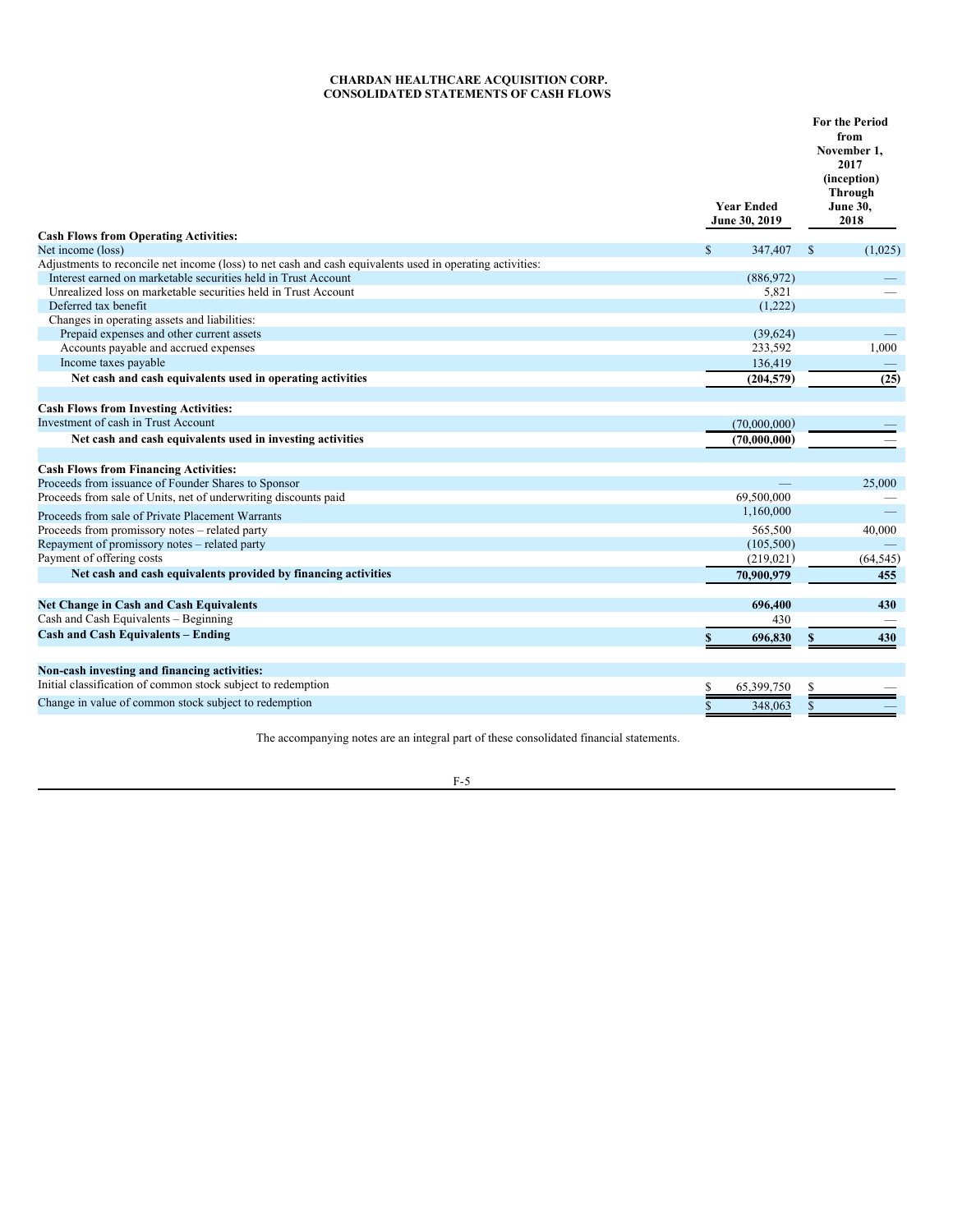### <span id="page-36-0"></span>**NOTE 1. DESCRIPTION OF ORGANIZATION AND BUSINESS OPERATIONS**

Chardan Healthcare Acquisition Corp. (the "Company") is a blank check company incorporated in Delaware on November 1, 2017. The Company was formed for the purpose of entering into a merger, share exchange, asset acquisition, stock purchase, recapitalization, reorganization or other similar business transaction with one or more businesses or entities (a "Business Combination"). Although the Company is not limited to a particular industry or geographic region for purposes of consummating a Business Combination, the Company intends to focus on businesses operating in North America in the healthcare industry.

At June 30, 2019, the Company had not yet commenced operations. All activity through June 30, 2019 relates to the Company's formation, its initial public offering ("Initial Public Offering"), identifying a target for a Business Combination and activities in connection with the proposed acquisition of BiomX Ltd. ("BiomX") (see Note 10).

The Company has one subsidiary, CHAC Merger Sub Ltd., a wholly owned subsidiary of the Company incorporated under the laws of the State of Israel, which was formed solely to effectuate the Merger described in Note 10.

The registration statement for the Initial Public Offering was declared effective on December 13, 2018. On December 18, 2018 the Company consummated the Initial Public Offering of 7,000,000 units ("Units" and, with respect to the common stock included in the Units offered, the "Public Shares") at \$10.00 per Unit, generating total gross proceeds of \$70,000,000, which is described in Note 3.

Simultaneously with the closing of the Initial Public Offering, the Company consummated the sale of an aggregate of 2,900,000 warrants (the "Private Placement Warrants") at a price of \$0.40 per warrant in a private placement to Mountain Wood, LLC, an affiliate of Chardan Investments, LLC (the "Sponsor"), generating total gross proceeds of \$1,160,000, which is described in Note 4.

Transaction costs amounted to \$783,566, consisting of \$500,000 of underwriting fees and \$283,566 of offering costs. In addition, \$896,729 of cash was held outside of the Trust Account (defined below) and was available for working capital purposes.

Following the closing of the Initial Public Offering on December 18, 2018, an amount of \$70,000,000 (\$10.00 per Unit) from the net proceeds of the sale of the Units in the Initial Public Offering and the sale of the Private Placement Warrants was placed in a trust account ("Trust Account") and invested in U.S. government securities, within the meaning set forth in Section 2(a)(16) of the Investment Company Act of 1940, as amended (the "Investment Company Act"), with a maturity of 180 days or less or in any openended investment company that holds itself out as a money market fund selected by the Company meeting the conditions of Rule 2a-7 of the Investment Company Act, as determined by the Company, until the earlier of: (i) the consummation of a Business Combination or (ii) the distribution of the funds in the Trust Account to the Company's shareholders, as described below.

The Company's management has broad discretion with respect to the specific application of the net proceeds of the Initial Public Offering and the sale of the Private Placement Warrants, although substantially all of the net proceeds are intended to be applied generally toward consummating a Business Combination. The Company's initial Business Combination must be with one or more target businesses that together have a fair market value equal to at least 80% of the balance in the Trust Account (excluding taxes payable on income earned on the Trust Account) at the time of the signing an agreement to enter into a Business Combination. The Company will only complete a Business Combination if the post-Business Combination company owns or acquires 50% or more of the outstanding voting securities of the target or otherwise acquires a controlling interest in the target sufficient for it not to be required to register as an investment company under the Investment Company Act of 1940, as amended, or the Investment Company Act. There is no assurance that the Company will be able to successfully effect a Business Combination.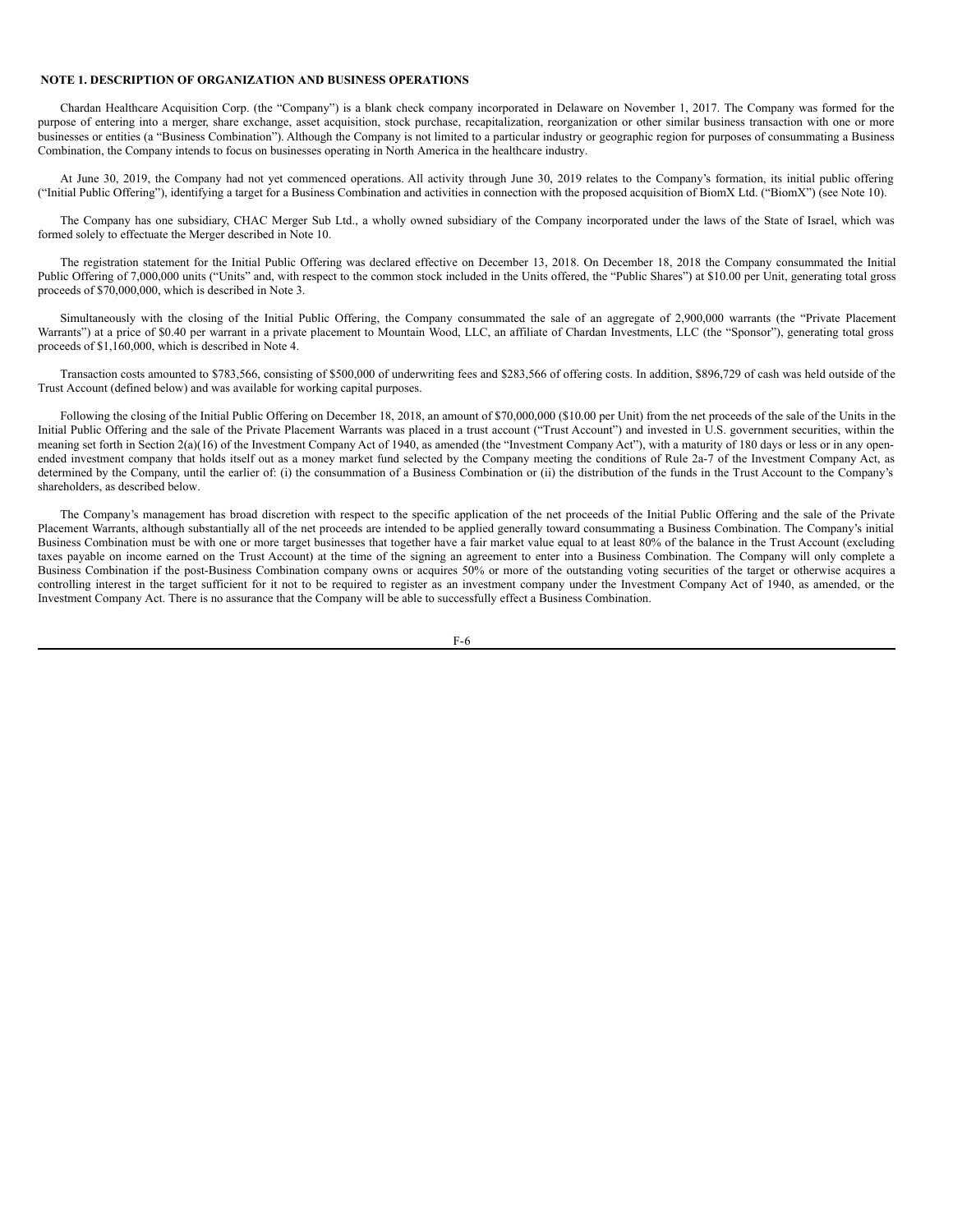The Company will provide its stockholders with the opportunity to redeem all or a portion of their Public Shares upon the completion of a Business Combination either (i) in connection with a stockholder meeting called to approve the Business Combination or (ii) by means of a tender offer. The decision as to whether the Company will seek stockholder approval of a Business Combination or conduct a tender offer will be made by the Company, solely in its discretion. The stockholders will be entitled to redeem their shares for a pro rata portion of the amount then on deposit in the Trust Account (\$10.00 per share, plus any pro rata interest earned on the funds held in the Trust Account and not previously released to the Company to pay its franchise and income tax obligations). There will be no redemption rights upon the completion of a Business Combination with respect to the Company's warrants.

The Company will proceed with a Business Combination if the Company has net tangible assets of at least \$5,000,001 upon such consummation of a Business Combination and, if the Company seeks stockholder approval, a majority of the outstanding shares voted are voted in favor of the Business Combination. If a stockholder vote is not required by law and the Company does not decide to hold a stockholder vote for business or other legal reasons, the Company will, pursuant to its Amended and Restated Certificate of Incorporation, conduct the redemptions pursuant to the tender offer rules of the Securities and Exchange Commission ("SEC"), and file tender offer documents with the SEC prior to completing a Business Combination. If, however, a stockholder approval of the transaction is required by law, or the Company decides to obtain stockholder approval for business or other legal reasons, the Company will offer to redeem shares in conjunction with a proxy solicitation pursuant to the proxy rules and not pursuant to the tender offer rules. Additionally, each public stockholder may elect to redeem their Public Shares irrespective of whether they vote for or against the proposed transaction. If the Company seeks stockholder approval in connection with a Business Combination, the Company's Sponsor and other initial stockholders (collectively, the "Initial Stockholders") have agreed to (a) vote their Founder Shares (as defined in Note 5) and any Public Shares held by them in favor of a Business Combination and (b) not to convert any shares (including Founder Shares) in connection with a stockholder vote to approve a Business Combination or sell any such shares to the Company in a tender offer in connection with a Business Combination.

Notwithstanding the foregoing, if the Company seeks stockholder approval of a Business Combination and the Company does not conduct redemptions pursuant to the tender offer rules, a stockholder, together with any affiliate of such stockholder or any other person with whom such stockholder is acting in concert or as a "group" (as defined in Section  $13(d)(3)$  of the Securities Exchange Act of 1934, as amended (the "Exchange Act"), will be restricted from redeeming their shares with respect to more than an aggregate of 20% of the Public Shares.

The Company will have until December 18, 2020 to consummate a Business Combination (the "Combination Period"). If the Company is unable to complete a Business Combination within the Combination Period, the Company will (i) cease all operations except for the purpose of winding up, (ii) as promptly as reasonably possible but no more than five business days thereafter, redeem 100% of the outstanding Public Shares, at a per share price, payable in cash, equal to the aggregate amount then on deposit in the Trust Account, including interest earned (net of taxes payable), divided by the number of then outstanding Public Shares, which redemption will completely extinguish public stockholders' rights as stockholders (including the right to receive further liquidation distributions, if any), subject to applicable law, and (iii) as promptly as reasonably possible following such redemption, subject to the approval of the remaining stockholders and the Company's board of directors, proceed to commence a voluntary liquidation and thereby a formal dissolution of the Company, subject in each case to its obligations to provide for claims of creditors and the requirements of applicable law. The proceeds deposited in the Trust Account could, however, become subject to claims of creditors. Therefore, the actual per-share redemption amount could be less than \$10.00 per Unit.

The Initial Stockholders have agreed to (i) waive their redemption rights with respect to Founder Shares and any Public Shares they may acquire during or after the Initial Public Offering in connection with the consummation of a Business Combination, (ii) to waive their rights to liquidating distributions from the Trust Account with respect to their Founder Shares if the Company fails to consummate a Business Combination within the Combination Period and (iii) not to propose an amendment to the Company's Amended and Restated Certificate of Incorporation that would affect the substance or timing of the Company's obligation to redeem 100% of its Public Shares if the Company does not complete a Business Combination, unless the Company provides the public stockholders an opportunity to redeem their Public Shares in conjunction with any such amendment. However, the Initial Stockholders will be entitled to liquidating distributions with respect to any Public Shares acquired if the Company fails to consummate a Business Combination or liquidates within the Combination Period.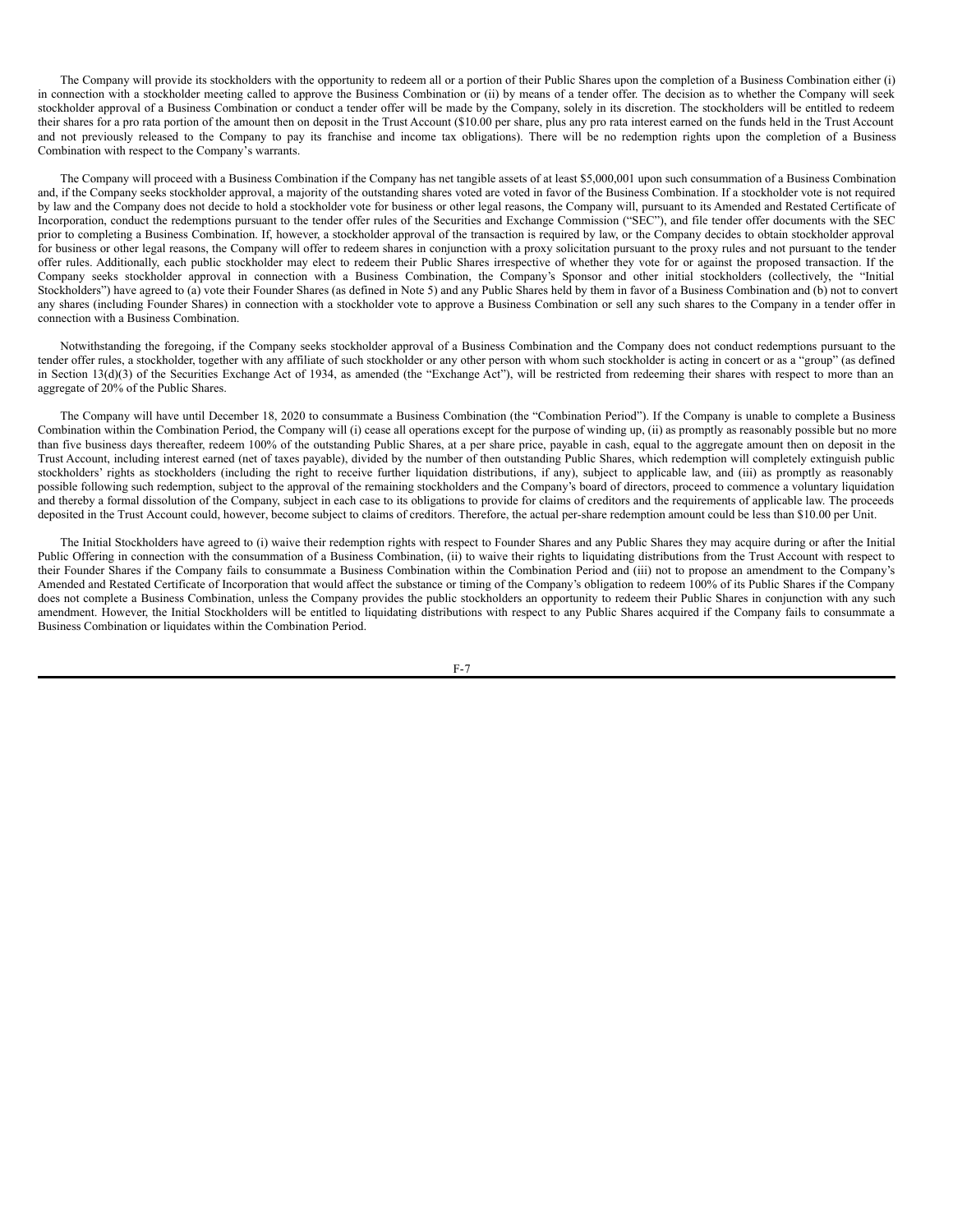In order to protect the amounts held in the Trust Account, the Sponsor has agreed to be liable to the Company if and to the extent any claims by a vendor for services rendered or products sold to the Company, or a prospective target business with which the Company has discussed entering into a transaction agreement, reduce the amount of funds in the Trust Account to below \$10.00 per share, except as to any claims by a third party who executed a waiver of any right, title, interest or claim of any kind in or to any monies held in the Trust Account or to any claims under the Company's indemnity of the underwriters of the Initial Public Offering against certain liabilities, including liabilities under the Securities Act of 1933, as amended (the "Securities Act"). Moreover, in the event that an executed waiver is deemed to be unenforceable against a third party, the Sponsor will not be responsible to the extent of any liability for such third party claims. The Company will seek to reduce the possibility that the Sponsor will have to indemnify the Trust Account due to claims of creditors by endeavoring to have all vendors, service providers, prospective target businesses or other entities with which the Company does business, execute agreements with the Company waiving any right, title, interest or claim of any kind in or to monies held in the Trust Account.

## **NOTE 2. SUMMARY OF SIGNIFICANT ACCOUNTING POLICIES**

#### **Basis of presentation**

The accompanying consolidated financial statements are presented in conformity with accounting principles generally accepted in the United States of America ("GAAP") and pursuant to the rules and regulations of the Securities and Exchange Commission ("SEC").

#### **Principles of Consolidation**

The accompanying consolidated financial statements include the accounts of the Company and its wholly owned subsidiary. All significant intercompany balances and transactions have been eliminated in consolidation.

## **Emerging growth company**

The Company is an "emerging growth company," as defined in Section 2(a) of the Securities Act, as modified by the Jumpstart Our Business Startups Act of 2012 (the "JOBS Act"), and it may take advantage of certain exemptions from various reporting requirements that are applicable to other public companies that are not emerging growth companies including, but not limited to, not being required to comply with the auditor attestation requirements of Section 404 of the Sarbanes-Oxley Act, reduced disclosure obligations regarding executive compensation in its periodic reports and proxy statements, and exemptions from the requirements of holding a nonbinding advisory vote on executive compensation and stockholder approval of any golden parachute payments not previously approved.

Further, Section 102(b)(1) of the JOBS Act exempts emerging growth companies from being required to comply with new or revised financial accounting standards until private companies (that is, those that have not had a Securities Act registration statement declared effective or do not have a class of securities registered under the Exchange Act) are required to comply with the new or revised financial accounting standards. The JOBS Act provides that a company can elect to opt out of the extended transition period and comply with the requirements that apply to non-emerging growth companies but any such election to opt out is irrevocable. The Company has elected not to opt out of such extended transition period which means that when a standard is issued or revised and it has different application dates for public or private companies, the Company, as an emerging growth company, can adopt the new or revised standard at the time private companies adopt the new or revised standard. This may make comparison of the Company's financial statements with another public company which is neither an emerging growth company nor an emerging growth company which has opted out of using the extended transition period difficult or impossible because of the potential differences in accounting standards used.

#### **Use of estimates**

The preparation of financial statements in conformity with GAAP requires management to make estimates and assumptions that affect the reported amounts of assets and liabilities and disclosure of contingent assets and liabilities at the date of the financial statements and the reported amounts of revenues and expenses during the reporting period.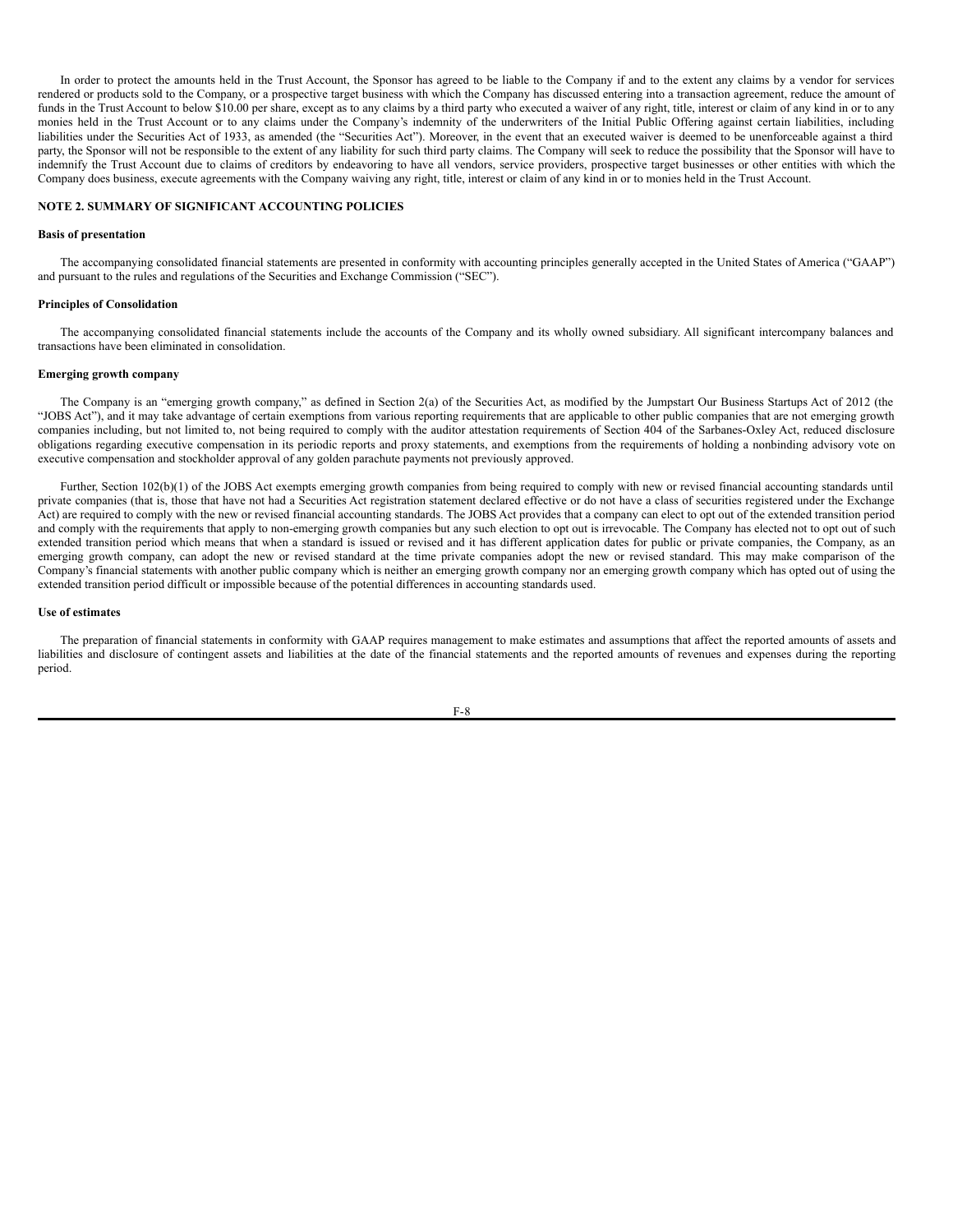Making estimates requires management to exercise significant judgment. It is at least reasonably possible that the estimate of the effect of a condition, situation or set of circumstances that existed at the date of the financial statements, which management considered in formulating its estimate, could change in the near term due to one or more future confirming events. Accordingly, the actual results could differ significantly from those estimates.

## **Cash and cash equivalents**

The Company considers all short-term investments with an original maturity of three months or less when purchased to be cash equivalents. Cash equivalents consist of mutual funds. As of June 30, 2019, cash equivalents amounted to \$605,974. The Company did not have any cash equivalents as of June 30, 2018.

## **Marketable securities held in Trust Account**

At June 30, 2019, substantially all of the assets held in the Trust Account were held in U.S. Treasury Bills.

#### **Common stock subject to possible redemption**

The Company accounts for its common stock subject to possible redemption in accordance with the guidance in Accounting Standards Codification ("ASC") Topic 480 "Distinguishing Liabilities from Equity." Common stock subject to mandatory redemption is classified as a liability instrument and is measured at fair value. Conditionally redeemable common stock (including common stock that features redemption rights that are either within the control of the holder or subject to redemption upon the occurrence of uncertain events not solely within the Company's control) is classified as temporary equity. At all other times, common stock is classified as stockholders' equity. The Company's common stock features certain redemption rights that are considered to be outside of the Company's control and subject to occurrence of uncertain future events. Accordingly, common stock subject to possible redemption is presented at redemption value as temporary equity, outside of the stockholders' equity section of the Company's consolidated balance sheets.

## **Income taxes**

The Company complies with the accounting and reporting requirements of ASC Topic 740 "Income Taxes," which requires an asset and liability approach to financial accounting and reporting for income taxes. Deferred income tax assets and liabilities are computed for differences between the financial statement and tax bases of assets and liabilities that will result in future taxable or deductible amounts, based on enacted tax laws and rates applicable to the periods in which the differences are expected to affect taxable income. Valuation allowances are established, when necessary, to reduce deferred tax assets to the amount expected to be realized.

ASC Topic 740 prescribes a recognition threshold and a measurement attribute for the financial statement recognition and measurement of tax positions taken or expected to be taken in a tax return. For those benefits to be recognized, a tax position must be more-likely-than-not to be sustained upon examination by taxing authorities. The Company recognizes accrued interest and penalties related to unrecognized tax benefits as income tax expense. As of June 30, 2019 and 2018, there were no unrecognized tax benefits and no amounts accrued for interest and penalties. The Company is currently not aware of any issues under review that could result in significant payments, accruals or material deviation from its position.

The Company may be subject to potential examination by federal, state and city taxing authorities in the areas of income taxes. These potential examinations may include questioning the timing and amount of deductions, the nexus of income among various tax jurisdictions and compliance with federal, state and city tax laws. The Company's management does not expect that the total amount of unrecognized tax benefits will materially change over the next twelve months.

#### **Net loss per common share**

Net loss per common share is computed by dividing net loss by the weighted average number of common shares outstanding for the period. The Company applies the twoclass method in calculating earnings per share. Shares of common stock subject to possible redemption at June 30, 2019, which are not currently redeemable and are not redeemable at fair value, have been excluded from the calculation of basic loss per share since such shares, if redeemed, only participate in their pro rata share of the Trust Account earnings. The Company has not considered the effect of warrants sold in the Initial Public Offering and private placement to purchase 6,400,000 shares of common stock in the calculation of diluted loss per share, since the exercise of the warrants is contingent upon the occurrence of future events. As a result, diluted loss per common share is the same as basic loss per common share for the periods.

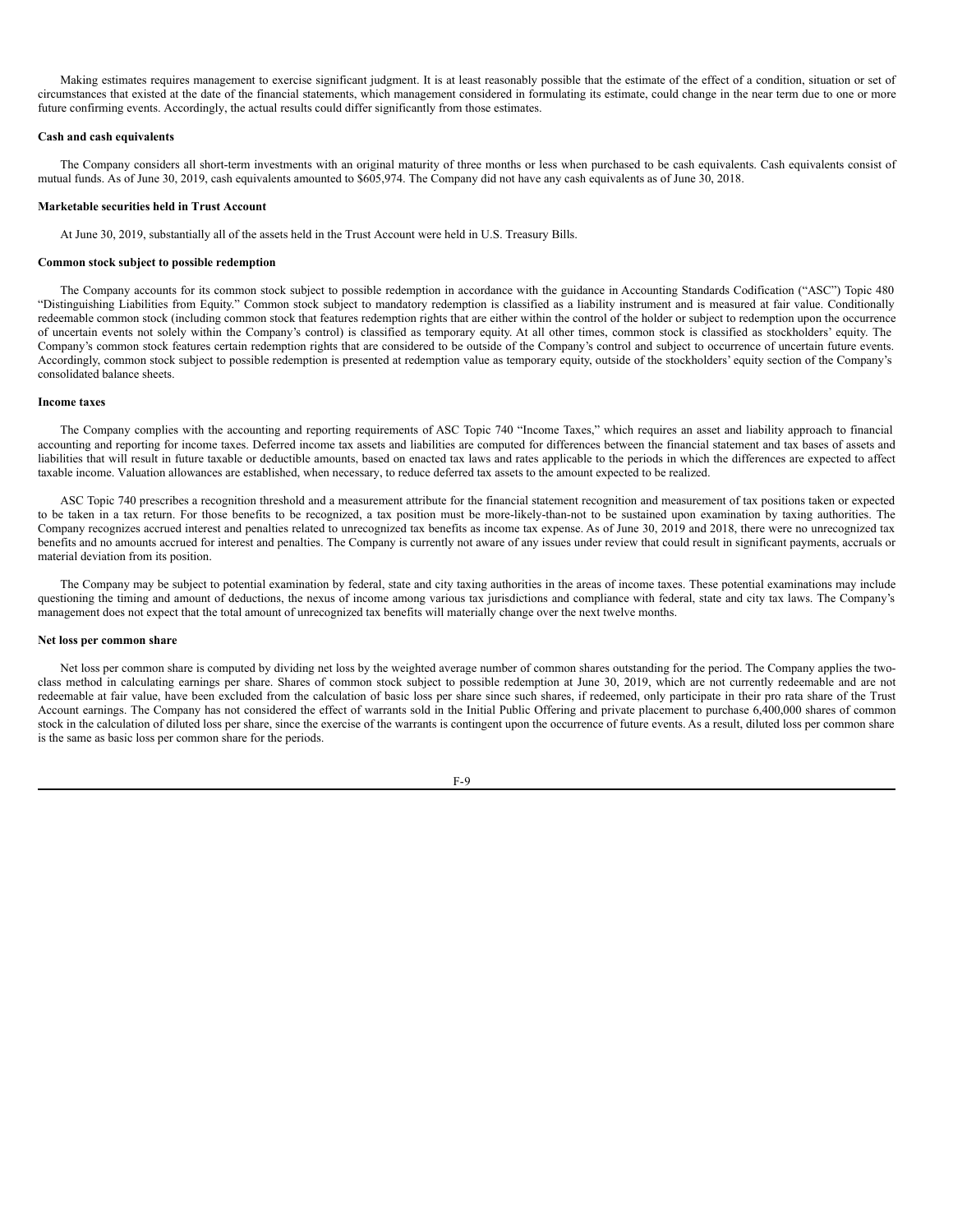#### **Reconciliation of net loss per common share**

The Company's net income (loss) is adjusted for the portion of income that is attributable to common stock subject to possible redemption, as these shares only participate in the earnings of the Trust Account and not the income or losses of the Company. Accordingly, basic and diluted loss per common share is calculated as follows:

|                                                                          | Year<br>Ended<br><b>June 30,</b><br>2019 |              | For the<br><b>Period from</b><br>November 1,<br>2017<br>(inception)<br>through<br><b>June 30,</b><br>2018 |
|--------------------------------------------------------------------------|------------------------------------------|--------------|-----------------------------------------------------------------------------------------------------------|
| Net income (loss)                                                        | 347,407                                  | Ж.           | (1,025)                                                                                                   |
| Less: Income attributable to common stock subject to possible redemption | (639, 955)                               |              |                                                                                                           |
| Adjusted net loss                                                        | (292, 548)                               |              | (1,025)                                                                                                   |
| Weighted average shares outstanding, basic and diluted                   | 1,996,149                                |              | 1,750,000                                                                                                 |
| Basic and diluted net loss per share                                     | \$<br>(0.15)                             | <sup>S</sup> | (0.00)                                                                                                    |

## **Concentration of credit risk**

Financial instruments that potentially subject the Company to concentration of credit risk consist of cash accounts in a financial institution, which, at times may exceed the Federal Depository Insurance Coverage of \$250,000. At June 30, 2019 and 2018, the Company had not experienced losses on these accounts and management believes the Company is not exposed to significant risks on such accounts.

# **Fair Value of financial instruments**

The fair value of the Company's assets and liabilities, which qualify as financial instruments under ASC 820, "Fair Value Measurements and Disclosures," approximates the carrying amounts represented in the accompanying consolidated balance sheets, primarily due to their short-term nature.

#### **Recently issued accounting standards**

Management does not believe that any recently issued, but not yet effective, accounting pronouncements, if currently adopted, would have a material effect on the Company's consolidated financial statements.

# **NOTE 3. INITIAL PUBLIC OFFERING**

Pursuant to the Initial Public Offering, the Company sold 7,000,000 Units at a purchase price of \$10.00 per Unit. Each Unit consists of one share of common stock and one warrant ("Public Warrant"). Each Public Warrant entitles the holder to purchase one-half of one share of common stock at an exercise price of \$11.50 per whole share (see Note 7).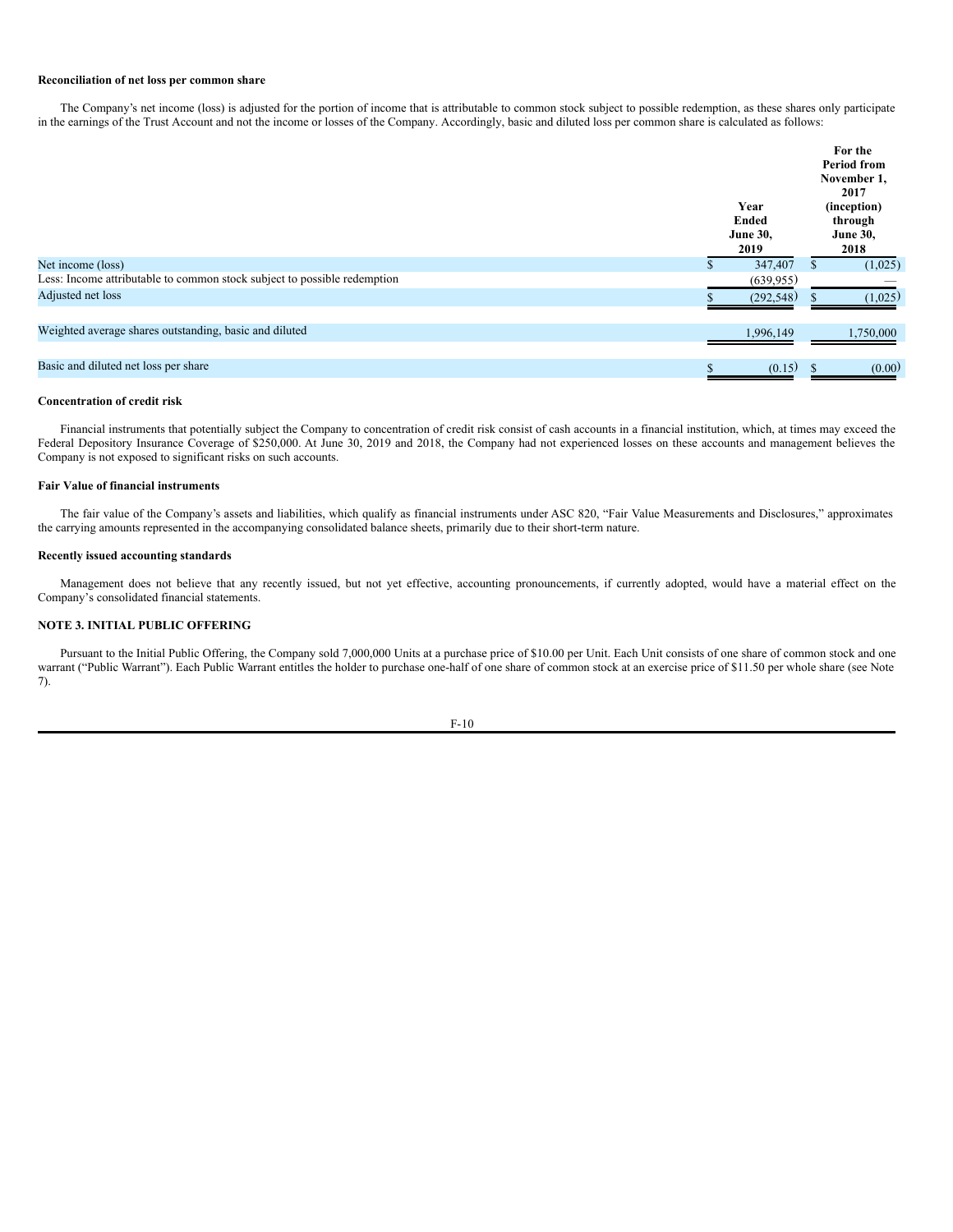# **NOTE 4. PRIVATE PLACEMENT**

Simultaneously with the closing of the Initial Public Offering, Mountain Wood, LLC purchased an aggregate of 2,900,000 Private Placement Warrants at \$0.40 per Private Placement Warrant, or \$1,160,000 in the aggregate). Each Private Placement Warrant is exercisable to purchase one share of common stock at an exercise price of \$11.50. The proceeds from the Private Placement Warrants were added to the proceeds from the Initial Public Offering held in the Trust Account. If the Company does not complete a Business Combination within the Combination Period, the proceeds from the sale of the Private Placement Warrants will be used to fund the redemption of the Public Shares (subject to the requirements of applicable law) and the Private Placement Warrants will expire worthless. There will be no redemption rights or liquidating distributions from the Trust Account with respect to the Private Placement Warrants.

## **NOTE 5. RELATED PARTY TRANSACTIONS**

#### **Founder Shares**

In March 2018, the Company issued an aggregate of 1,437,500 shares of common stock to the Sponsor ("Founder Shares") for an aggregate purchase price of \$25,000. On September 14, 2018, the Company effectuated a 1.4-for-1 stock dividend resulting in an aggregate of 2,012,500 Founder Shares outstanding. The Founder Shares included an aggregate of up to 262,500 shares subject to forfeiture by the Sponsor to the extent that the underwriters' over-allotment was not exercised in full or in part, so that the Sponsor would own 20% of the Company's issued and outstanding shares after the Initial Public Offering (assuming the Sponsor did not purchase any Public Shares in the Initial Public Offering). All share and per-share amounts have been retroactively restated to reflect the stock dividend. The underwriters' over-allotment option expired unexercised on February 4, 2019. As such, 262,500 Founder Shares were forfeited resulting in 1,750,000 Founder Shares issued and outstanding.

The Initial Stockholders have agreed that, subject to certain limited exceptions, 50% of the Founder Shares will not be transferred, assigned, sold or released from escrow until the earlier of (i) 6 months after the date of the consummation of a Business Combination or (ii) the date on which the closing price of the Company's shares of common stock equals or exceeds \$12.50 per share (as adjusted for stock splits, stock dividends, reorganizations and recapitalizations) for any 20 trading days within any 30-trading day period commencing after a Business Combination and the remaining 50% of the Founder Shares will not be transferred, assigned, sold or released from escrow until 6 months after the date of the consummation of a Business Combination, or earlier, in either case, if, subsequent to a Business Combination, the Company consummates a subsequent liquidation, merger, stock exchange or other similar transaction which results in all of the stockholders having the right to exchange their shares of common stock for cash, securities or other property.

# **Promissory Notes – Related Party**

The Company issued unsecured promissory notes (the "Promissory Notes") to the Sponsor, pursuant to which the Company borrowed an aggregate of \$105,500, of which \$65,500 was borrowed during the year ended June 30, 2019. The Promissory Notes were non-interest bearing and payable on the closing of the Initial Public Offering. The Promissory Notes were repaid upon the consummation of the Initial Public Offering on December 18, 2018.

On December 18, 2018, the Company issued a \$500,000 promissory note to the Sponsor (the "Sponsor Promissory Note") in exchange for \$500,000 in cash that was used to pay the underwriting discount at the consummation of the Initial Public Offering. The Sponsor Promissory Note is non-interest bearing, unsecured and due upon the consummation of a Business Combination. The Sponsor Promissory Note was repaid in July 2019 (see Note 10).

#### **Related Party Loans**

In order to finance transaction costs in connection with a Business Combination, the Company's initial stockholders, officers and directors or their affiliates may, but are not obligated to, loan the Company funds from time to time or at any time, as may be required ("Working Capital Loans"). Each Working Capital Loan would be evidenced by a promissory note. The Working Capital Loans would either be paid upon consummation of a Business Combination, without interest, or, at the holder's discretion, up to \$500,000 of the Working Capital Loans may be converted into private warrants at a price of \$0.40 per private warrant. The private warrants would be identical to the Private Placement Warrants. In the event that a Business Combination does not close, the Company may use a portion of the proceeds held outside the Trust Account to repay the Working Capital Loans, but no proceeds held in the Trust Account would be used to repay the Working Capital Loans.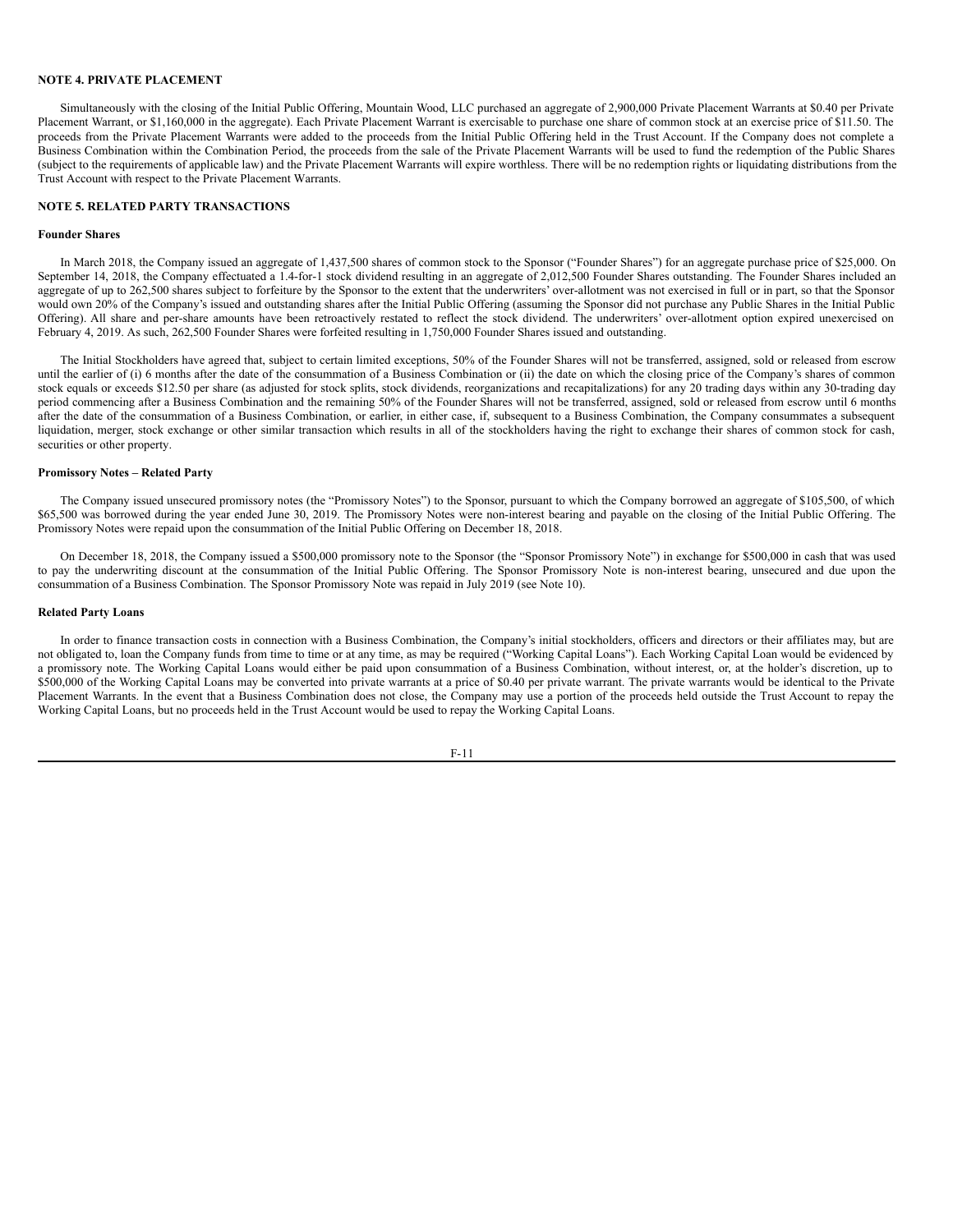## **NOTE 6. COMMITMENTS AND CONTINGENCIES**

#### **Registration Rights**

Pursuant to a registration rights agreement entered into on December 13, 2018, the holders of the Founder Shares, Private Placement Warrants (and their underlying securities) and any securities that may be issued upon conversion of the Working Capital Loans are entitled to registration rights. The holders of a majority of these securities are entitled to make up to two demands that the Company register such securities. The holders of the majority of the Founder Shares can elect to exercise these registration rights at any time commencing three months prior to the date on which these shares of common stock are to be released from escrow. The holders of a majority of the Private Placement Warrants (and their underlying securities) or securities issued in payment of Working Capital Loans made to the Company (in each case, including the underlying securities) can elect to exercise these registration rights at any time after the Company consummates a Business Combination. In addition, the holders will have certain "piggy-back" registration rights with respect to registration statements filed subsequent to the completion of a Business Combination. The Company will bear the expenses incurred in connection with the filing of any such registration statements.

## **NOTE 7. STOCKHOLDER'S EQUITY**

*Preferred Stock* — The Company is authorized to issue 1,000,000 shares of preferred stock with a par value of \$0.0001 per share with such designation, rights and preferences as may be determined from time to time by the Company's Board of Directors. At June 30, 2019 and 2018, there were no shares of preferred stock issued or outstanding.

*Common Stock* — The Company is authorized to issue 30,000,000 shares of common stock with a par value of \$0.0001 per share. Holders of the Company's common stock are entitled to one vote for each share. At June 30, 2019, there were 2,239,757 shares of common stock issued and outstanding (excluding 6,510,243 shares of common stock subject to possible redemption). At June 30, 2018, there were 2,012,500 shares of common stock issued an outstanding, which included 262,500 shares subject to forfeiture to the extent that the underwriters' over-allotment option was not exercised in full or in part.

*Warrants* — No fractional shares will be issued upon exercise of the Public Warrants. Therefore, Public Warrants must be exercised in multiples of two warrants. The Public Warrants will become exercisable on the consummation of a Business Combination; provided in that the Company has an effective and current registration statement covering the shares of common stock issuable upon the exercise of the Public Warrants and a current prospectus relating to such shares of common stock. The Company has agreed that as soon as practicable, the Company will use its best efforts to file with the SEC a registration statement for the registration, under the Securities Act, of the shares of common stock issuable upon exercise of the Public Warrants. The Company will use its best efforts to cause the same to become effective and to maintain the effectiveness of such registration statement, and a current prospectus relating thereto, until the expiration of the Public Warrants in accordance with the provisions of the warrant agreement. Notwithstanding the foregoing, if a registration statement covering the shares of common stock issuable upon exercise of the public warrants is not effective within 120 days from the closing of a Business Combination, warrant holders may, until such time as there is an effective registration statement and during any period when we shall have failed to maintain an effective registration statement, exercise warrants on a cashless basis pursuant to an available exemption from registration under the Securities Act. If an exemption from registration is not available, holders will not be able to exercise their warrants on a cashless basis. The Public Warrants will expire five years after the completion of a Business Combination or earlier upon redemption or liquidation.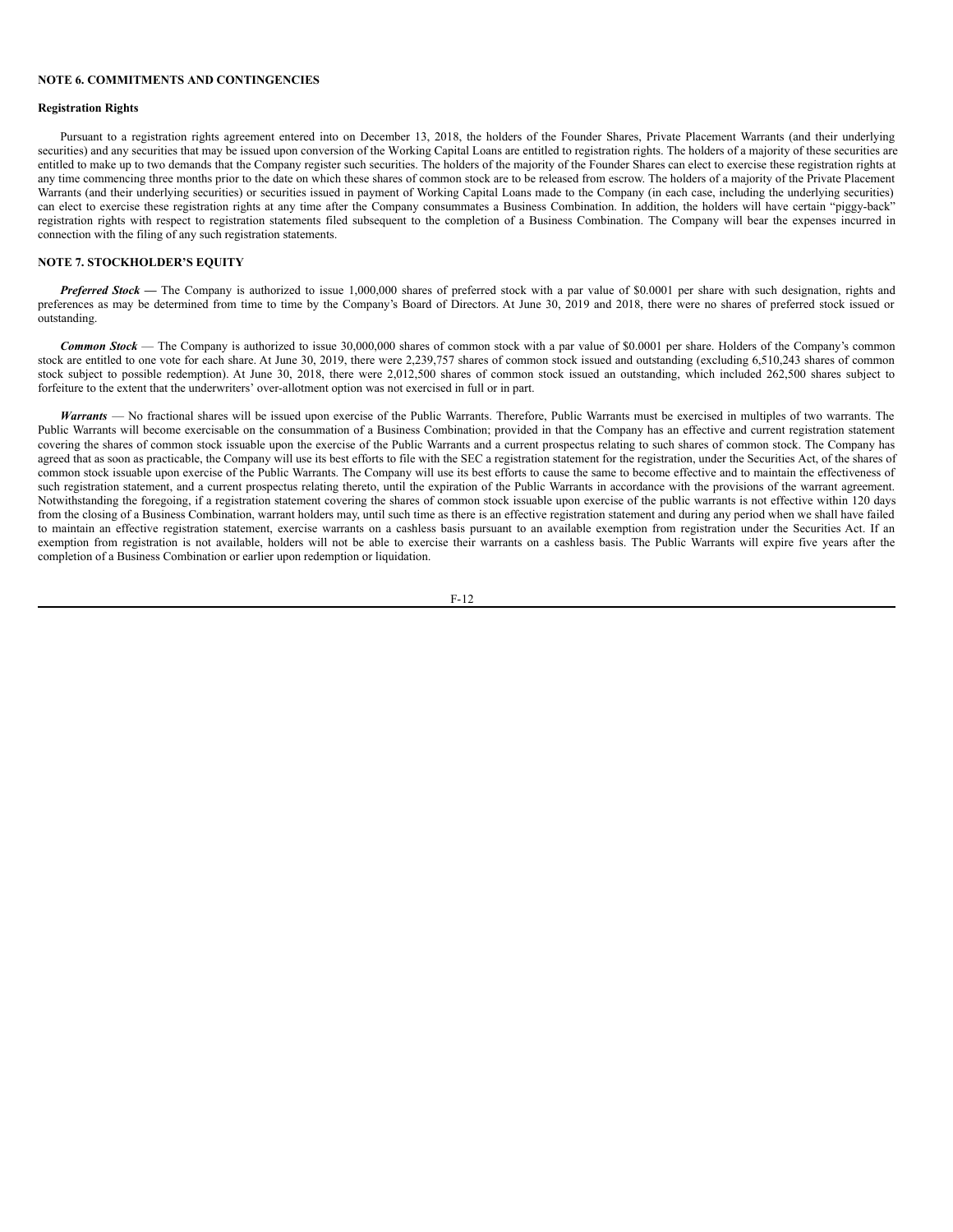The Company may redeem the Public Warrants:

- in whole and not in part;
- at a price of \$0.01 per warrant;
- at any time during the exercise period;
- upon a minimum of 30 days' prior written notice of redemption;
- if, and only if, the last sale price of the Company's common stock equals or exceeds \$16.00 per share for any 20 trading days within a 30-trading day period ending on the third business day prior to the date on which the Company sends the notice of redemption to the warrant holders; and
- if, and only if, there is a current registration statement in effect with respect to the shares of common stock underlying such warrants at the time of redemption and for the entire 30-day trading period referred to above and continuing each day thereafter until the date of redemption.

If the Company calls the Public Warrants for redemption, management will have the option to require all holders that wish to exercise the Public Warrants to do so on a "cashless basis," as described in the warrant agreement. The exercise price and number of shares of common stock issuable upon exercise of the warrants may be adjusted in certain circumstances including in the event of a stock dividend, or recapitalization, reorganization, merger or consolidation. However, the warrants will not be adjusted for issuance of common stock at a price below its exercise price. Additionally, in no event will the Company be required to net cash settle the warrants. If the Company is unable to complete a Business Combination within the Combination Period and the Company liquidates the funds held in the Trust Account, holders of warrants will not receive any of such funds with respect to their warrants, nor will they receive any distribution from the Company's assets held outside of the Trust Account with the respect to such warrants. Accordingly, the warrants may expire worthless.

The Private Placement Warrants are identical to the Public Warrants underlying the Units sold in the Initial Public Offering except that the Private Placement Warrants are exercisable for cash (even if a registration statement covering the shares of common stock issuable upon exercise of such warrants is not effective) or on a cashless basis, at the holder's option, and will not be redeemable by the Company, in each case, so long as they are held by the initial purchasers or their permitted transferees. If the Private Placement Warrants are held by someone other than the initial purchasers or their permitted transferees, the Private Placement Warrants will be redeemable by the Company and exercisable by such holders on the same basis as the Public Warrants.

## **NOTE 8. INCOME TAX**

The provision for income taxes was deemed to be immaterial for the period from November 1, 2017 (inception) through June 30, 2018. The Company did not have any significant deferred tax assets or liabilities at June 30, 2018.

The Company's net deferred tax asset at June 30, 2019 is as follows:

| Deferred tax asset                       |     |
|------------------------------------------|-----|
| Unrealized loss on marketable securities | າາາ |
| Valuation allowance                      |     |
| Deferred tax asset, net of allowance     | 222 |
|                                          |     |

The income tax provision for the year ended June 30, 2019 consists of the following:

| Federal              |                          |
|----------------------|--------------------------|
| Current<br>Deferred  | 136,419                  |
|                      | (1,222)                  |
|                      |                          |
| State                |                          |
| Current<br>Deferred  | $\overline{\phantom{a}}$ |
|                      | $\hspace{0.05cm}$        |
| Income tax provision | 135,197                  |
|                      |                          |

As of June 30, 2019, the Company did not have any U.S. federal and state net operating loss carryovers ("NOLs").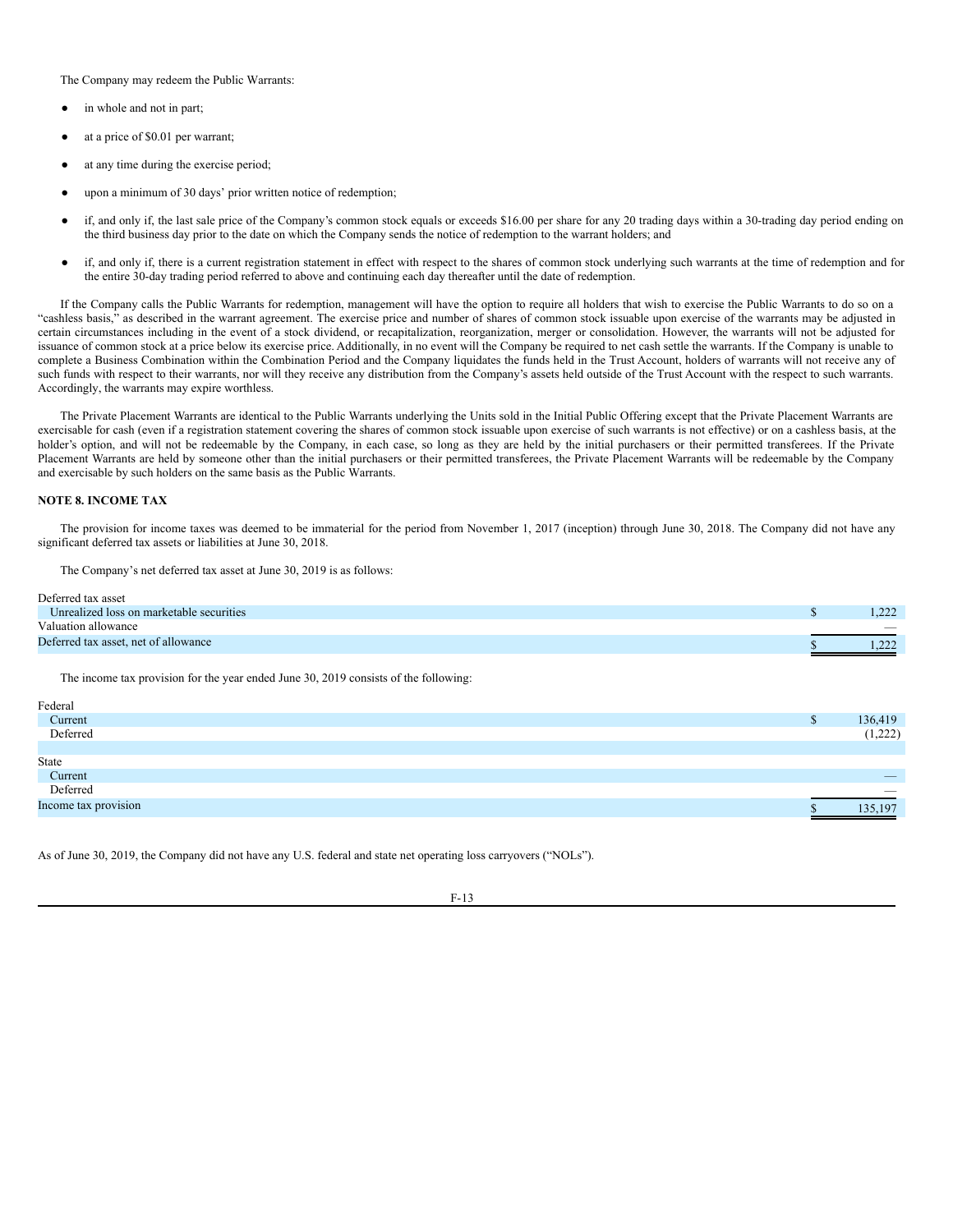In assessing the realization of the deferred tax assets, management considers whether it is more likely than not that some portion of all of the deferred tax assets will not be realized. The ultimate realization of deferred tax assets is dependent upon the generation of future taxable income during the periods in which temporary differences representing net future deductible amounts become deductible. Management considers the scheduled reversal of deferred tax liabilities, projected future taxable income and tax planning strategies in making this assessment.

A reconciliation of the federal income tax rate to the Company's effective tax rate at June 30, 2019 is as follows:

| Statutory federal income tax rate | 21.0%    |
|-----------------------------------|----------|
| Meals and entertainment           | $0.1\%$  |
| Business combination expenses     | 6.9%     |
| Income tax provision (benefit)    | $28.0\%$ |

The Company files income tax returns in the U.S. federal jurisdiction in various state and local jurisdictions and is subject to examination by the various taxing authorities. The Company's tax returns since inception remain open and subject to examination. The Company considers New York to be a significant state tax jurisdiction.

## **NOTE 9. FAIR VALUE MEASUREMENTS**

The Company follows the guidance in ASC 820 for its financial assets and liabilities that are re-measured and reported at fair value at each reporting period, and nonfinancial assets and liabilities that are re-measured and reported at fair value at least annually.

The fair value of the Company's financial assets and liabilities reflects management's estimate of amounts that the Company would have received in connection with the sale of the assets or paid in connection with the transfer of the liabilities in an orderly transaction between market participants at the measurement date. In connection with measuring the fair value of its assets and liabilities, the Company seeks to maximize the use of observable inputs (market data obtained from independent sources) and to minimize the use of unobservable inputs (internal assumptions about how market participants would price assets and liabilities). The following fair value hierarchy is used to classify assets and liabilities based on the observable inputs and unobservable inputs used in order to value the assets and liabilities:

- Level 1: Quoted prices in active markets for identical assets or liabilities. An active market for an asset or liability is a market in which transactions for the asset or liability occur with sufficient frequency and volume to provide pricing information on an ongoing basis.
- Level 2: Observable inputs other than Level 1 inputs. Examples of Level 2 inputs include quoted prices in active markets for similar assets or liabilities and quoted prices for identical assets or liabilities in markets that are not active.

Level 3: Unobservable inputs based on our assessment of the assumptions that market participants would use in pricing the asset or liability.

The following table presents information about the Company's assets that are measured at fair value on a recurring basis at June 30, 2019, and indicates the fair value hierarchy of the valuation inputs the Company utilized to determine such fair value:

| <b>Description</b>                          | Level | <b>June 30,</b><br>2019 |
|---------------------------------------------|-------|-------------------------|
| Assets:                                     |       |                         |
| Marketable securities held in Trust Account |       | 70,881,151              |
|                                             |       |                         |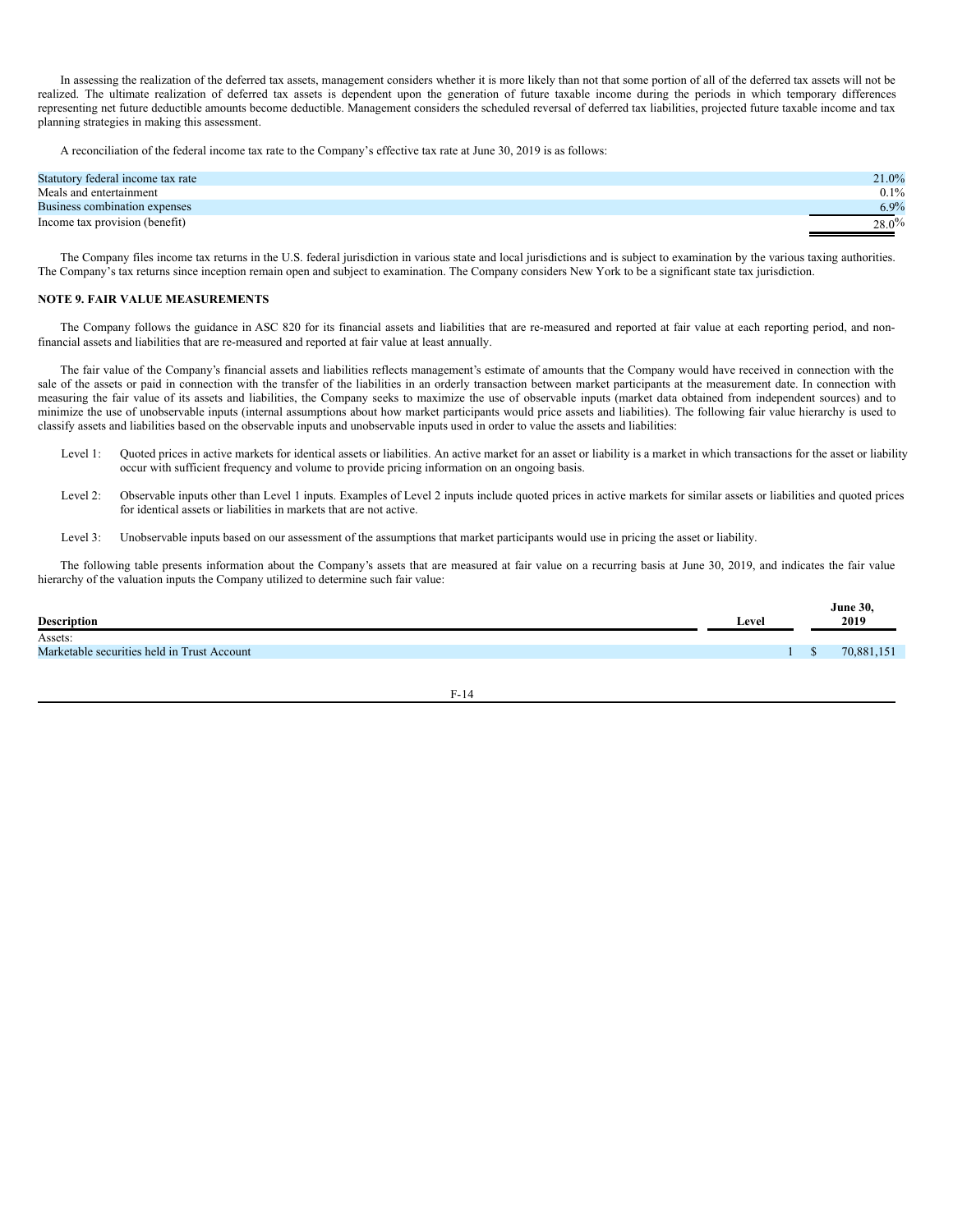# **NOTE 10. SUBSEQUENT EVENTS**

The Company evaluated subsequent events and transactions that occurred after the balance sheet date up to the date that the consolidated financial statements were issued. Other than as described below, the Company did not identify any subsequent events that would have required adjustment or disclosure in the consolidated financial statements.

In August 2019, the Sponsor committed to provide us an aggregate of \$500,000 in loans to finance transaction costs in connection with a Business Combination. To the extent advanced, the loans will be evidenced by a promissory note, will be non-interest bearing, unsecured and will only be repaid upon the completion of a Business Combination.

In July 2019, the Company repaid the aggregate amount of \$500,000 due under the Sponsor Promissory Note to the Sponsor.

On July 16, 2019, the Company entered into a merger agreement (the "Merger Agreement") with BiomX and CHAC Merger Sub Ltd. ("Merger Sub"), pursuant to which Merger Sub will merge with and into BiomX, with BiomX surviving as the Company's wholly owned subsidiary (the "Merger").

As a result of the Merger, subject to reduction for indemnification claims as described in the Merger Agreement, an aggregate of 16,625,000 shares of the Company's common stock will be issued (or reserved for issuance pursuant to currently exercisable options or warrants) in respect of shares of BiomX capital stock that are issued and outstanding as of immediately prior to the effective time of the Merger and options and warrants to purchase shares of BiomX capital stock, in each case, that are issued, outstanding and vested as of immediately prior to the effective time of the Merger. Additional shares of the Company's common stock will be reserved for issuance in respect of options to purchase shares of BiomX capital stock that are issued, outstanding and unvested as of immediately prior to the effective time of the Merger.

The Merger will be consummated subject to the deliverables and provisions as further described in the Merger Agreement.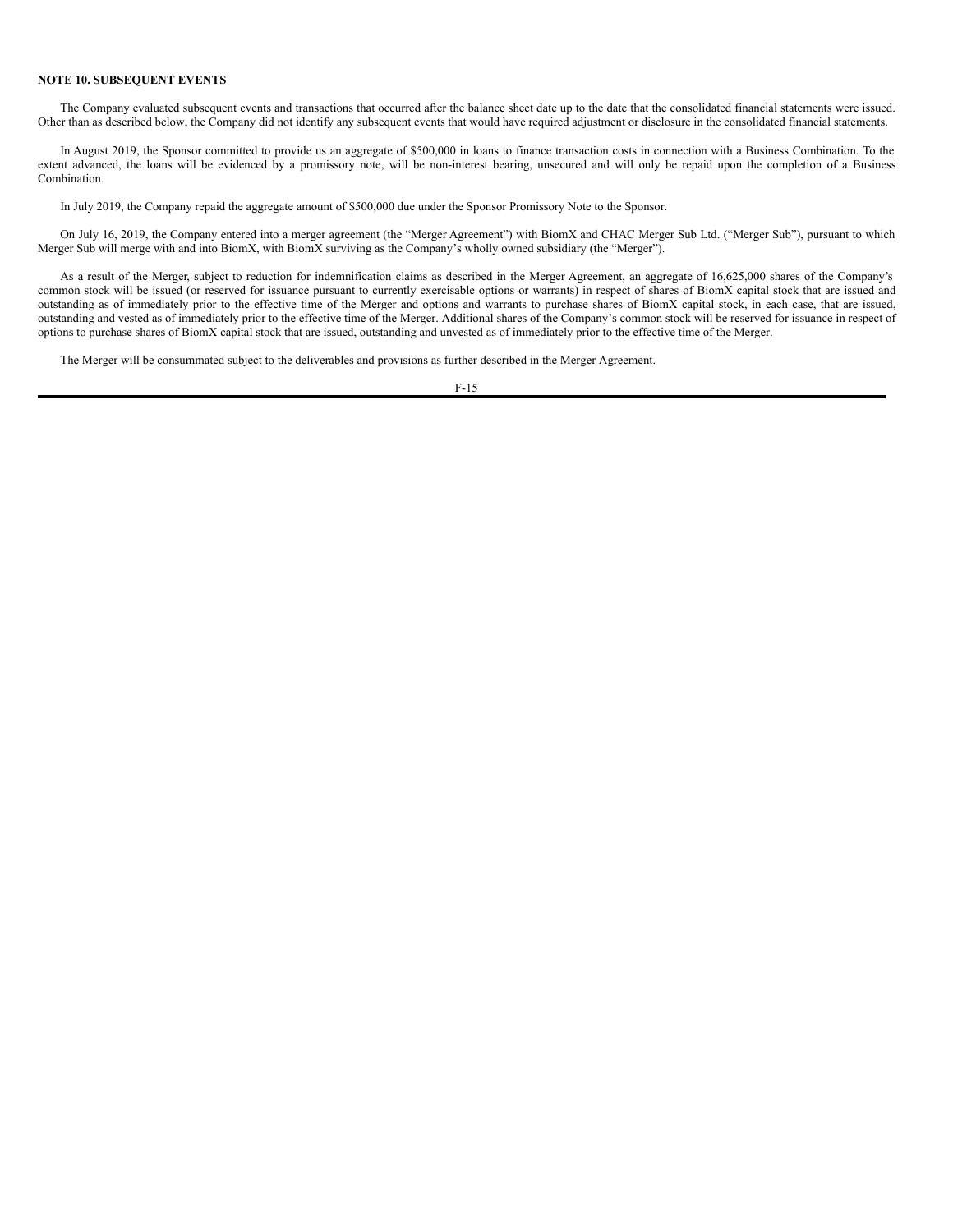## **CERTIFICATION OF CHIEF EXECUTIVE OFFICER PURSUANT TO RULE 13A-14(A) UNDER THE SECURITIES EXCHANGE ACT OF 1934, AS ADOPTED PURSUANT TO SECTION 302 OF THE SARBANES-OXLEY ACT OF 2002**

<span id="page-46-0"></span>I, Jonas Grossman, certify that:

- 1. I have reviewed this Annual Report on Form 10-K of Chardan Healthcare Acquisition Corp.;
- 2. Based on my knowledge, this report does not contain any untrue statement of a material fact or omit to state a material fact necessary to make the statements made, in light of the circumstances under which such statements were made, not misleading with respect to the period covered by this report;
- 3. Based on my knowledge, the financial statements, and other financial information included in this report, fairly present in all material respects the financial condition, results of operations and cash flows of the registrant as of, and for, the periods presented in this report;
- The registrant's other certifying officer(s) and I are responsible for establishing and maintaining disclosure controls and procedures (as defined in Exchange Act Rules 13a-15(e) and 15d-15(e)) for the registrant and internal control over financial reporting (as defined in Exchange Act Rules 13a-15(f) and 15d-15(f)) for the registrant and have:
	- a) Designed such disclosure controls and procedures, or caused such disclosure controls and procedures to be designed under my supervision, to ensure that material information relating to the registrant, is made known to us by others within those entities, particularly during the period in which this report is being prepared; and
	- b) Designed such internal control over financial reporting, or caused such internal control over financial reporting to be designed under my supervision, to provide reasonable assurance regarding the reliability of financial reporting and the preparation of financial statements for external purposes in accordance with generally accepted accounting principles; and
	- c) Evaluated the effectiveness of the registrant's disclosure controls and procedures and presented in this report my conclusions about the effectiveness of the disclosure controls and procedures, as of the end of the period covered by this report based on such evaluation; and
	- d) Disclosed in this report any change in the registrant's internal control over financial reporting that occurred during the registrant's most recent fiscal quarter that has materially affected, or is reasonably likely to materially affect, the registrant's internal control over financial reporting; and
- 5. The registrant's other certifying officer(s) and I have disclosed, based on our most recent evaluation of internal control over financial reporting, to the registrant's auditors and the audit committee of the registrant's board of directors (or persons performing the equivalent functions):
	- a) All significant deficiencies and material weaknesses in the design or operation of internal control over financial reporting which are reasonably likely to adversely affect the registrant's ability to record, process, summarize and report financial information; and
	- Any fraud, whether or not material, that involves management or other employees who have a significant role in the registrant's internal control over financial reporting.

Date: August 21, 2019

/s/ Jonas Grossman

Jonas Grossman Chief Executive Officer (Principal executive officer)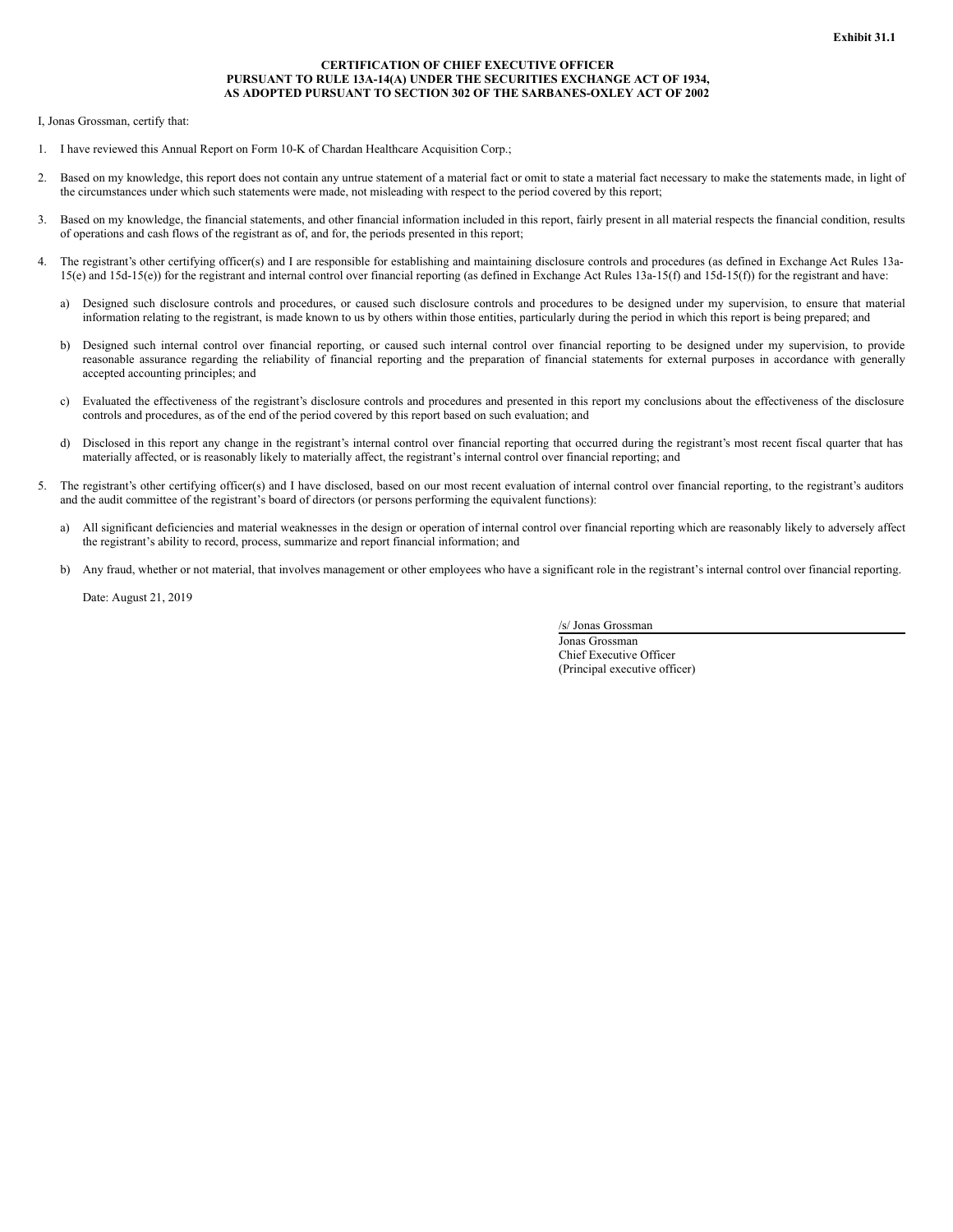## **CERTIFICATION OF CHIEF FINANCIAL OFFICER PURSUANT TO RULE 13A-14(A) UNDER THE SECURITIES EXCHANGE ACT OF 1934, AS ADOPTED PURSUANT TO SECTION 302 OF THE SARBANES-OXLEY ACT OF 2002**

<span id="page-47-0"></span>I, George Kaufman, certify that:

- 1. I have reviewed this Annual Report on Form 10-K of Chardan Healthcare Acquisition Corp.;
- 2. Based on my knowledge, this report does not contain any untrue statement of a material fact or omit to state a material fact necessary to make the statements made, in light of the circumstances under which such statements were made, not misleading with respect to the period covered by this report;
- 3. Based on my knowledge, the financial statements, and other financial information included in this report, fairly present in all material respects the financial condition, results of operations and cash flows of the registrant as of, and for, the periods presented in this report;
- The registrant's other certifying officer(s) and I are responsible for establishing and maintaining disclosure controls and procedures (as defined in Exchange Act Rules 13a-15(e) and 15d-15(e)) for the registrant and internal control over financial reporting (as defined in Exchange Act Rules 13a-15(f) and 15d-15(f)) for the registrant and have:
	- a) Designed such disclosure controls and procedures, or caused such disclosure controls and procedures to be designed under my supervision, to ensure that material information relating to the registrant, is made known to us by others within those entities, particularly during the period in which this report is being prepared; and
	- b) Designed such internal control over financial reporting, or caused such internal control over financial reporting to be designed under my supervision, to provide reasonable assurance regarding the reliability of financial reporting and the preparation of financial statements for external purposes in accordance with generally accepted accounting principles; and
	- c) Evaluated the effectiveness of the registrant's disclosure controls and procedures and presented in this report my conclusions about the effectiveness of the disclosure controls and procedures, as of the end of the period covered by this report based on such evaluation; and
	- d) Disclosed in this report any change in the registrant's internal control over financial reporting that occurred during the registrant's most recent fiscal quarter that has materially affected, or is reasonably likely to materially affect, the registrant's internal control over financial reporting; and
- 5. The registrant's other certifying officer(s) and I have disclosed, based on our most recent evaluation of internal control over financial reporting, to the registrant's auditors and the audit committee of the registrant's board of directors (or persons performing the equivalent functions):
	- a) All significant deficiencies and material weaknesses in the design or operation of internal control over financial reporting which are reasonably likely to adversely affect the registrant's ability to record, process, summarize and report financial information; and
	- Any fraud, whether or not material, that involves management or other employees who have a significant role in the registrant's internal control over financial reporting.

Date: August 21, 2019

/s/ George Kaufman

George Kaufman Chief Financial Officer (Principal financial and accounting officer)